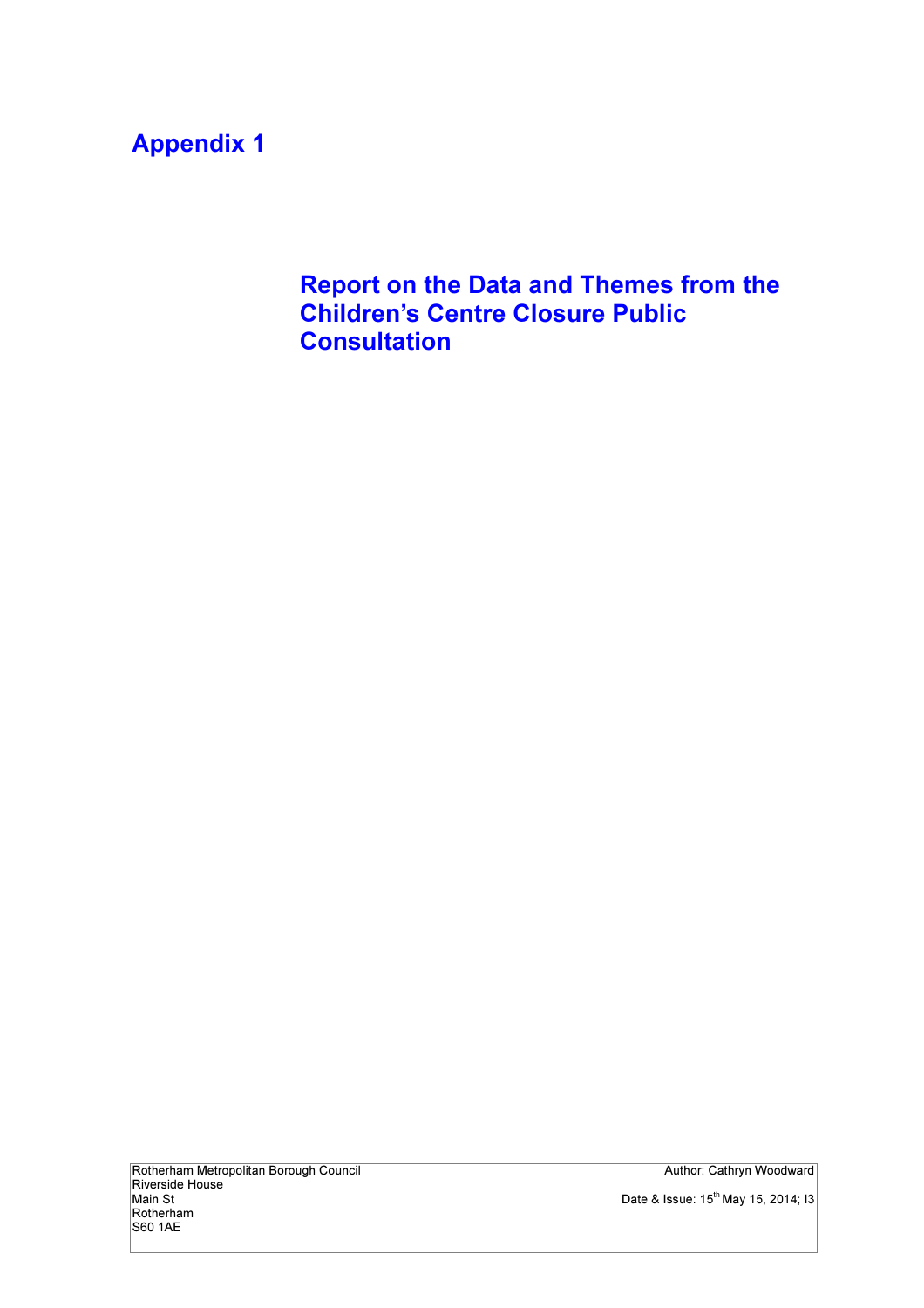### Table of Contents

| 1            |                                                                                                                                                                         |
|--------------|-------------------------------------------------------------------------------------------------------------------------------------------------------------------------|
|              | 1.1                                                                                                                                                                     |
| $\mathbf{2}$ |                                                                                                                                                                         |
|              |                                                                                                                                                                         |
|              | Highlights from respondents living in an area of 30% or less IMD score 6                                                                                                |
| 3            |                                                                                                                                                                         |
|              |                                                                                                                                                                         |
|              | Question 2 How often do you use children's centre services in Rotherham?  8                                                                                             |
|              | Question 3 Which is the nearest children's centre to your home? 9                                                                                                       |
|              | Question 4 Which children's centre do you use? Please list.  11                                                                                                         |
|              |                                                                                                                                                                         |
|              | Further breakdown on those who agree with the chosen centres 14                                                                                                         |
|              | Question 6 Do you agree with the proposal for outreach services? 16                                                                                                     |
|              | Question 7 Which services do you think a children's centre should provide? 17                                                                                           |
|              | Question 8 What impact will the reduction of children's centres have on you? 18                                                                                         |
|              | Question 9 Would you or your organisation be willing to take on a children's centre                                                                                     |
|              |                                                                                                                                                                         |
|              | Part 2 - If Yes, would you be interested in working with the remaining children's<br>centres so that some children's centre activity could continue in the building you |
|              | Question 10 Would you or your organisation be willing to take on the day care                                                                                           |
|              | Question 9 and 10 If you answered Yes, please leave contact details 21                                                                                                  |
| 4            |                                                                                                                                                                         |
|              |                                                                                                                                                                         |
|              | Question 6 – We propose to deliver an outreach service to all areas. Do you agree                                                                                       |
|              | Comments - Are there any further comments you would like to make about the                                                                                              |
|              |                                                                                                                                                                         |
| 5            |                                                                                                                                                                         |
|              |                                                                                                                                                                         |
|              |                                                                                                                                                                         |
| 6            |                                                                                                                                                                         |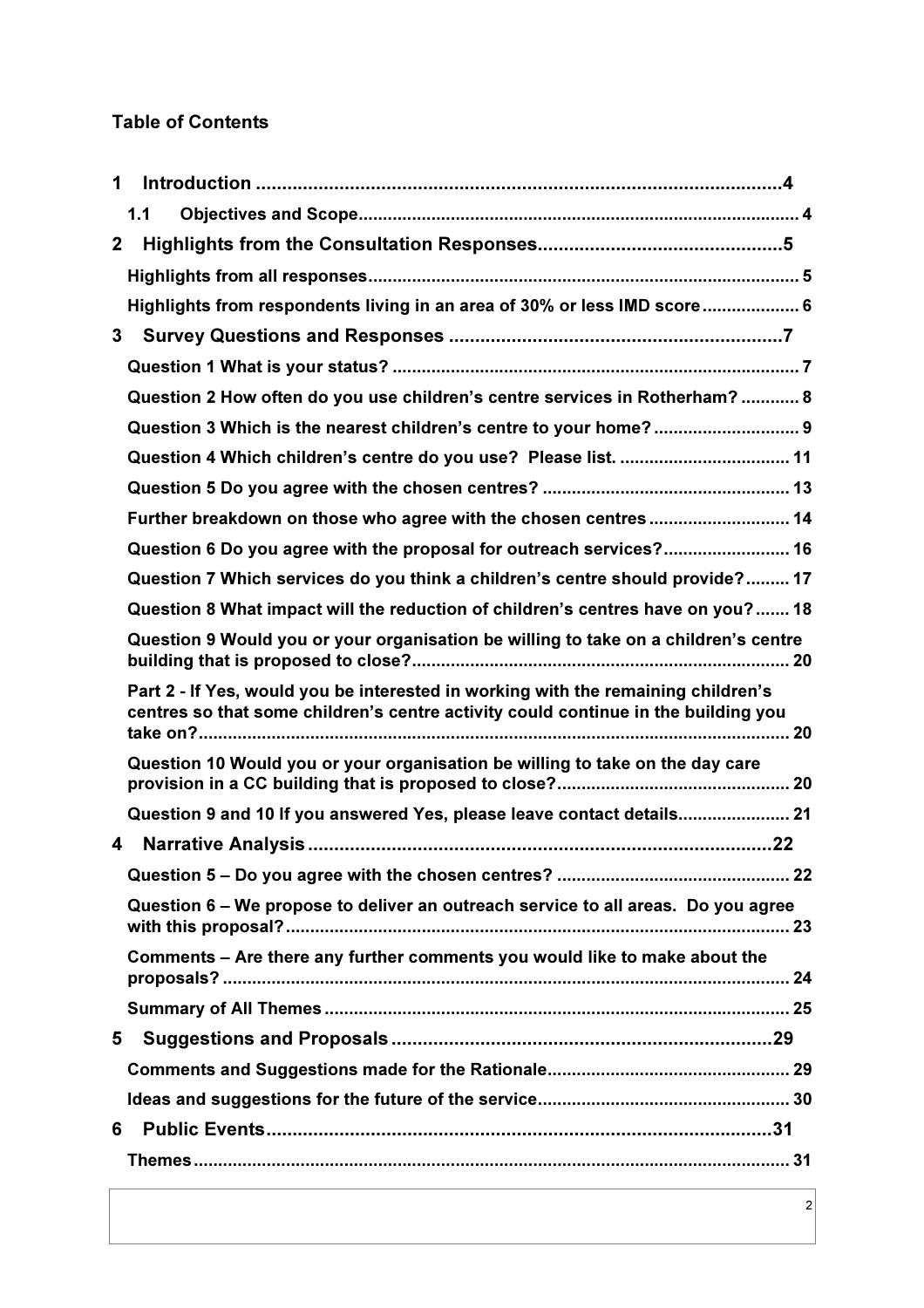| $\overline{7}$ |                                                                   |  |
|----------------|-------------------------------------------------------------------|--|
|                | Email enquiries to the Children's Centre Consultation mailbox  37 |  |
|                |                                                                   |  |
| 8              |                                                                   |  |
| 9              |                                                                   |  |
| 10             |                                                                   |  |
| 11             |                                                                   |  |
| 12             |                                                                   |  |
| 13             |                                                                   |  |
| 14             |                                                                   |  |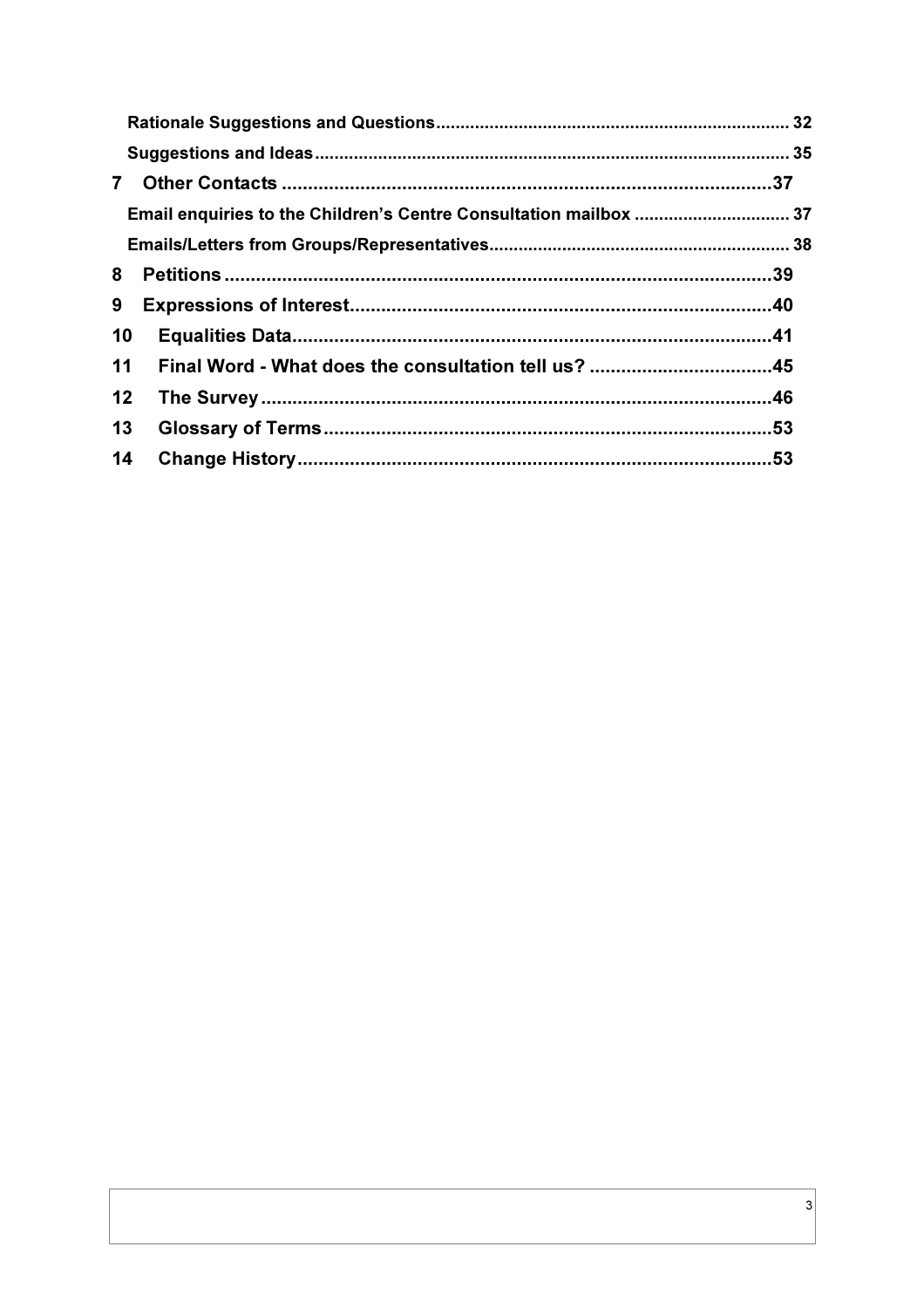## 1 Introduction

The public consultation for the children's centre proposed closures began on Monday 3<sup>rd</sup> February and ended on the 30<sup>th</sup> April 2014. The survey was available online on the council website and at children's centres in paper form. We had a mailbox specifically for the children's centre consultation for people to email us their views. We also held 14 public events for people to come to see us face to face raising their views and asking questions.

### 1.1 Objectives and Scope

The objective of this document is to provide a report on the data collected during this public consultation. It is presented to the Early Years management team to draw up a conclusion of the consultation results and to put forward their final proposals to cabinet.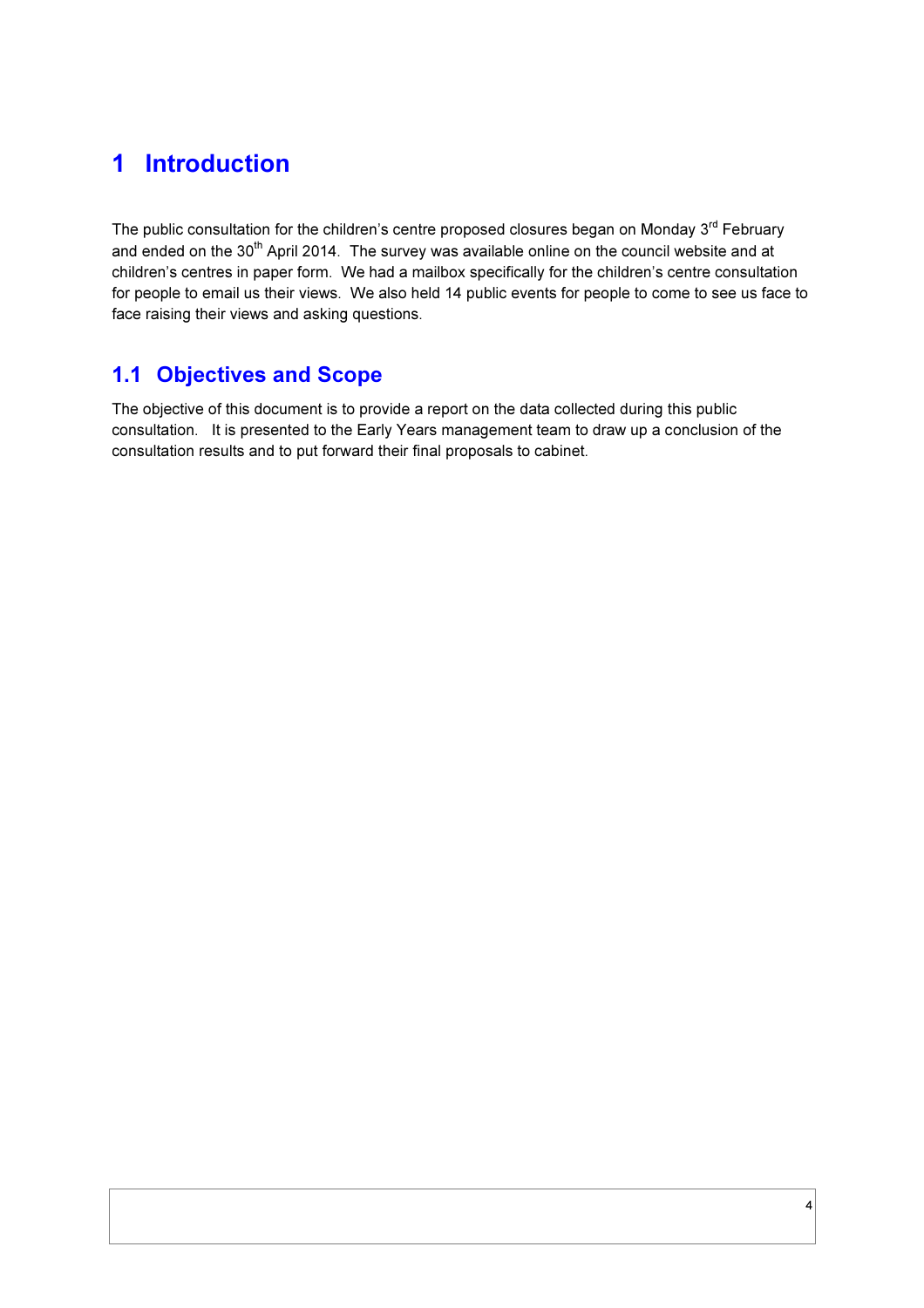## 2 Highlights from the Consultation Responses

### Highlights from all responses

1746 people responded to the consultation survey. 81.6% were parents or carers and 82% are using the centres at least once a week.

44% of the respondents said that their nearest centre is one of the ones proposed to stay open and 48% of the respondents said that their nearest centre is one of the ones proposed to close. The remainder were centres not recognised or out of area.

41.5% of respondents said that they use one of the centres proposed to stay open, 50.3% said that they use one of the centres proposed to close. Note that some people selected more than one centre. The remaining 8.3% were centres not recognised or out of area.

43% of respondents agree with the chosen centres (57% disagree) and 58% of respondents agree with outreach proposals (42% disagree).

The top 3 services listed when asked what a children's centre should provide were all child specific services: baby clinics/groups; stay and play sessions; early education and childcare. The remainder were adult focused groups such as parenting groups; breastfeeding groups and dads' groups.

When asked about impact, 34.3% of respondents said that they will not use a children's centre at all if they close and 17.7% said that they will use them less often.

The top 3 themes coming out of the consultation comments sections were: travel and location; the community and social impact; and the direct impact on children.

186 respondents said that they would be willing to take on a centre proposed to close, 173 of which would be interested in working with the remaining centres to continue children's centre activities. 142 respondents said that they would be willing to take on the day care provision in a centre proposed to close. However, only 101 of all respondents left contact details. No proposals were given at this stage.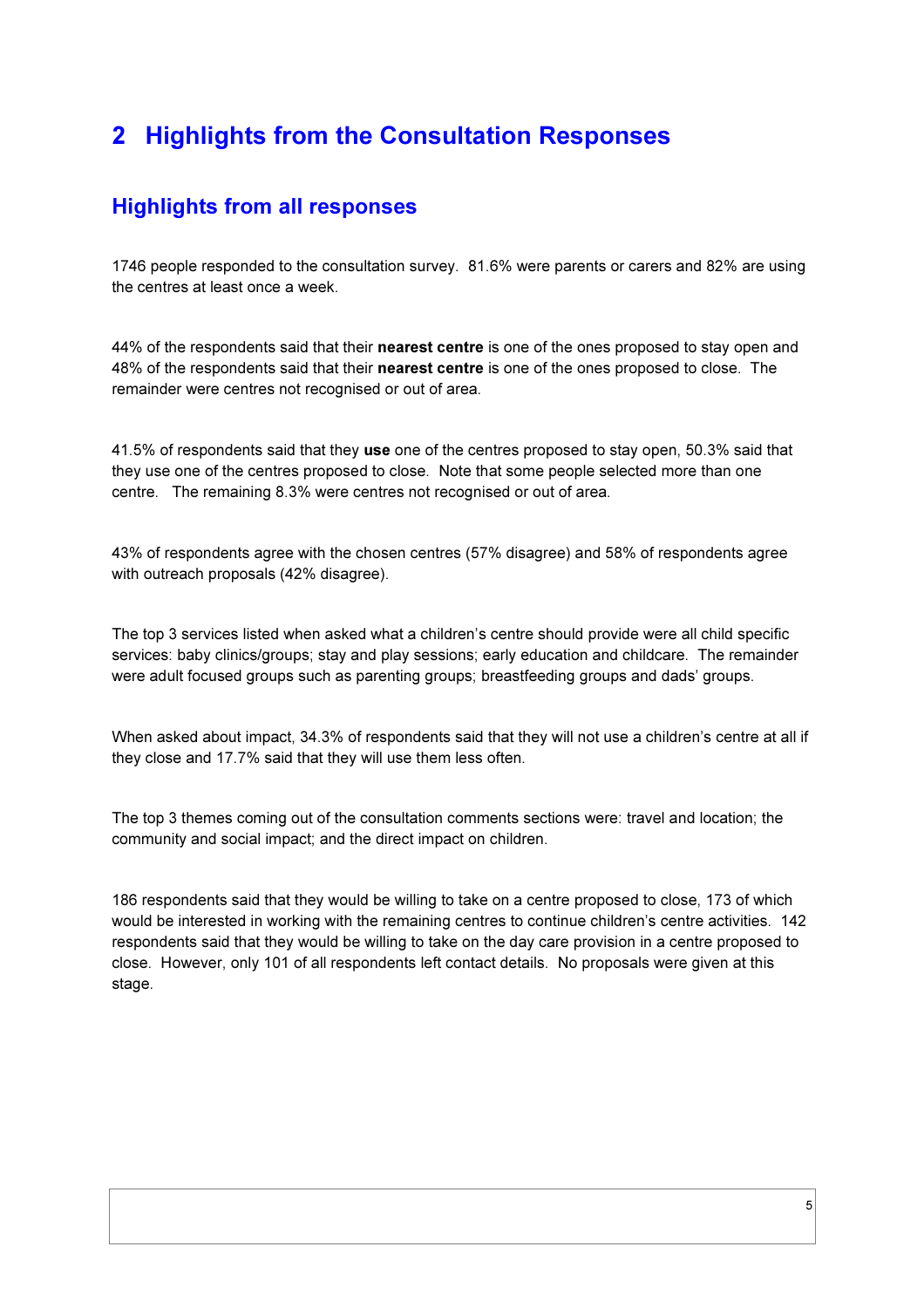### Highlights from respondents living in an area of 30% or less IMD score

On the survey, we asked respondents for their post codes. This has allowed us to see whether respondents live in the areas of most deprivation, ultimately, where we have proposed to keep a children's centre open; or whether they lived outside of these areas, where ultimately, we have proposed to close the children's centres.

Of the 1746 respondents, 796 of them (45.6%) live in the most deprived areas (30% or less IMD score), 857 (49%) live in other areas of the borough and 93 (5.3%) did not supply their postcode or were out of area. This shows that 4% less people from deprived areas responded to the survey.

Of those 796 respondents in the most deprived areas, 51.7% agreed with the proposed centres and 62.3% agreed with the outreach proposals. This shows that not everyone in the most deprived areas agreed with the proposals.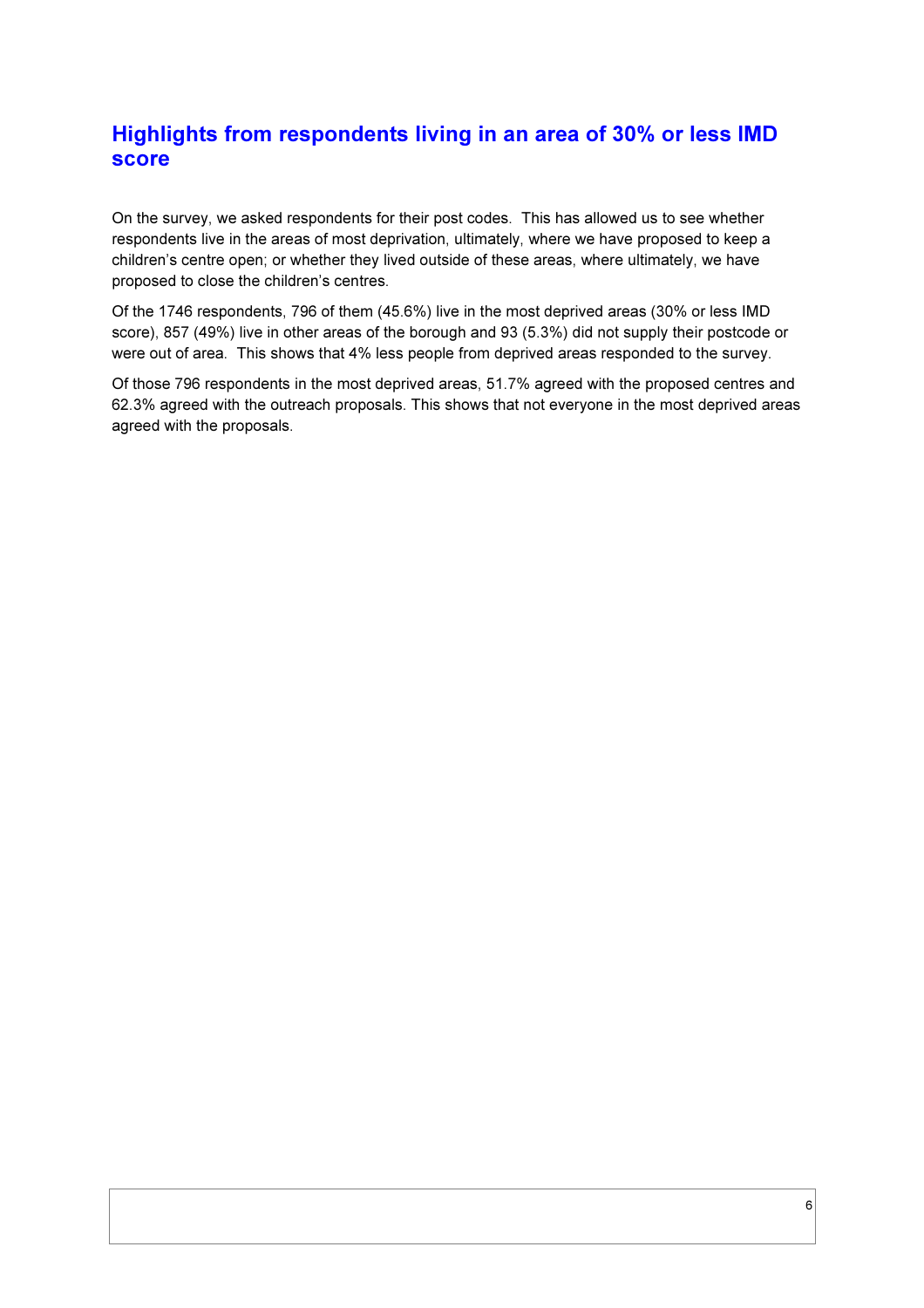## 3 Survey Questions and Responses

## Question 1 What is your status?

This question had 5 options and respondents were able to tick more than one.

| <b>Number of</b><br>responses | %       | <b>Status description</b>                                                                                                                                   |
|-------------------------------|---------|-------------------------------------------------------------------------------------------------------------------------------------------------------------|
| 1273                          | 72.91%  | You are a parent/carer of children aged under 5                                                                                                             |
| 149                           | 8.53%   | None of these                                                                                                                                               |
| 135                           | 7.73%   | You are a professional working with children under 5                                                                                                        |
| 88                            | 5.04%   | You are a parent/carer of children aged under 5, You are a professional<br>working with children under 5                                                    |
| 41                            | 2.35%   | You are a parent/carer of children aged under 5, You will be a parent<br>soon                                                                               |
| 16                            | 0.92%   | You will be a parent soon                                                                                                                                   |
| 15                            | 0.86%   | You are a childminder of children aged under 5                                                                                                              |
| 11                            | 0.63%   | You are a parent/carer of children aged under 5; You are a childminder of<br>children aged under 5                                                          |
| 6                             | 0.34%   | You are a parent/carer of children aged under 5; You are a childminder of<br>children aged under 5; You are a professional working with children<br>under 5 |
| 4                             | 0.23%   | You are a parent/carer of children aged under 5; None of these                                                                                              |
| 3                             | 0.17%   | You will be a parent soon; You are a professional working with children<br>under 5                                                                          |
| $\overline{2}$                | 0.11%   | You are a childminder of children aged under 5; You are a professional<br>working with children under 5                                                     |
| $\overline{2}$                | 0.11%   | You are a parent/carer of children aged under 5; You will be a parent<br>soon; You are a professional working with children under 5                         |
| $\mathbf{1}$                  | 0.06%   | You are a professional working with children under 5; None of these                                                                                         |
| 1746                          | 100.00% |                                                                                                                                                             |

Including those where respondents ticked more than one option, 81.6% of them were a parent/carer of children under age 5. This shows that a majority of respondents are current users or potential users of our children's centres, who will be directly affected by the proposed closures.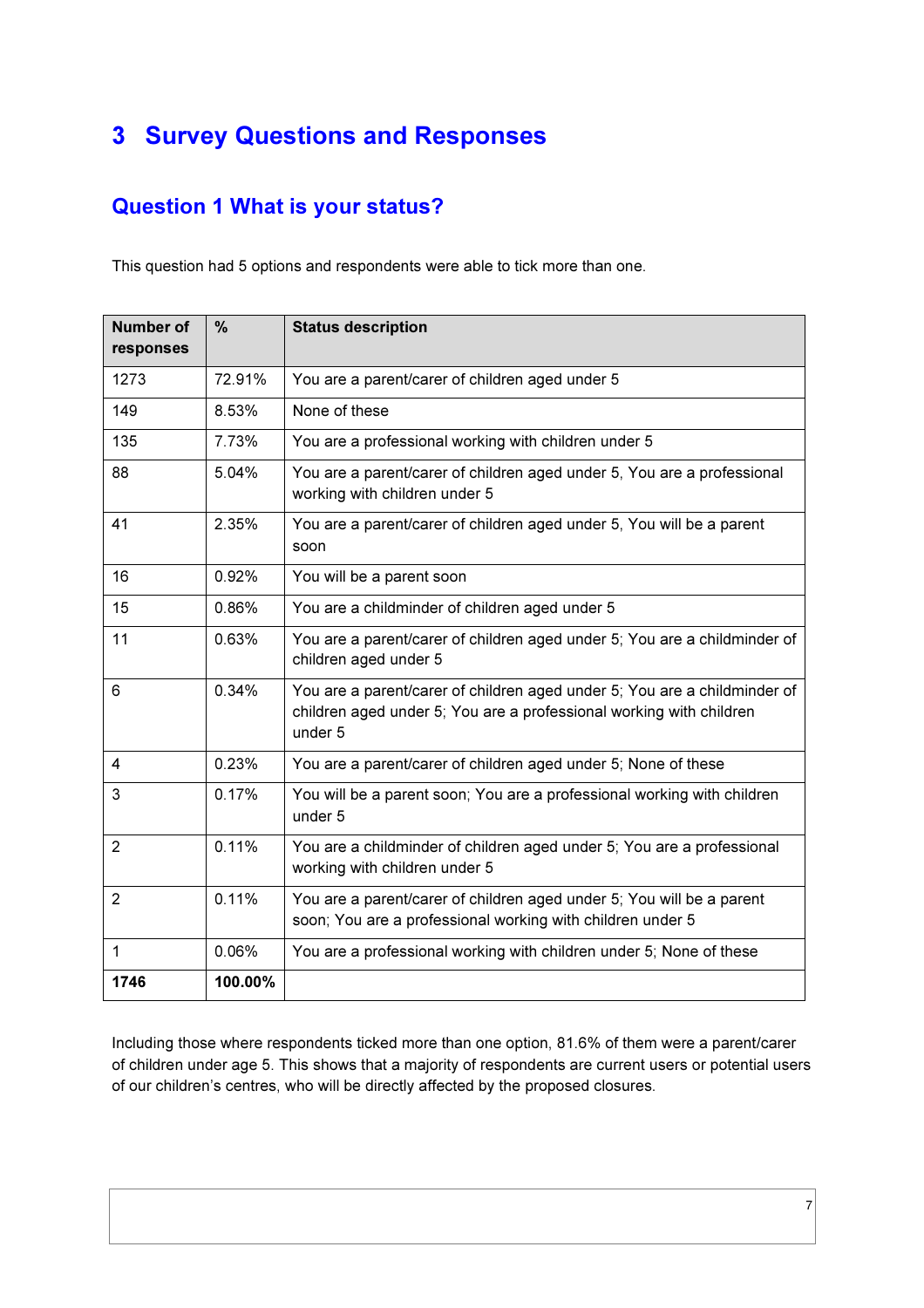Duplicates – this table demonstrates how many times each response was ticked when it was in a multiple response answer.

| 1425 | 81.6% | You are a parent/carer of children aged under 5      |
|------|-------|------------------------------------------------------|
| 237  | 13.6% | You are a professional working with children under 5 |
| 62   | 3.6%  | You will be a parent soon                            |
| 154  | 8.8%  | You are a childminder of children aged under 5       |

### Question 2 How often do you use children's centre services in Rotherham?

| <b>Number of</b><br>responses | %    | How often?               |
|-------------------------------|------|--------------------------|
| 956                           | 55%  | Two or more times a week |
| 478                           | 27%  | Once a week              |
| 107                           | 6%   | Once a month             |
| 85                            | 5%   | Less than once a month   |
| 120                           | 7%   | Never                    |
| 1746                          | 100% |                          |

82% of respondents use the centre at least once per week. We therefore know that a majority of respondents were people that actually use the service regularly. These people have current, firsthand experience of using a children's centre and will directly be impacted by the proposed closures.

120 respondents said they never use a centre and in the previous question, 149 respondents said they are not a parent/carer/worker/childminder. These respondents could be local community members, a family member or a friend of those using the centre, someone from a local business, organisation or authority etc.

This demonstrates that people in local communities are interested in the proposed children's centre closures, even if they don't use the centre themselves.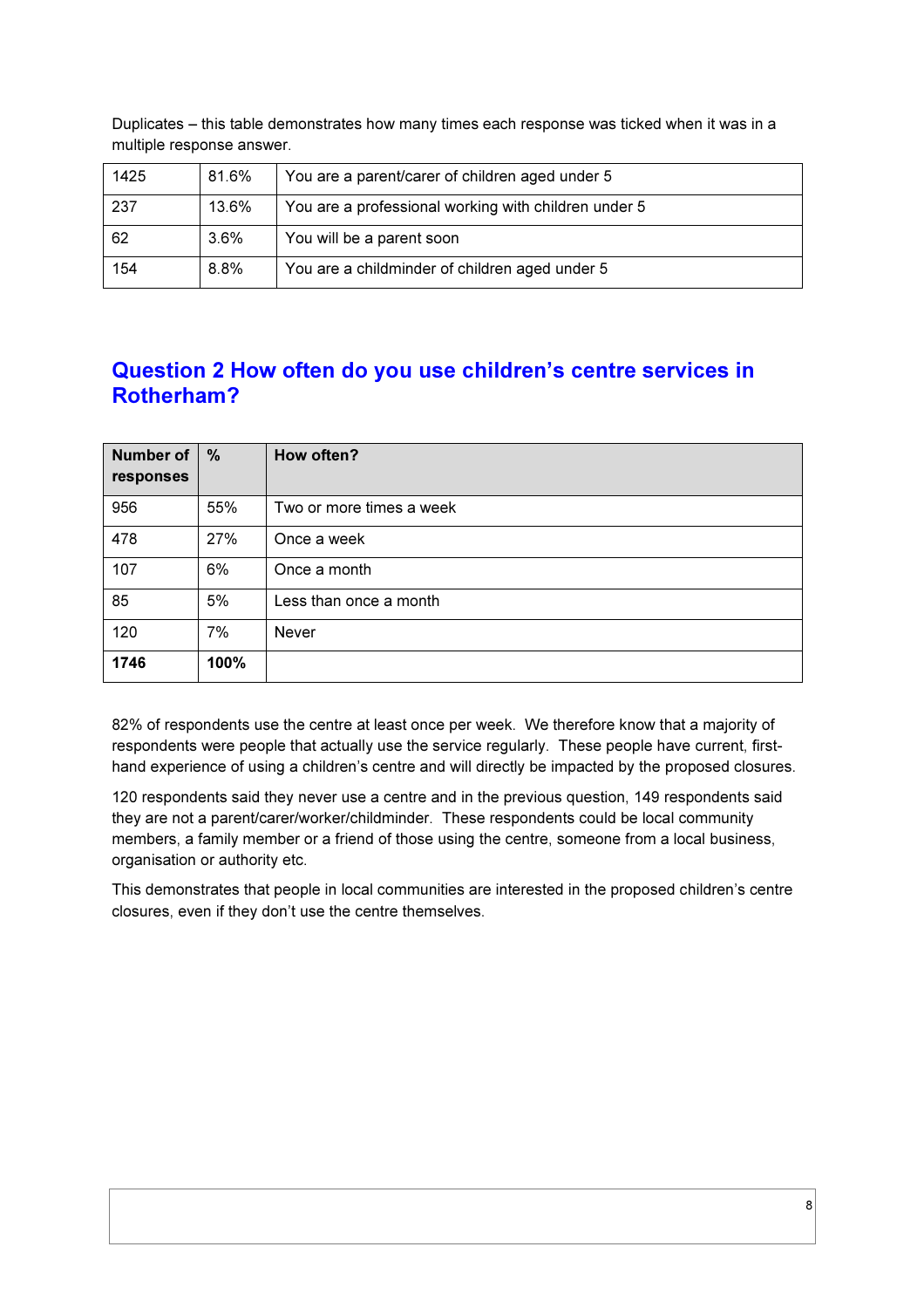### Question 3 Which is the nearest children's centre to your home?

This was a mandatory free text field, resulting in many different name combinations and sometimes a list of centres rather than just one. Some names given were not children's centres or not within the Rotherham borough.

Here are the centres where one valid centre was selected (the remaining variations that are not listed here were less than 0.7% each).

A column has been added to show whether that centre is proposed to close. This demonstrates that not only the people living near a centre proposed to close have responded. In fact, some of the highest numbers were from people living near a centre proposed to stay open:

| <b>Number of</b><br>responses | $\frac{9}{6}$ | <b>Nearest Centre</b>       | Is the centre proposed to<br>close or remain open? |
|-------------------------------|---------------|-----------------------------|----------------------------------------------------|
| 196                           | 11.2%         | <b>Arnold Centre</b>        | Open                                               |
| 150                           | 8.6%          | <b>Aughton</b>              | Open                                               |
| 123                           | 7.0%          | Silver Birch                | Close                                              |
| 118                           | 6.8%          | Wath Victoria               | Close                                              |
| 116                           | 6.6%          | <b>Swinton (Brookfield)</b> | Open                                               |
| 91                            | 5.2%          | Kimberworth                 | Close                                              |
| 90                            | 5.2%          | <b>Stepping Stones</b>      | Open                                               |
| 89                            | 5.1%          | Park View                   | Close                                              |
| 82                            | 4.7%          | Dinnington                  | Close                                              |
| 73                            | 4.2%          | Cortonwood                  | Close                                              |
| 65                            | 3.7%          | <b>Valley</b>               | Open                                               |
| 62                            | 3.6%          | <b>Meadows</b>              | Close                                              |
| 58                            | 3.3%          | Sue Walker Centre           | Close                                              |
| 56                            | 3.2%          | <b>Thrybergh</b>            | Open                                               |
| 46                            | 2.6%          | Coleridge                   | Open                                               |
| 44                            | 2.5%          | Rockingham                  | Close                                              |
| 40                            | 2.3%          | Thorpe Hesley               | Close                                              |
| 33                            | 1.9%          | <b>Rawmarsh</b>             | Open                                               |
| 28                            | 1.6%          | Thurcroft                   | Close                                              |
| 25                            | 1.4%          | Marcliff                    | Close                                              |
| 17                            | 1.0%          | <b>Central</b>              | Open                                               |
| 12                            | 0.7%          | <b>Ryton Brook</b>          | Close                                              |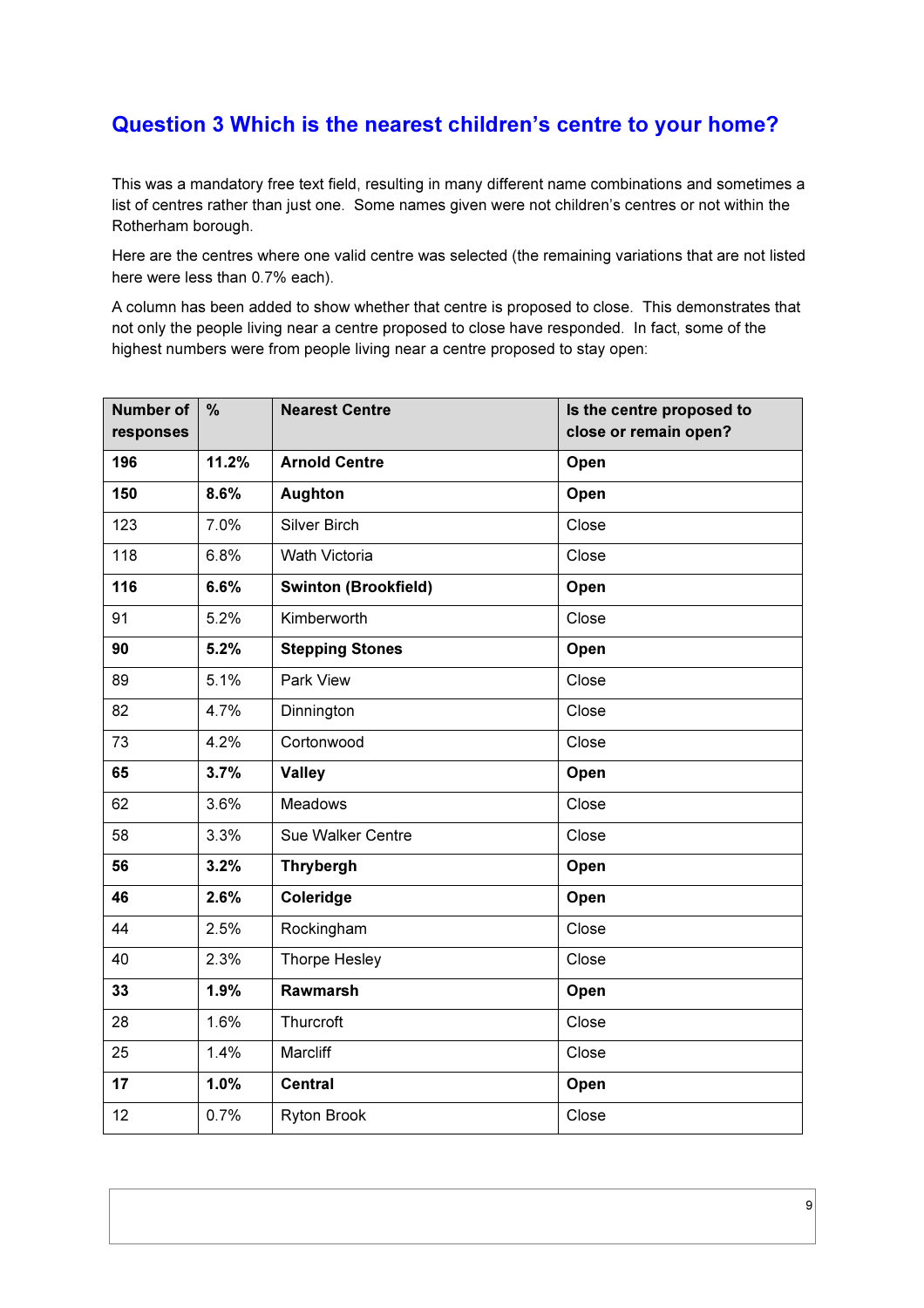44% of respondents nearest centre are proposed to remain open, whilst 48% of respondents nearest centre are proposed to close. The remaining 8% of responses were not applicable or they listed multiple centres.

Please note that these are the centres that people *tell us* is their nearest centre. The information found by postcode will show a slight difference.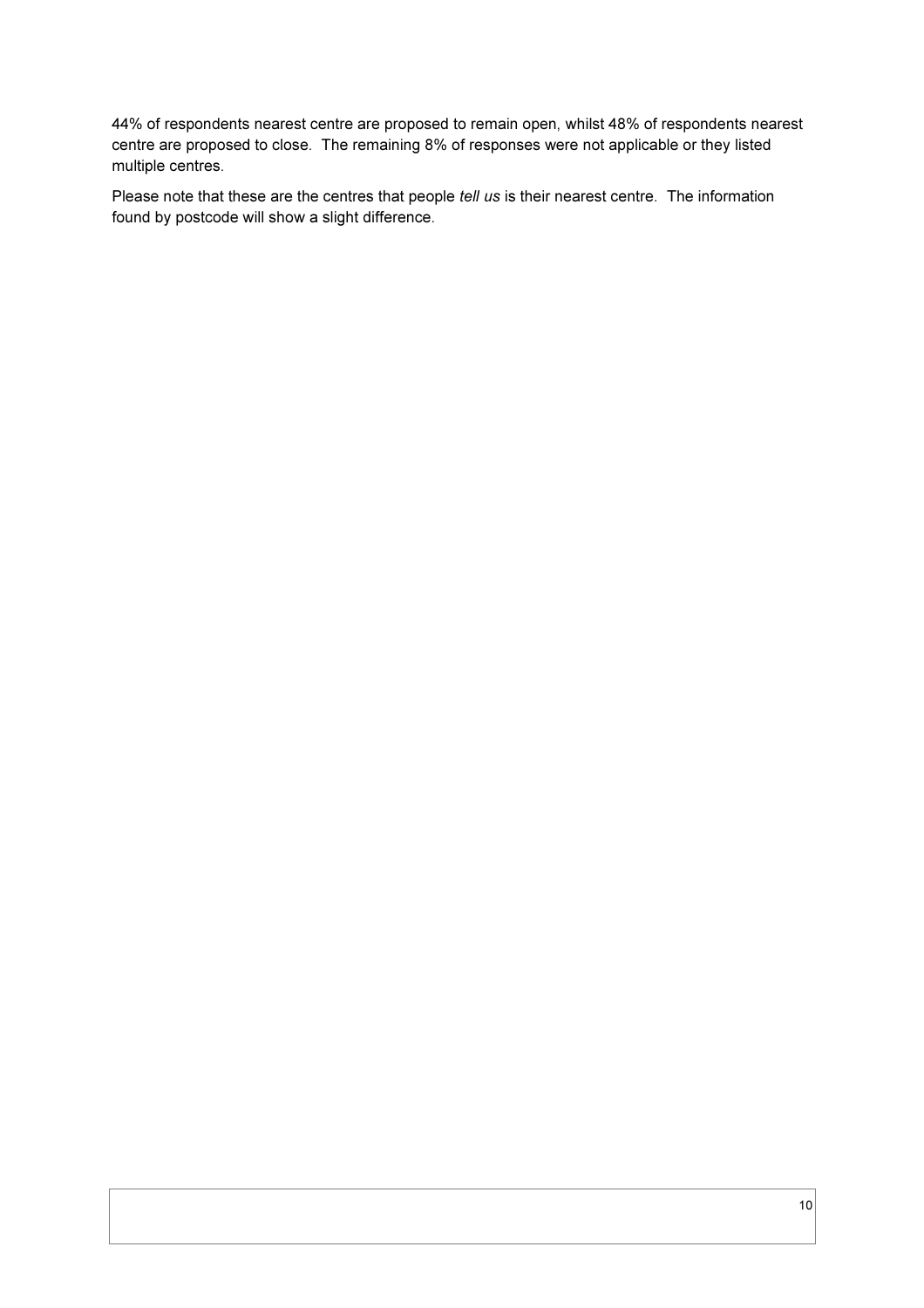### Question 4 Which children's centre do you use? Please list.

This was more difficult to analyse as it was a free text field enabling respondents to list 3 centres. This resulted in a very large number of variations.

Below is the number of times each centre was listed. Because people listed more than one centre, the total is more than 1746.

A column has been added to show whether that centre is proposed to close. This demonstrates that not only the people using a centre that is proposed to close have responded. In fact, some of the highest numbers were from people using a centre proposed to stay:

| Number of<br>times selected | $\frac{9}{6}$ | <b>Centre Used</b>              | Is the centre proposed to<br>close or remain open? |
|-----------------------------|---------------|---------------------------------|----------------------------------------------------|
| 227                         | 10.6%         | <b>The Arnold Centre</b>        | Open                                               |
| 159                         | 7.4%          | Silver Birch                    | Close                                              |
| 147                         | 6.9%          | <b>Aughton Early Years</b>      | Open                                               |
| 138                         | 6.4%          | <b>Wath Victoria</b>            | Close                                              |
| 130                         | 6.1%          | Not stated                      |                                                    |
| 128                         | 6.0%          | <b>The Brookfield Centre</b>    | Open                                               |
| 115                         | 5.4%          | Kimberworth Community           | Close                                              |
| 106                         | 4.9%          | Park View                       | Close                                              |
| 97                          | 4.5%          | Dinnington                      | Close                                              |
| 92                          | 4.3%          | <b>Valley</b>                   | Open                                               |
| 88                          | 4.1%          | <b>Stepping Stones</b>          | Open                                               |
| 87                          | 4.1%          | Cortonwood                      | Close                                              |
| 80                          | 3.7%          | Marcliff                        | Close                                              |
| 73                          | 3.4%          | The Sue Walker                  | Close                                              |
| 70                          | 3.3%          | The Meadows                     | Close                                              |
| 66                          | 3.1%          | Coleridge                       | Open                                               |
| 58                          | 2.7%          | Rockingham                      | Close                                              |
| 48                          | 2.2%          | <b>Rotherham Central</b>        | Open                                               |
| 48                          | 2.2%          | <b>Thrybergh Rainbow Centre</b> | Open                                               |
| 45                          | 2.1%          | Rawmarsh                        | Open                                               |
| 45                          | 2.1%          | <b>Thorpe Hesley</b>            | Close                                              |
| 43                          | 2.0%          | Non RMBC                        |                                                    |
| 33                          | 1.5%          | Thurcroft                       | Close                                              |
| 20                          | 0.9%          | Ryton Brook                     | Close                                              |
| 2143                        | 100.0%        |                                 |                                                    |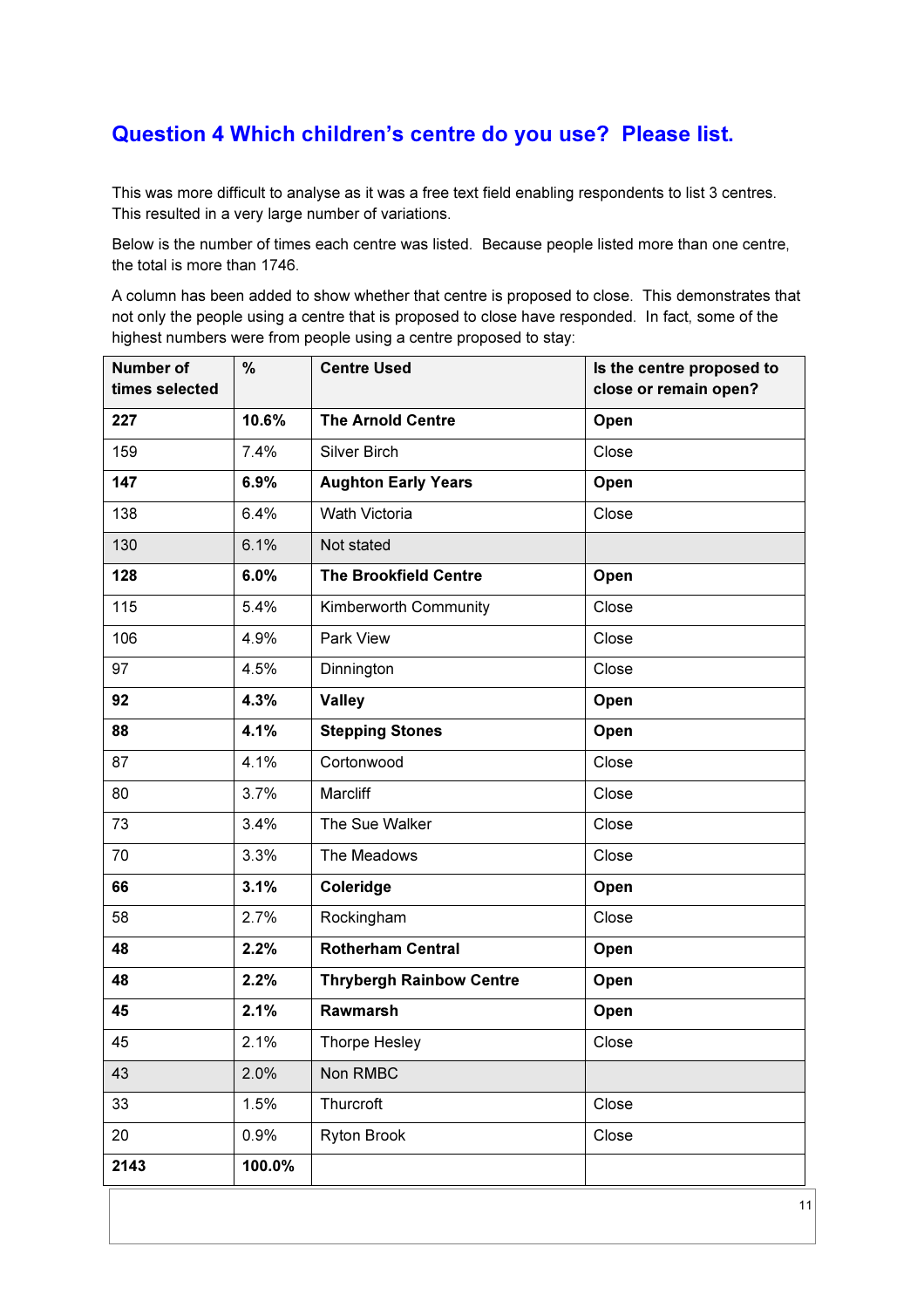41.5% of respondents use the centres proposed to stay open, 50.3% are using centres proposed to close. 6.1% did not state and 2% listed a non RMBC centre.

Note: that some respondents selected more than one centre.

130 respondents didn't state a centre, but there were 120 that said they never use a centre in a previous question.

These are close to the percentages of those who agree with the chosen centres against those who disagree:

- 41.5% of respondents use the centres proposed to stay open and 43% of people agree with the closures.
- 50.3% of respondents use the centres proposed to close and 57% of people disagree with the proposed centres.

Note: that around 8% didn't state a centre/say they do not use them etc.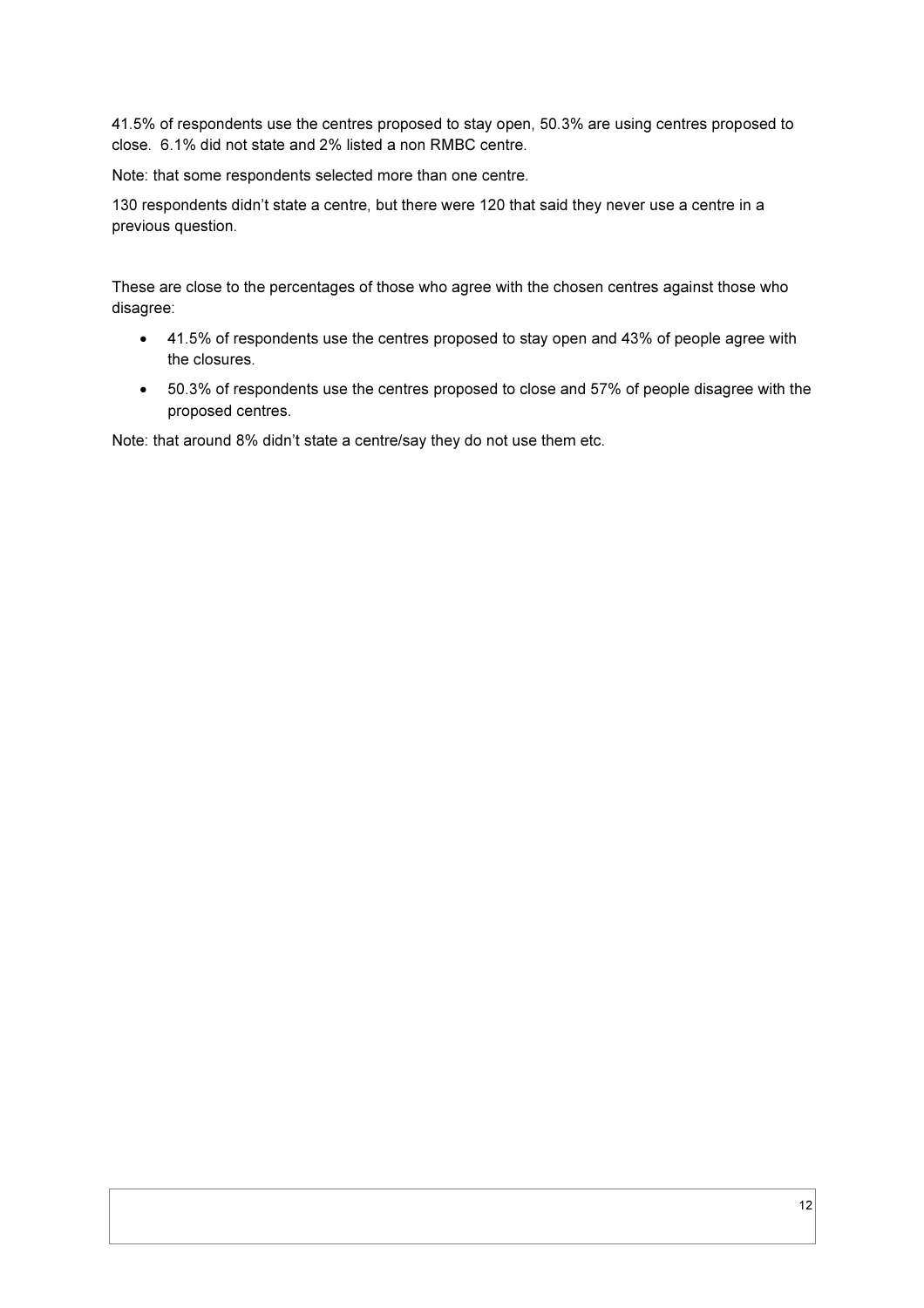### Question 5 Do you agree with the chosen centres?

| <b>Number of</b><br>responses | %    | Agree? |
|-------------------------------|------|--------|
| 745                           | 43%  | Yes    |
| 1001                          | 57%  | No     |
| 1746                          | 100% |        |

Of those respondents in the most deprived areas, 51.7% agreed with the proposed centres. This shows that nearly half of the respondents living in a deprived area where the centres are proposed to remain open, still do not agree with the proposed closures. So the respondents that are answering yes to this question, do not necessarily live in an area where the centre is proposed to stay.

It must be noted that when saying they agree with the proposals, they are not necessarily saying that they agree with closing centres, they are agreeing that the centre in the list should remain open. Many comments were made in the free text field to say 'Yes, but I would like to see all centres remain open'.

For those who answered No to this question, we asked them to tell us why in a free text field. See the Themes section of this document for further details.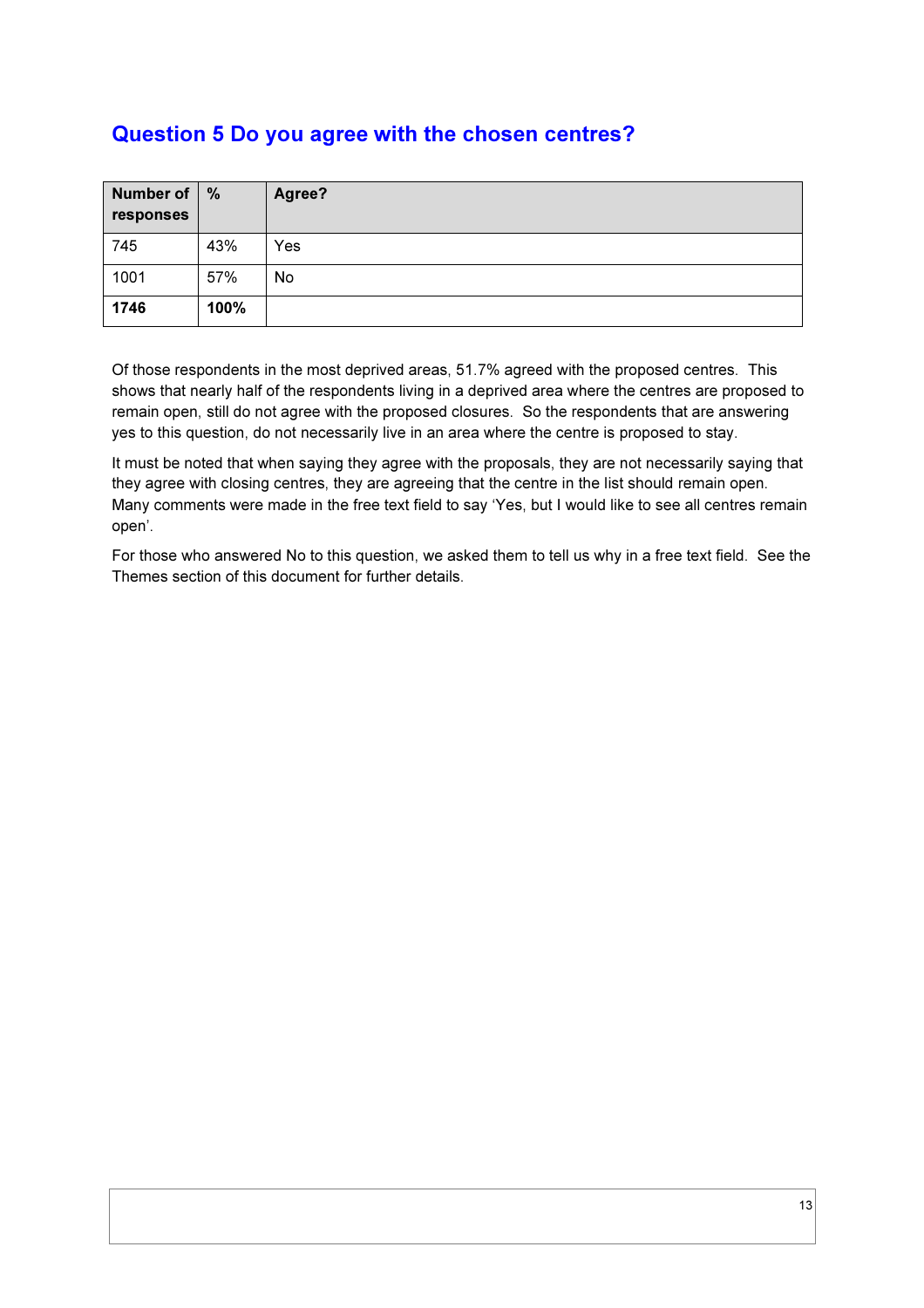### Further breakdown on those who agree with the chosen centres

The below tables break down the number of people that answered yes or no by which centre they say they use.

*Note: 130 people didn't answer the question about centre used so their responses haven't been included in these tables.* 

*Note: that some people said they use more than one centre. These people have been counted more than once as they have been counted as an individual user at each centre that they told us they use, making the total more than 1746.* 

*Note: that these figures on the centre people say they use and the deprived figures were taken using the respondents post code.* 

| <b>Centre Used</b>              | Number who<br>disagree (No) | Number who<br>agree (Yes) | Grand<br>Total | $%$ who<br>agree |
|---------------------------------|-----------------------------|---------------------------|----------------|------------------|
| The Arnold Centre               | 34                          | 193                       | 227            | 85.02%           |
| <b>Aughton Early Years</b>      | 34                          | 113                       | 147            | 76.87%           |
| The Brookfield Centre           | 29                          | 99                        | 128            | 77.34%           |
| Valley                          | 18                          | 74                        | 92             | 80.43%           |
| <b>Stepping Stones</b>          | 20                          | 68                        | 88             | 77.27%           |
| Coleridge                       | 12                          | 54                        | 66             | 81.82%           |
| <b>Thrybergh Rainbow Centre</b> | 14                          | 35                        | 49             | 71.43%           |
| <b>Rotherham Central</b>        | 21                          | 27                        | 48             | 56.25%           |
| Rawmarsh                        | 21                          | 24                        | 45             | 53.33%           |
| Total                           | 203                         | 687                       | 890            | 77.19%           |

### Centres proposed to stay open:

*Note: according to these responses, there are more people using a centre in the most deprived than there are living in the most deprived areas.* 

77.19% of respondents who say that they use one of the centres proposed to stay open, agree with the proposals. A quarter of people using those centres still disagree with the proposals. Some of the comments made said that people were pleased that the centre they used was proposed to stay, but they disagree with closing other centres. One of the reasons was because the closure of other centres will impact on the capacity and usage of the centre that they use.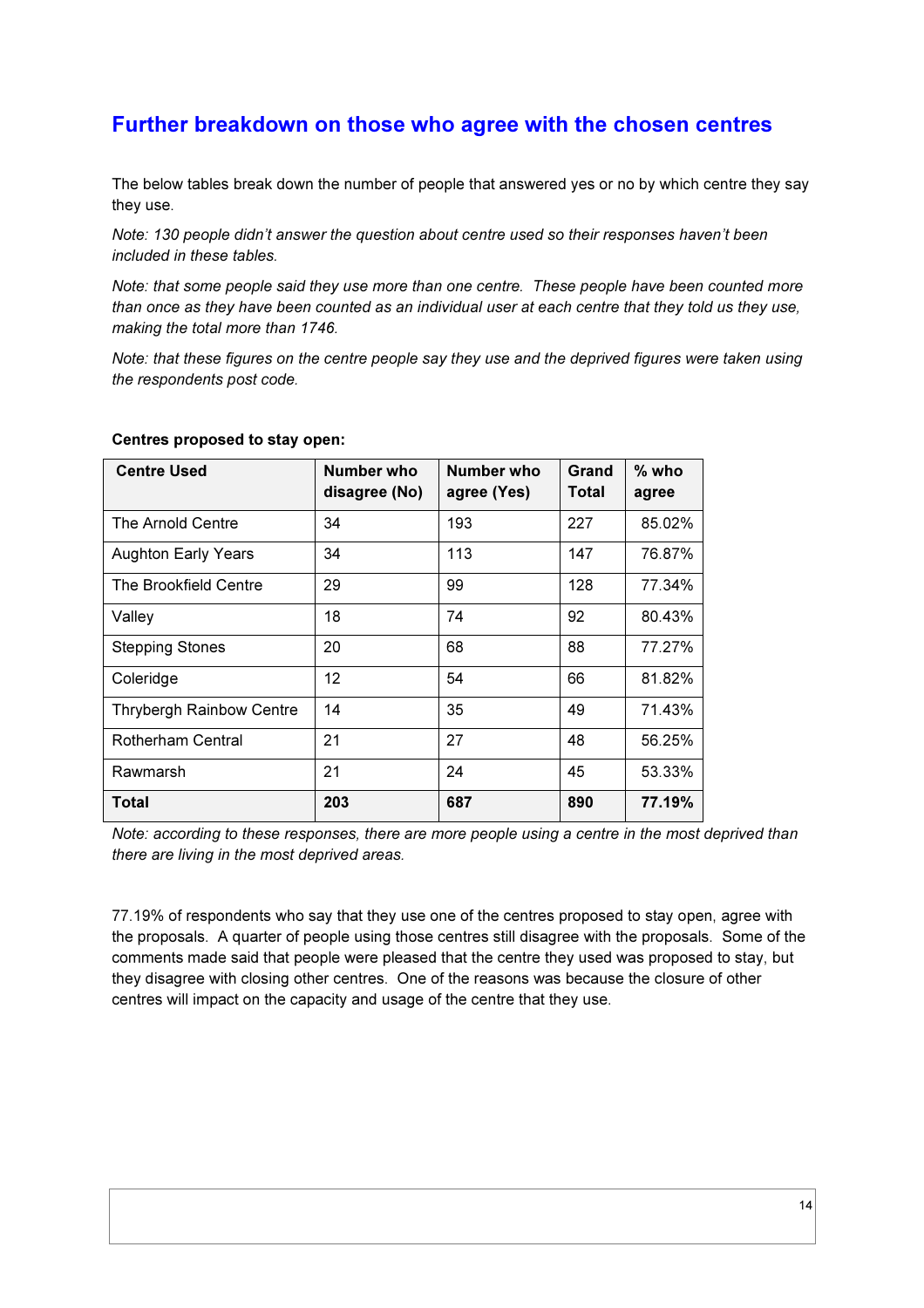| <b>Centre Used</b>    | Number who<br>disagree (No) | Number who<br>agree (Yes) | Grand<br><b>Total</b> | % who<br>agree |
|-----------------------|-----------------------------|---------------------------|-----------------------|----------------|
| Silver Birch          | 138                         | 21                        | 159                   | 13.21%         |
| <b>Wath Victoria</b>  | 124                         | 14                        | 138                   | 10.14%         |
| Kimberworth Community | 103                         | 12                        | 115                   | 10.43%         |
| Park View             | 96                          | 10                        | 106                   | 9.43%          |
| Dinnington            | 95                          | $\overline{2}$            | 97                    | 2.06%          |
| Cortonwood            | 83                          | 4                         | 87                    | 4.60%          |
| <b>Marcliff</b>       | 68                          | 12                        | 80                    | 15.00%         |
| The Sue Walker        | 68                          | 5                         | 73                    | 6.85%          |
| The Meadows           | 59                          | 11                        | 70                    | 15.71%         |
| Rockingham            | 56                          | $\overline{2}$            | 58                    | 3.45%          |
| Thorpe Hesley         | 38                          | $\overline{7}$            | 45                    | 15.56%         |
| Thurcroft             | 29                          | 4                         | 33                    | 12.12%         |
| Ryton Brook           | 20                          | 0                         | 20                    | 0.00%          |
| <b>Total</b>          | 977                         | 104                       | 1081                  | 9.6%           |

### Centres Proposed to Close:

Only 9.6% of respondents who say they use one of the centres proposed to close, agree with the proposals. So 90.4% of those people disagree with the proposals.

The difference in the 2 tables above suggests that the answer to this question is often governed by whether their centre is proposed to close. People may have answered yes to the question, 'do you agree with the chosen centres' but they may not necessarily agree with any closures, they are saying yes because they are pleased their centre is staying open.

Therefore, it needs to be considered that although the overall 43% of people who said Yes they agree with the proposed chosen centres, are not saying that they agree with the closure of any children's centres.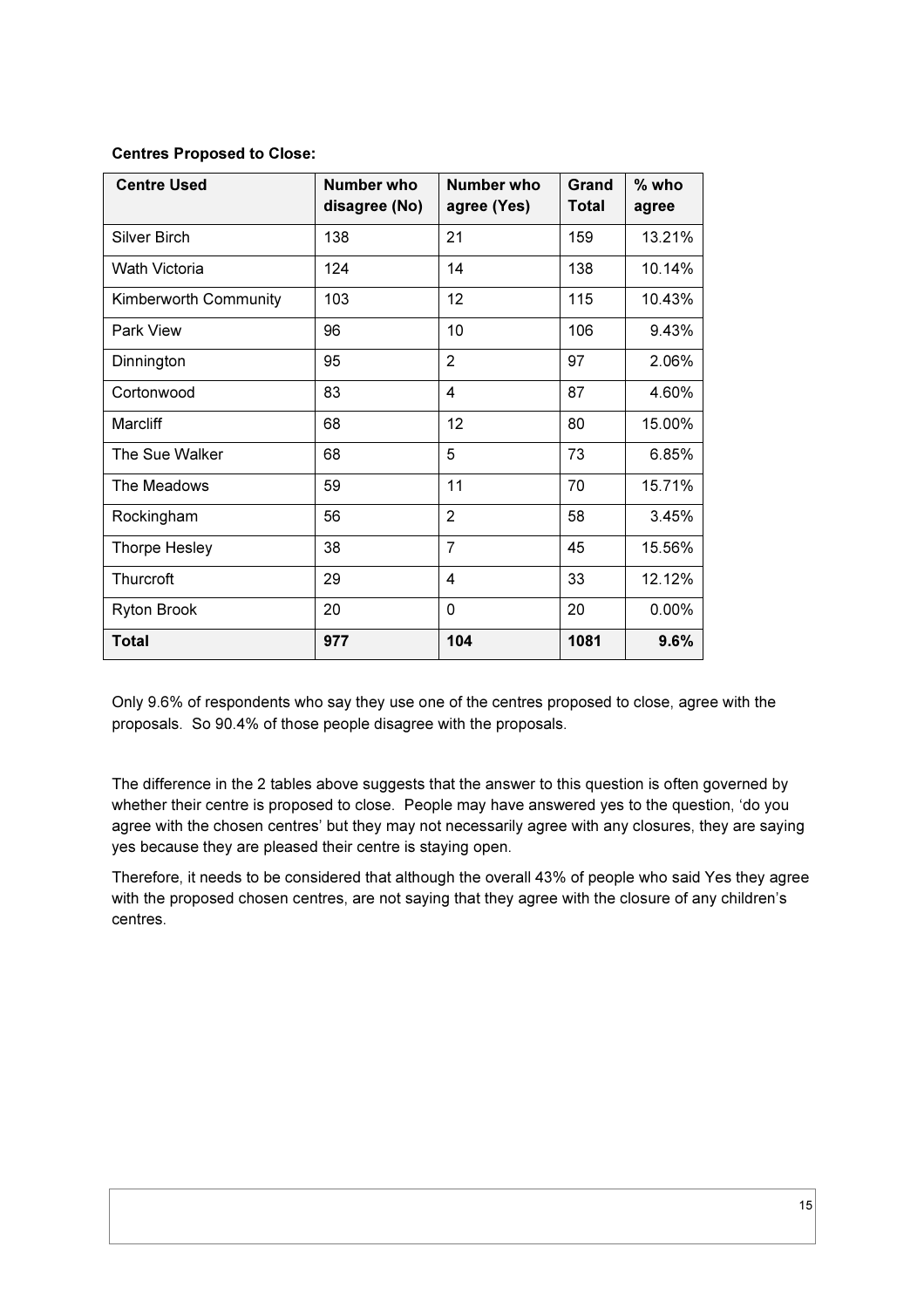## Question 6 Do you agree with the proposal for outreach services?

| <b>Number of</b><br>responses | %    | Agree? |
|-------------------------------|------|--------|
| 1012                          | 58%  | Yes    |
| 734                           | 42%  | No     |
| 1746                          | 100% |        |

Of the 796 respondents that live in the most deprived areas (30% or less IMD score), 62.3% of those respondents agreed with the outreach proposals.

For all of those who answered No to this question, we asked them to tell us why in a free text field. See the Themes section of this document for further details.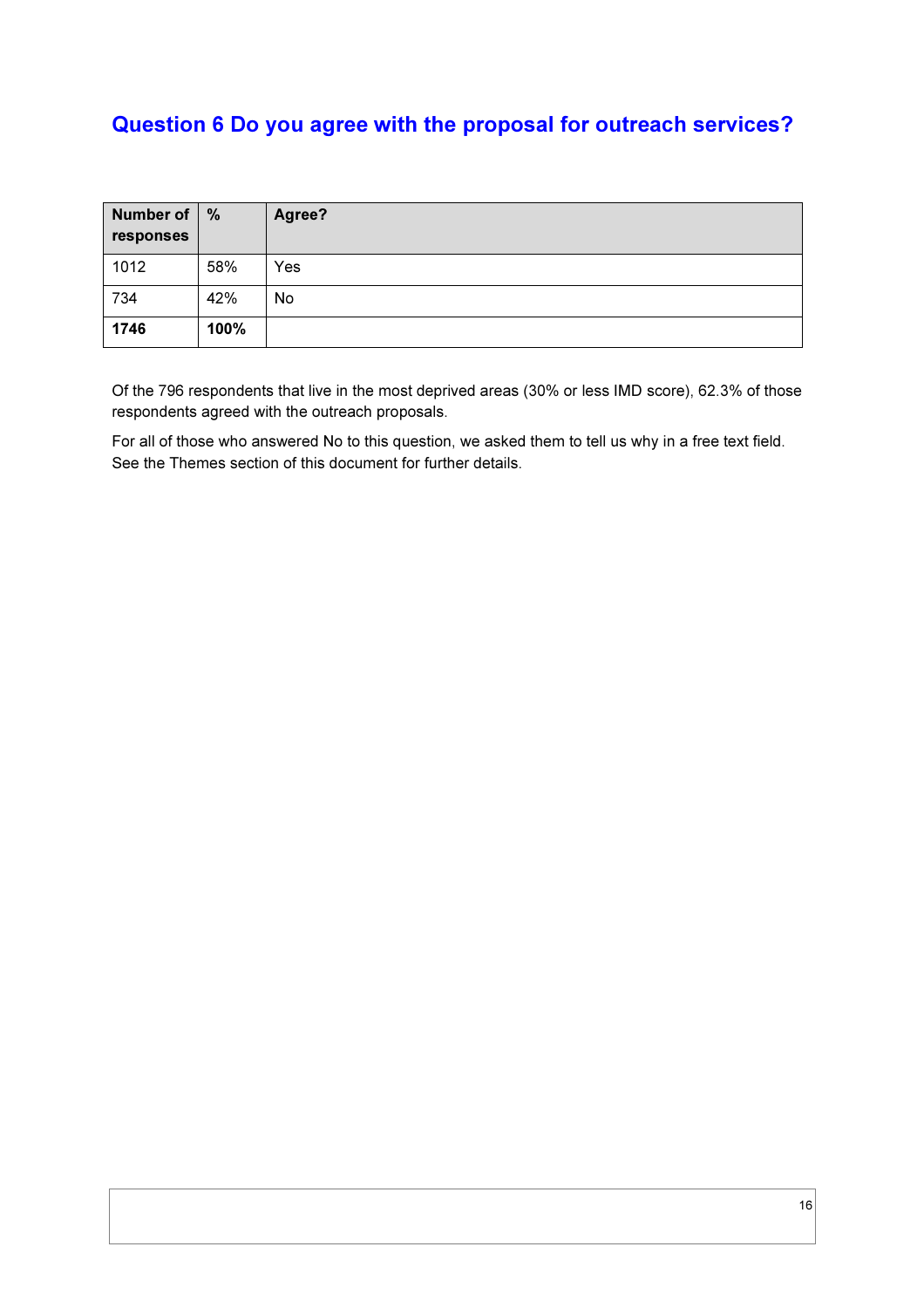### Question 7 Which services do you think a children's centre should provide?

There were 12 options in a tick list for this question. Respondents were able to tick more than one option, therefore the numbers total more than 1746.

| <b>Number of</b><br>times selected | <b>Service</b>                      |
|------------------------------------|-------------------------------------|
| 1633                               | <b>Baby Clinics/Groups</b>          |
| 1615                               | Stay and play sessions              |
| 1549                               | Early Education and Childcare       |
| 1509                               | Parenting groups                    |
| 1492                               | Breastfeeding support               |
| 1406                               | Dads groups                         |
| 1404                               | Family learning sessions            |
| 1383                               | Healthy eating and cooking sessions |
| 1320                               | Prenatal groups                     |
| 1139                               | Managing on a budget                |
| 1078                               | <b>Adult Learning Groups</b>        |
| 227                                | Other                               |

The top 3 selected services are services directly for children and babies. The 8 following are services delivered for parents. The high numbers selected for each service demonstrates that the services are all valued. This suggests that the priority should be on the actual children's services, followed by parenting/family services.

This data can be used and further analysed for shaping the future service once the outcome of the consultation is known.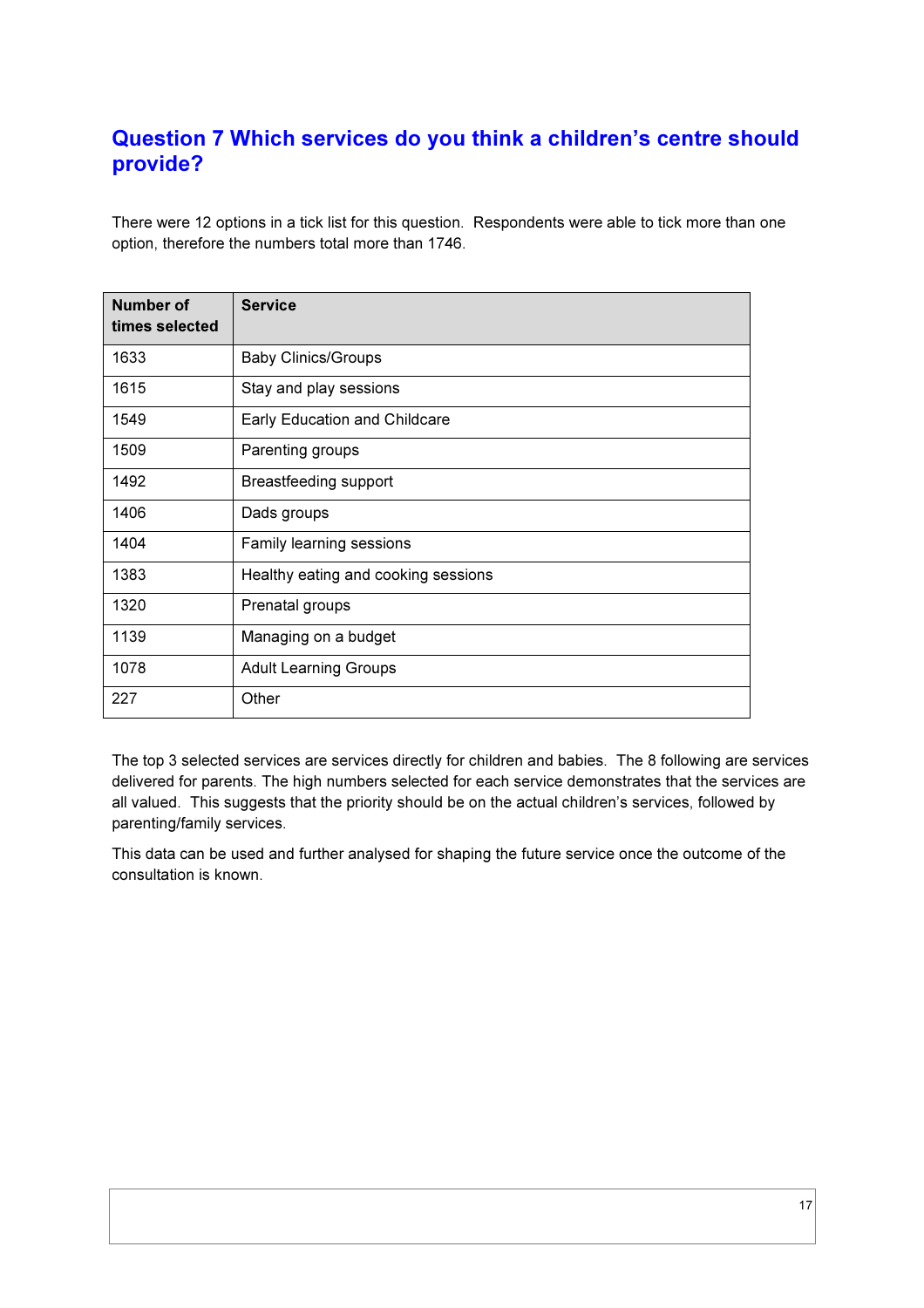### Question 8 What impact will the reduction of children's centres have on you?

There were 7 options to tick in answer to this question. Respondents were able to tick more than one. Therefore, the number of variations coming through was very large.

This table shows the number of times each option was selected:

| Number of<br>times<br>selected | $\frac{0}{0}$ | Impact                                                                      |
|--------------------------------|---------------|-----------------------------------------------------------------------------|
| 713                            | 34.34%        | I will not use children's centres at all                                    |
| 368                            | 17.72%        | I will use children's centre services less often                            |
| 307                            | 14.78%        | Don't know                                                                  |
| 274                            | 13.19%        | I will attend alternative (non-children's centre) activities (e.g. swimming |
| 221                            | 10.64%        | No impact                                                                   |
| 109                            | 5.25%         | I will attend another children's centre instead                             |
| 84                             | 4.04%         | Other                                                                       |
| 2076                           | 100%          |                                                                             |

This table displays the variations of multi options selected. You can see here when someone says they will not use a centre, if they also say that will use an alternative etc. (any variations with less than 10 have not been listed in this document as the list is very large):

| Number of<br>responses | $\%$  | <b>Impact</b>                                                                                                                                                                             |
|------------------------|-------|-------------------------------------------------------------------------------------------------------------------------------------------------------------------------------------------|
| 560                    | 32.2% | I will not use children's centres at all                                                                                                                                                  |
| 270                    | 15.5% | Don't know                                                                                                                                                                                |
| 216                    | 12.4% | I will use children's centre services less often                                                                                                                                          |
| 215                    | 12.3% | No impact                                                                                                                                                                                 |
| 90                     | 5.2%  | I will attend alternative (non-children's centre) activities (e.g. swimming,<br>visiting friends, attending other local groups etc.)                                                      |
| 71                     | 4.1%  | I will not use children's centres at all; I will attend alternative (non-<br>children's centre) activities (e.g. swimming, visiting friends, attending<br>other local groups etc.)        |
| 66                     | 3.8%  | Other (please specify)                                                                                                                                                                    |
| 60                     | 3.4%  | I will use children's centre services less often; I will attend alternative<br>(non-children's centre) activities (e.g. swimming, visiting friends,<br>attending other local groups etc.) |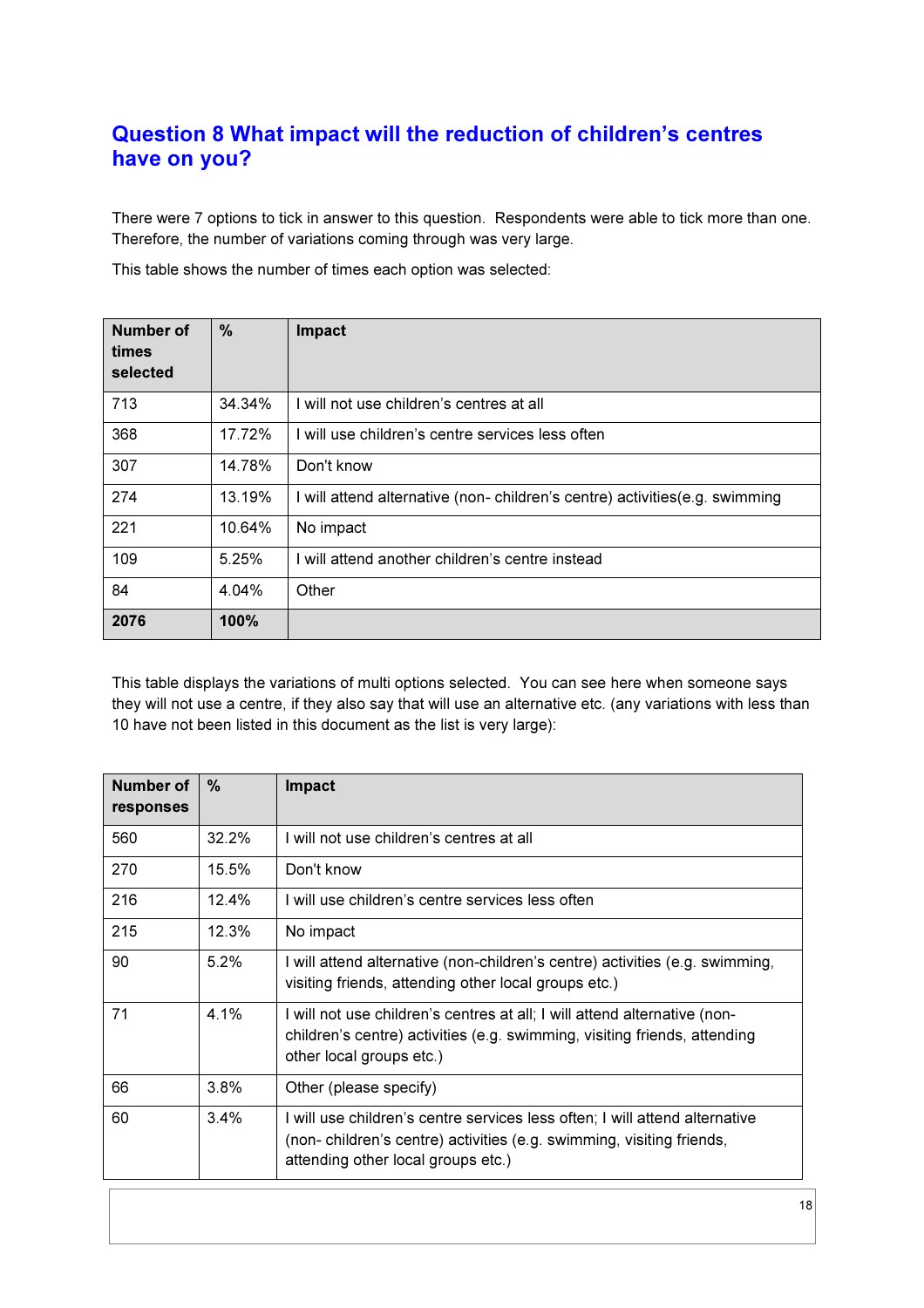| 48 | 2.8%    | I will attend another children's centre instead                                                                                                                                                                                          |
|----|---------|------------------------------------------------------------------------------------------------------------------------------------------------------------------------------------------------------------------------------------------|
| 35 | $2.0\%$ | I will use childrens centre services less often; I will not use children's<br>centres at all                                                                                                                                             |
| 13 | 0.7%    | I will use children's centre services less often, I will attend another<br>childrens centre instead, I will attend alternative (non-childrens centre)<br>activities (e.g. swimming, visiting friends, attending other local groups etc.) |
| 11 | 0.6%    | I will attend another childrens centre instead, I will attend alternative (non-<br>childrens centre) activities (e.g. swimming, visiting friends, attending other<br>local groups etc.)                                                  |
| 11 | 0.6%    | I will not use childrens centres at all, Don't know                                                                                                                                                                                      |
| 10 | 0.6%    | I will not use childrens centres at all, Other (please specify)                                                                                                                                                                          |

Some of the people selecting 'no impact' will be from respondents that do not use the service at all. As mentioned before, these could be members of the community, family, friends etc.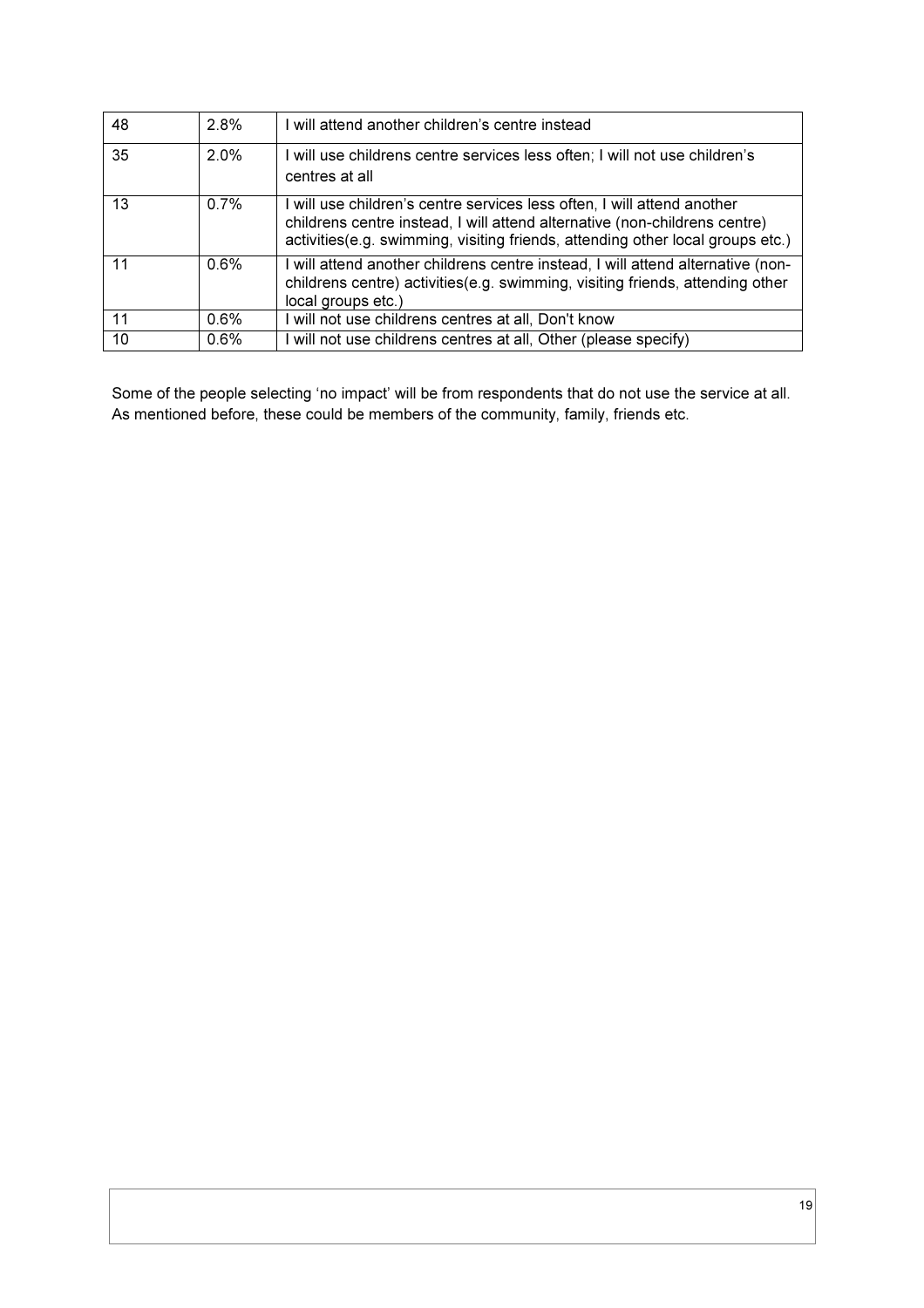### Question 9 Would you or your organisation be willing to take on a children's centre building that is proposed to close?

There were 2 parts to this question. If the respondent answered no to the first part, they didn't need to answer the second part. However, some people still answered the other both parts.

| <b>Number of</b><br>responses | $\%$ | <b>Answer</b> |
|-------------------------------|------|---------------|
| 186                           | 11%  | Yes           |
| 1560                          | 89%  | No            |
| 1746                          | 100% |               |

### Part 2 - If Yes, would you be interested in working with the remaining children's centres so that some children's centre activity could continue in the building you take on?

| <b>Number of</b><br>responses | $\frac{9}{6}$ | <b>Answer</b> |
|-------------------------------|---------------|---------------|
| 173                           | 10%           | Yes           |
| 1012                          | 58%           | No            |
| 561                           | 32%           | No answer     |
| 1746                          | 100%          |               |

Further details in Question 10 below.

### Question 10 Would you or your organisation be willing to take on the day care provision in a CC building that is proposed to close?

| <b>Number of</b><br>responses | %    | <b>Answer</b> |
|-------------------------------|------|---------------|
| 142                           | 8%   | Yes           |
| 1604                          | 92%  | No.           |
| 1746                          | 100% |               |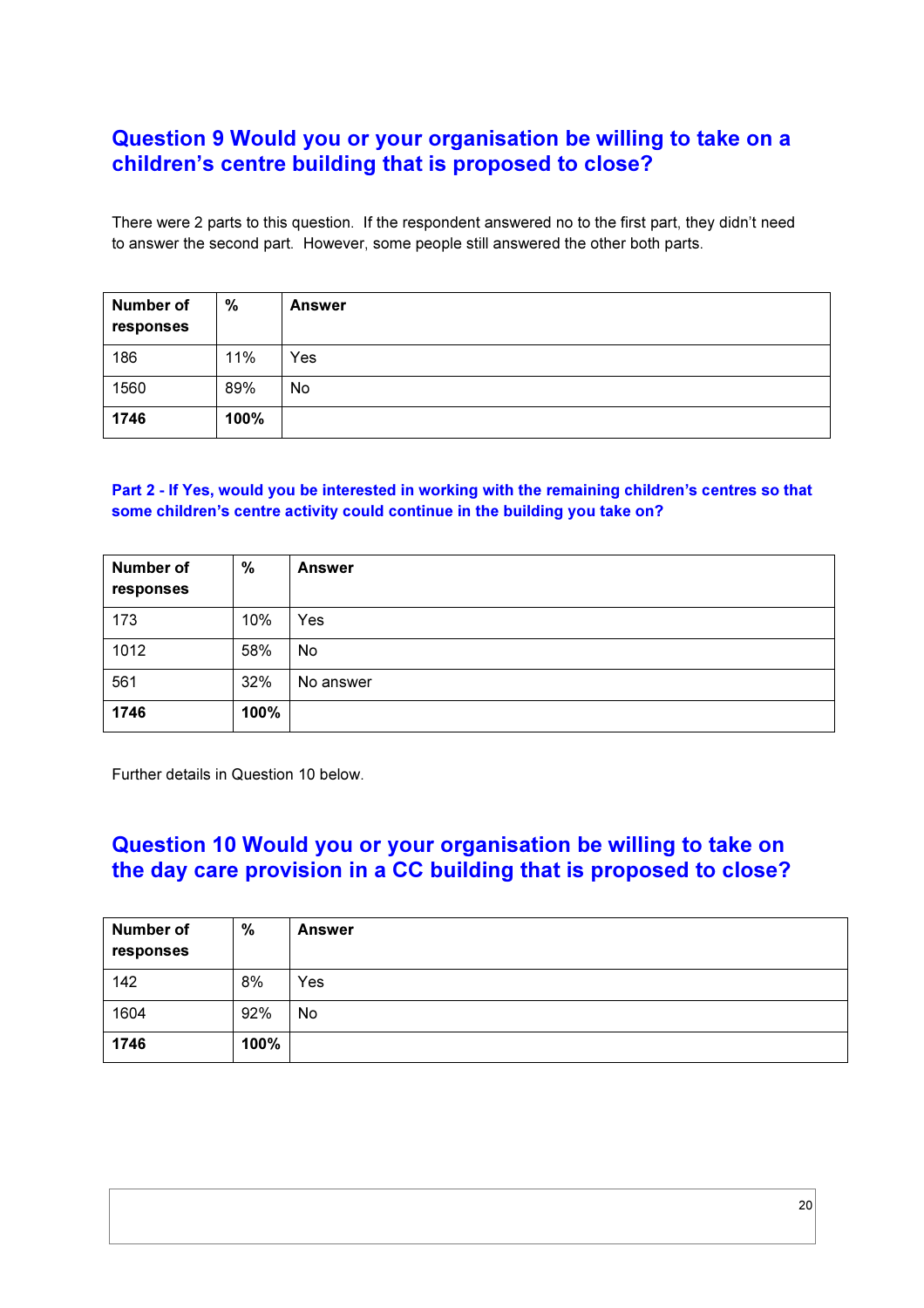#### Question 9 and 10 If you answered Yes, please leave contact details

101 people left contact details after answering yes to either question 9 or 10. A further 11 people who answered no to these questions still left contact details. Details of proposals have not been given.

It is to be noted that many of the people answering yes are parents/carers or members of the public who are volunteering to help as opposed to taking on the centre. Further work will be done on this section separately, following the results of the consultation.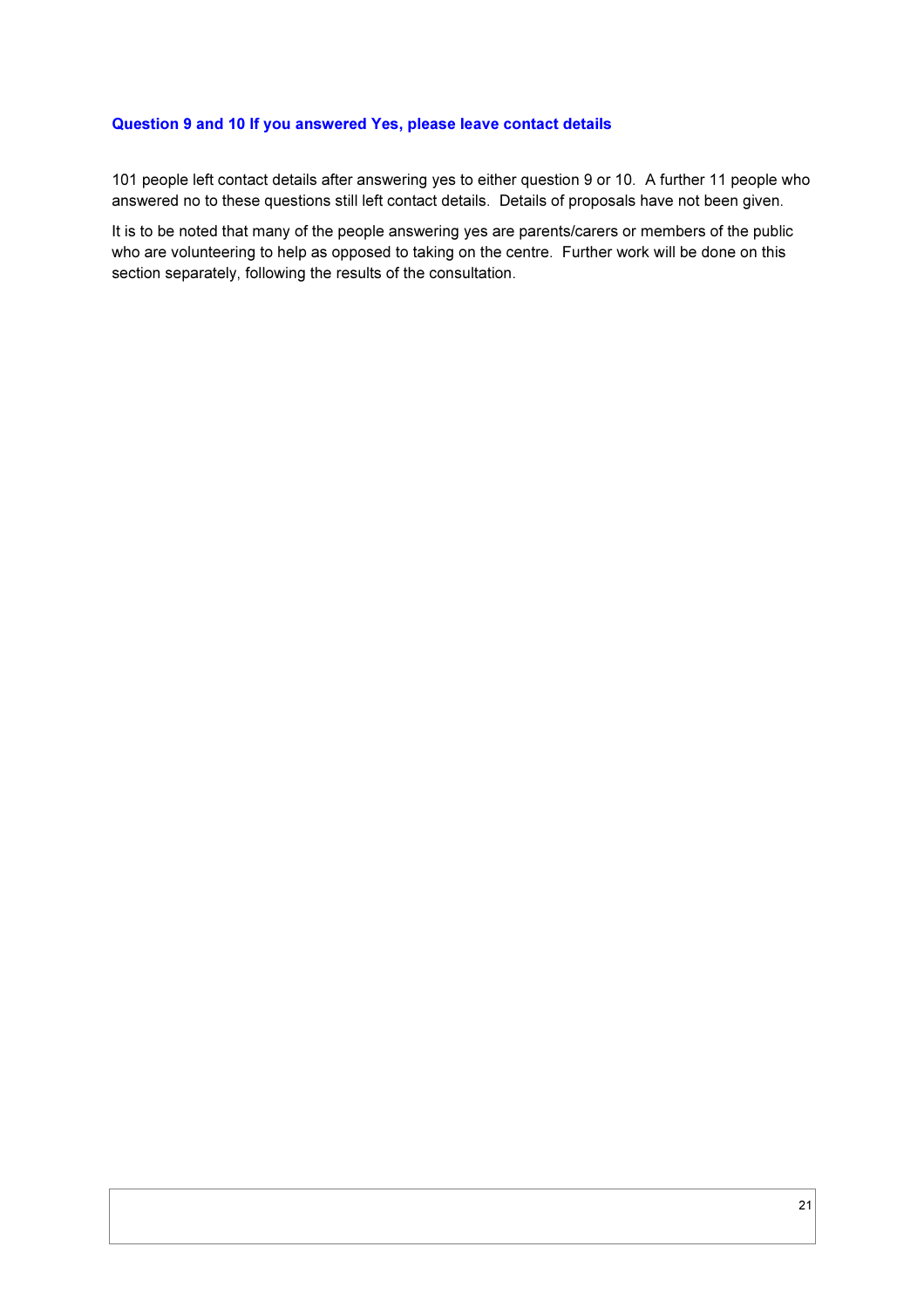## 4 Narrative Analysis

There were 2 questions and a final comments section that allowed people to make comments. In order to analyse the narrative part of the questions, we have read through all of these comments to pull out the recurring themes. This is a manual process so it has to be taken in to consideration that numbers are approximate as it is not possible to do a systematic count of particular comment types in free text fields.

Many of the themes are repeated in all 3 comments sections (question 5, question 6 and Any Other Comments). A summary of all themes is given at the end of this section.

### Question 5 – Do you agree with the chosen centres?

43% of people answered Yes 57% of people answered No We then asked '*If not, please tell us why'*.

### Themes:

Here are the recurring themes. The list is in order of most recurring themes:

- Location, travel and travel costs
- The impact children's centres have on the community, social interaction and isolation
- The impact on the child, their development, their transition to school, their education and attainment levels
- The support, information and advice received at centres
- Staff skills and relationships built with children and parents
- Activities, sessions, groups, courses, classes that people attend at centres
- Day care/childcare requirements
- Capacity for the remaining centres, workloads on staff and the impact on the quality of service
- Buildings, facilities and environment, having everything in one place with consistency and familiarity
- The impact on the employment of parents from not having local centres, support and day care
- Familiarity of location, building, surroundings, staff, other parents and children
- People will not use them
- The children's centres have been a lifeline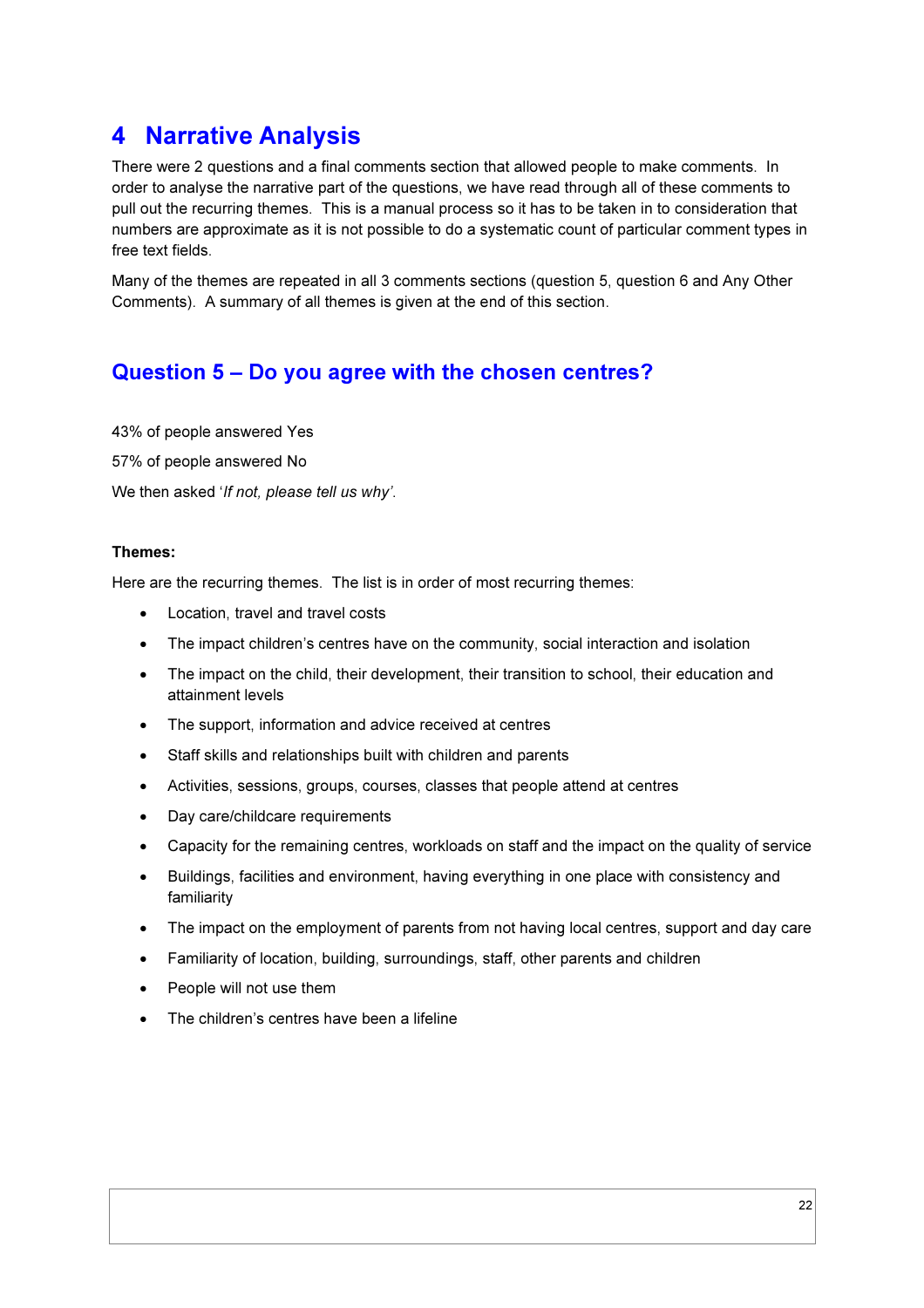### Question 6 – We propose to deliver an outreach service to all areas. Do you agree with this proposal?

58% of people answered Yes

42% of people answered No

We then asked '*If not, please tell us why'*.

#### Themes:

Here are the recurring themes. The list is in order of most recurring themes:

- **Buildings** 
	- o Existing centres are purpose built
	- o Existing buildings comfortable, happy and friendly
	- o Community buildings are not fit for purpose or suitable and in some areas, no buildings are available
	- o Facilities and standards of facilities in centres are good
	- o Everything in one building works better
	- o A safe, clean, secure, comfortable environment is needed
	- o Cost/hire of other buildings
- The location of and travelling to outreach services
- Familiarity and consistency of service, location and staff; routine and stability; feeling safe, secure and comfortable
- Outreach will be inadequate/insufficient and the quality of service will drop
- Services available at centres such as support, activities, classes, groups etc. and the drop in service that will not be available via outreach
- The impact on the community and the social aspect of being in a local children's centre
- The impact on the child, their development, their transition to school, stability for children and safeguarding could be missed
- Childcare and day care requirements this will impact on families, employment etc.
- Children's centre staff are good, people have built relationships and trust and are familiar with them
- People will not use outreach, attendance will drop
- Capacity and practicality of doing this via outreach. Remaining centres will be oversubscribed and workloads will increase for outreach workers
- The service works as it is, why change it?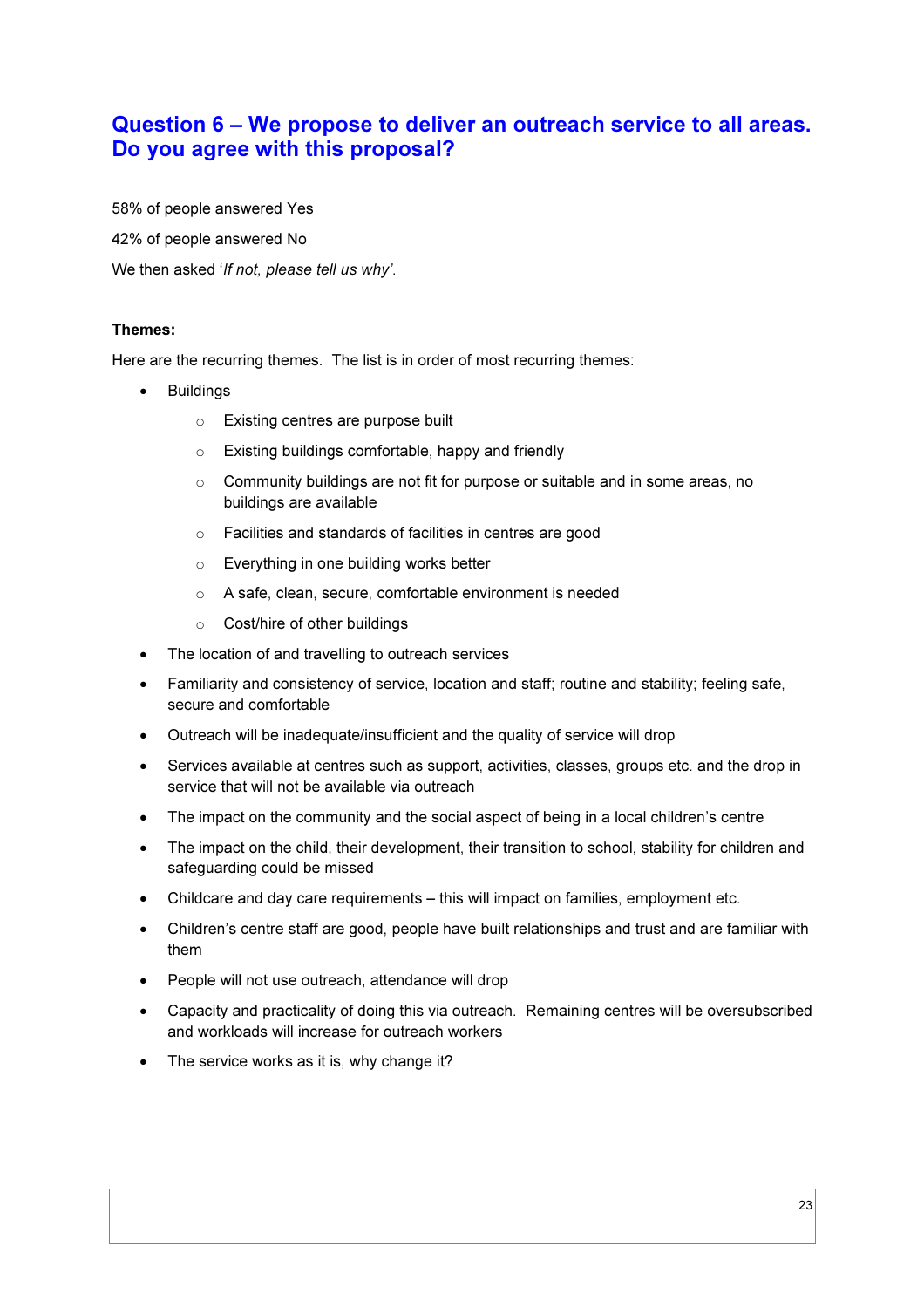### Comments – Are there any further comments you would like to make about the proposals?

This is a free text field allowing for any further comments people would like to make about the proposals.

#### Themes:

Here are the recurring themes. The list is in order of most recurring themes:

- Direct impact on children, their development, socialising, their future, education and transition to school.
- The impact on the community having no central hub and socialising with other parents. Isolation loneliness and depression will increase with no central place to go.
- Staff bonds and relationships built. Lots of complements about staff skills, knowledge, experience, they are supportive, helpful, caring, friendly and approachable
- Support, advice, guidance and information received at centres
- Travel issues, cost of travel, travelling with young children or disability access. Location is a huge factor in usage and accessibility.
- Sessions, activities, groups, classes used at centres
- Employment will be effected due to day care reduction
- Buildings are welcoming, a caring environment, purpose built, everything is in one place including other services such as health. Facilities are good, people feel safe and secure there. There are insufficient buildings/facilities in the community. The 'Drop in' service will be lost.
- Vulnerable people will be at risk. Safeguarding and early intervention will be impacted increasing deprivation
- PND support is currently good. Without this there will be an increase in cases. The centres have been a lifeline for many.
- Capacity and oversubscription
- Health service impact joined up working will be lost
- The quality of service will drop
- People will not use the services
- Long term effects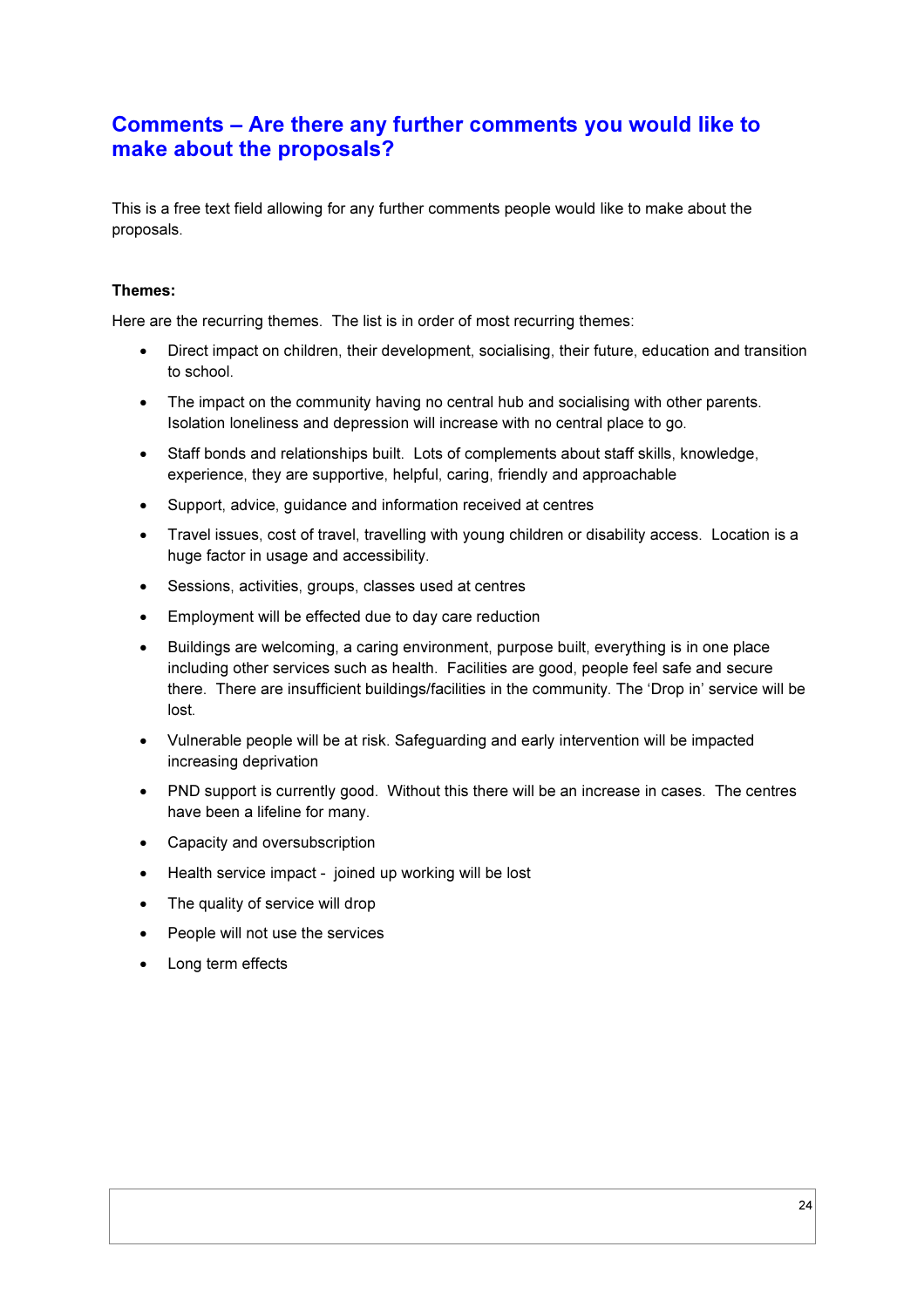### Summary of All Themes

Pulling all of the themes together, these are the most recurring themes throughout the whole consultation response:

Travel/Location: The most recurring theme throughout the consultation comments combined was travel and location. People like the convenience of having a centre local to them. For many it is vital to have one in walking distance. Having a centre within walking distance allows access to all.

Not everyone has transport. People cannot always afford to travel; have time to travel; have the ability to travel further. There are many reasons for this such as having children in prams; having several children to manage and carry things for; having children with special needs; being post operation or have just given birth/c section; having a child at a local school so having to manage the timings between locations; taking children to the centre for childcare around working times; having a disability or child with a disability making travelling or public transport difficult. Pushchairs, prams, wheelchairs and equipment can prove difficult on public transport. Public transport is not always available or reliable.

Not having a centre within reach of their home, work or childcare placement means that people will not be able to use a centre at all.

Community/Social: following travel/location, people want a local centre for the needs of the community too. Having a central place to meet others in the local area brings the community together. Parents/carers have the opportunity to meet other parents and other people going through the same issues as them. They share advice, experiences and knowledge with others. People become friends and find comfort in meeting others who understand what they are going through. Becoming a parent can be very difficult for some, even if they already have children. Having a community of other new parents helps them come together to support each other and to develop their parenting skills.

Without the centres people will become isolated. They will not have a place to go and to get them out of the house. This could increase levels of depression, isolation and loneliness affecting the health of both parents and children. This will further impact on the health service and on social services.

Child impact: Children's centres offer children a good start in life. They provide a starting point for nursery and school and help with that transition to school. Centres provide a place for children to socialise with other children, learn life skills, bond with others and begin their education. Many have developed in all aspects of their lives through the help and support of a children's centre.

For any centres that close, there will be an impact on children that have to change childcare/centres. Children like stability and familiarity. They are attached to staff, friends, other parents and the surroundings that they know. Changing those things will have an effect on the young children currently using the centres.

The future of children will be affected if they do not have a local centre with the opportunities currently provided. This will have an impact further down the line with attainment and attendance levels in schools and a child's education long term.

Safeguarding could also be missed by not having a local centre. Early intervention can start by things being picked up at centres. This will impact on social care and the future of those children that could slip through the net.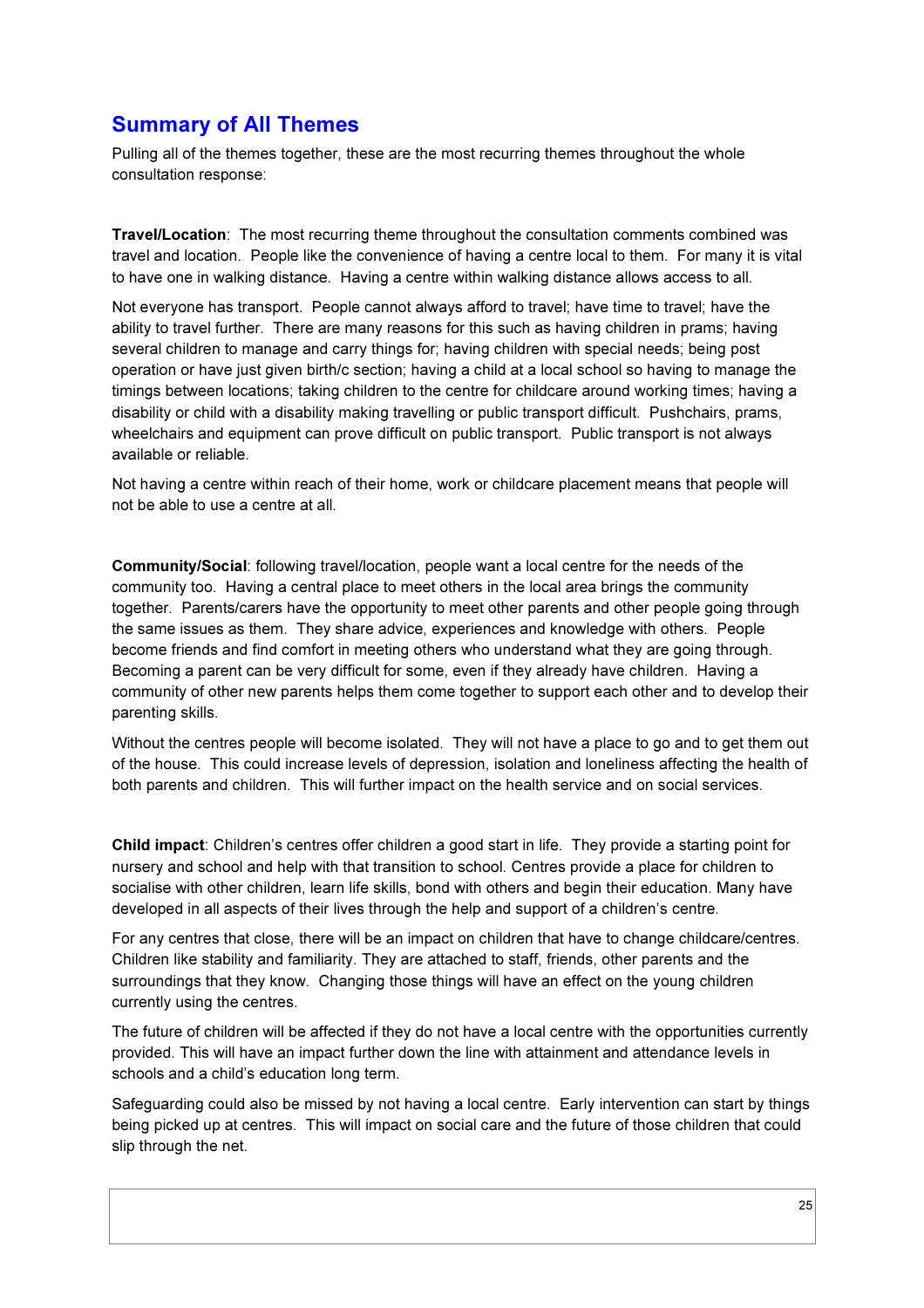Buildings: People feel that the buildings are a very important part of the service. They provide a familiar, stable, permanent place for children to go. They are built for purpose, are clean, safe and secure. They have excellent facilities and the standards are all very good. Parents also need that stability and familiarity. Some parents are uncomfortable in new environments and people and may not have the confidence to try somewhere new.

People like that everything is under one roof. They know where to go for help and can drop in when they need to. They know which activities and groups etc. are on and when.

Community buildings will not be fit for purpose, they could be cold, unsafe, unhygienic, not secure, have other members of the public using them etc. Some areas of the borough don't even have any available buildings. The cost of getting these buildings up to standard, cost of hire etc. will need taking in to consideration.

If unsuitable buildings are used, people will not go.

Support: People really value the support that they receive from the centres. They can drop in when needed and seek advice, support, information and guidance. They have access to skilled staff members who are experienced and willing to help. Support is given to parents and children, impacting the whole family.

Without a centre, people will not have somewhere to go to for this advice and information when needed. They will not know where to go for support and many have said it would have had a detrimental effect if they had not had it when needed. This support is a lifeline to some.

Staff: Staff are very highly valued. Parents and children are familiar with the staff at the centres, they have built relationships with them and have bonded with them. Many people have commented that the staffing should not change as part of this review due to the attachments with children and parents already attending the centres. The staff work hard and the success of the centres is due to their hard work and dedication. Parents and children have built trust with the staff. They are caring, helpful, skilled, experienced, knowledgeable, dedicated, they go the extra mile, are approachable and are friendly.

If staff were to change, or be lost, the service would not be the same high standard. Children would be affected due to their attachment with the staff. Parents may not use the services due to losing those relationships and the trust they have built.

Activities/groups/sessions: people really value the groups, activities, classes, courses etc. run at centres for both children and adults. There is a need for all of these services to continue. They help children to develop and parents have gained parenting skills along with many other educational and life skills themselves.

Should these services cease, people will not learn the parenting skills required. Children will not develop as well and will be unprepared for school. This will impact on child development and the future of entire families.

Child care and employment: people are concerned about what will happen with child care/day care/after school care. Children are settled and have built relationships there. Childcare is an essential service for many particularly those who depend on it to be able to work.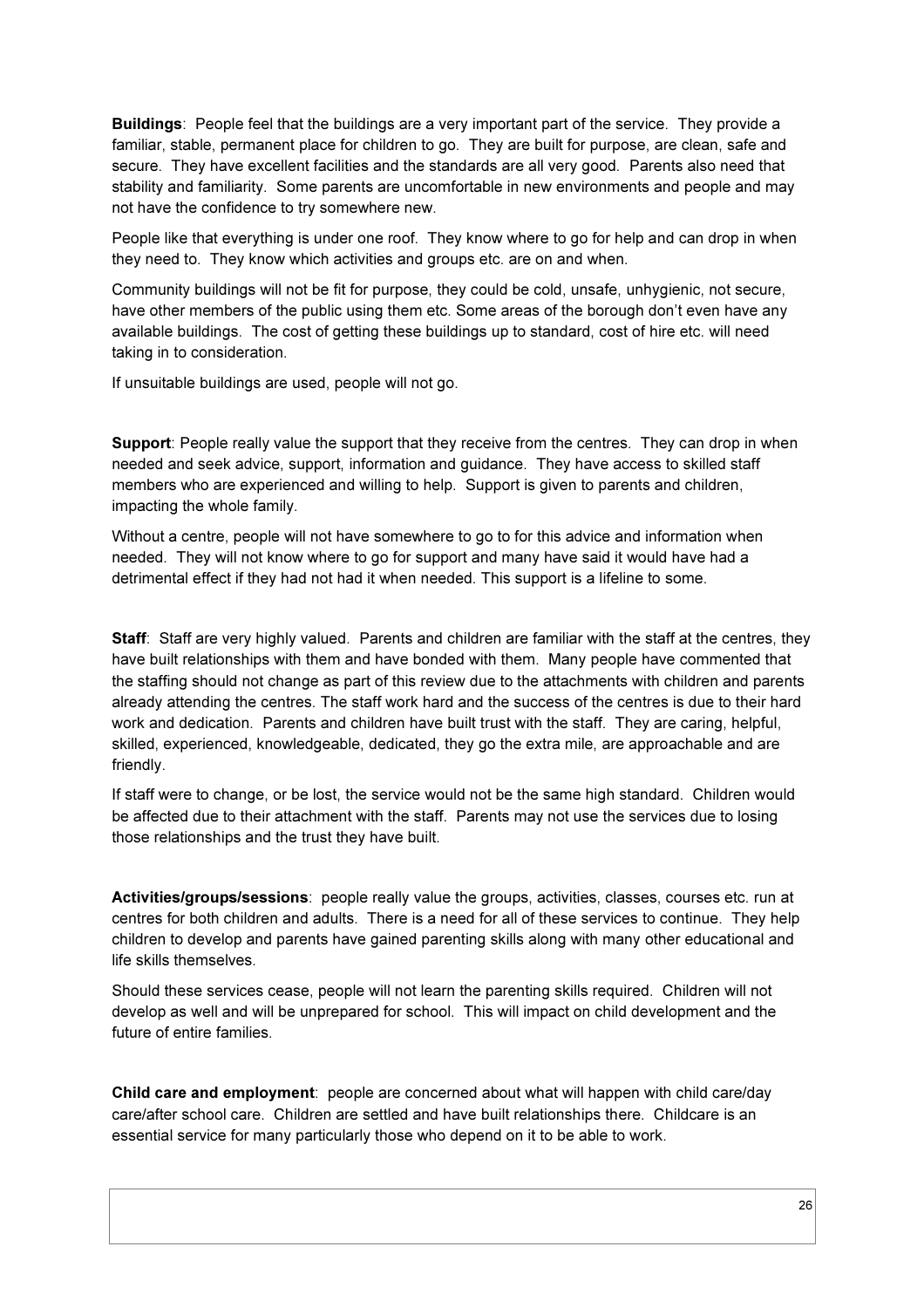There will be an impact on the employment of parents who depend on childcare. People cannot always afford private childcare and some parents have chosen children's centre childcare because of the high standards and believe that it is of better quality than private child care. Some areas of the borough do not have any other childcare available. This may lead to more people being out of work, impacting the economy of the area and family life for many families. Removing familiar childcare from those children currently placed there will have a direct impact on those children involved.

Familiarity: parents and children like familiarity. They are familiar with the environment and surroundings at the centre, the staff, other parents, other children. They feel safe/secure and comfortable at the centres.

Again, taking this away could impact on a child's development. Parents may not use the outreach services if they are in unfamiliar settings with unfamiliar and irregular staff that they don't know. Consistency is required for both parents and children.

Capacity: There is concern over the capacity of the centres that remain open. How will they cope with the larger reach areas?

Centres and groups will be oversubscribed. The quality of the service will drop because of this. Services will become more stretched. The workload on staff is concerning as this will impact on the quality of the service that they deliver.

Outreach: Outreach 'is better than nothing' and should be considered as an alternative only. If it is planned right, in principal, it could work. We would have to have a very good communication strategy in place to ensure that all parents are aware of what is happening, where and when. Services need to be regular, reliable and in suitable settings, of a good quality and run by professionals. It needs to be community focused and based locally to encourage people to use it. They should be run from children's centres to provide a familiar, stable and suitable environment.

Outreach services cannot provide the same level of service as children's centres. It will be inadequate and insufficient. Outreach doesn't cater for child care. If people don't know what services are available, where to access them and when they are, large pockets of the community will be missed. If the settings are not right, people will not go back. The location of the outreach service is very important in its success as people will not travel and they want a service that is within their local community. People do not want an outreach service, they want a children's centre.

Risks to vulnerable: Children's centres reach out to vulnerable people in all areas. They help to identify risks early on. PND support is currently very good. Children's centre staff have helped to identify problems in children, even helping parents to gain a diagnosis in some cases. Supporting parents through difficult times and helping to identify problems and provide the right advice, information and contacts has been a lifeline for some.

Without this support vulnerable people will be at further risk. PND and other problems will increase as people will not get the support that they need. Issues may go undetected in both parents and children.

Joined up working: The centres provide a central place for many services. Health advice is available, baby weigh in and services that people will otherwise have to travel to a GP surgery for.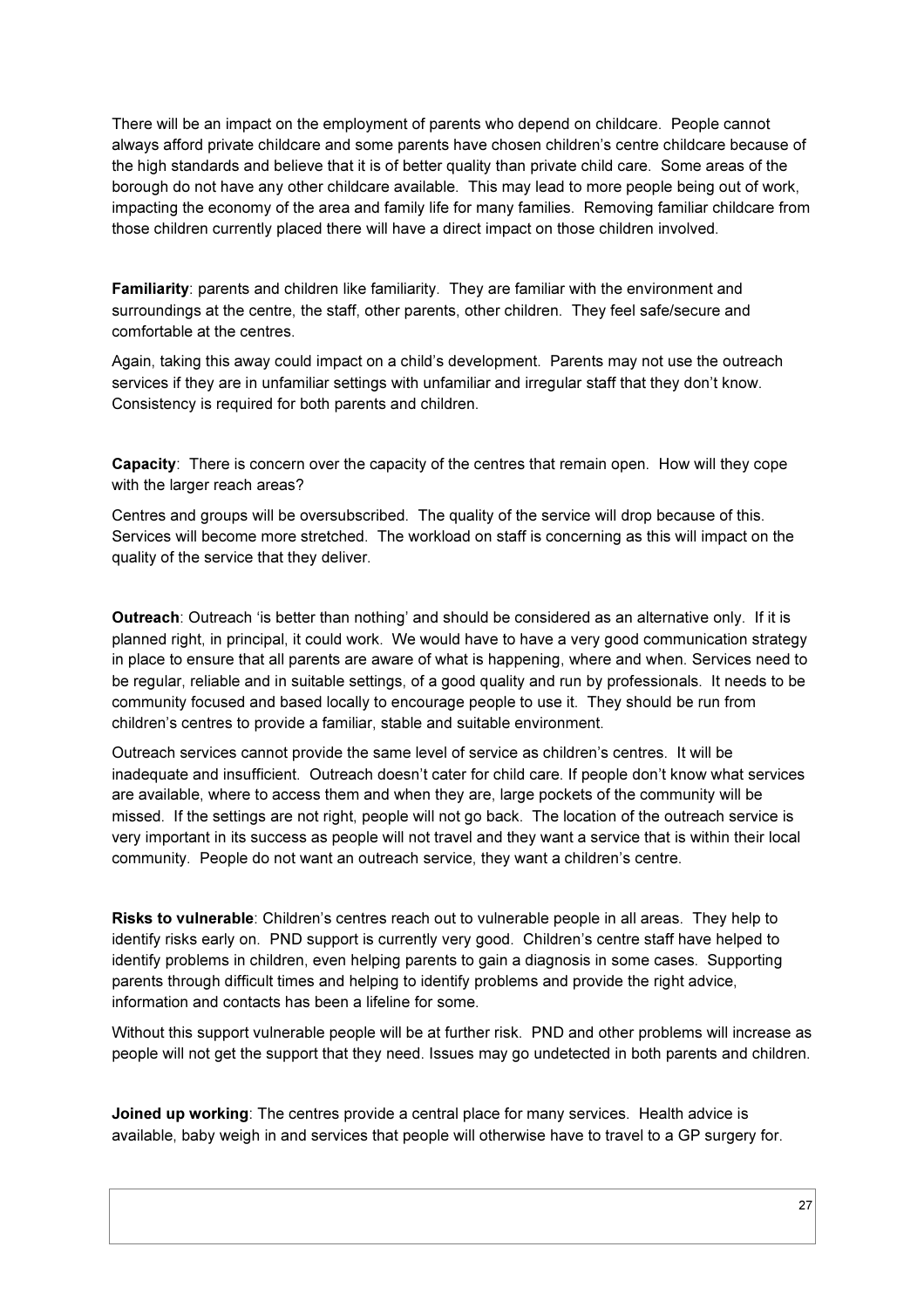Again, problems could go undetected because people don't have easy access to health professionals and advice. Not having services working together under one roof will not only impact on children and families, but will impact on services such as the Health service and Social services further down the line.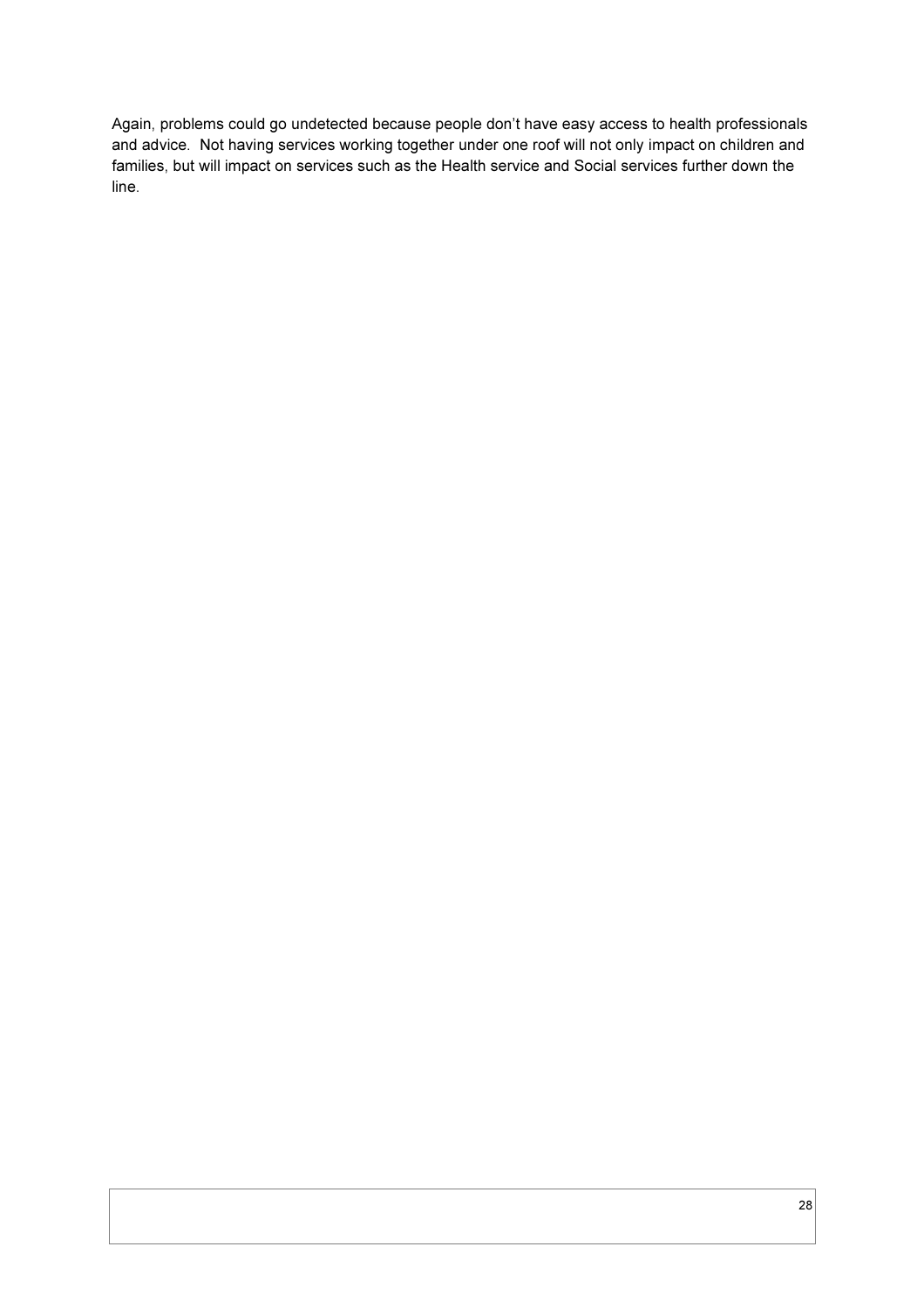## 5 Suggestions and Proposals

Most comments made were around the impact that centres have had on people's lives and the predicted impact of closing centres.

There were also a number of comments around the rationale used for selecting which centres should close and suggestions for alternative rationales and the future of the service.

### Comments and Suggestions made for the Rationale

Here are the most common themes coming through in the comments around the rationale in order of most commonly mentioned:

- Equality it is unfair to only have a centre in an area that is classed as the most deprived. It is not only the deprived people of Rotherham that are vulnerable and that need access to a centre. Everyone needs the service and support no matter what area they live in, what their status is or what is defined as their level of deprivation. All parents and all children need and deserve support and access to a centre. Parents and children are vulnerable no matter where they live.
- The spread of centres and geography is not equal. Too many are closing leaving insufficient coverage. There are large parts of the borough left without anything in their area, whilst some have the option of more than one. Poor transport links mean that some areas don't have realistic access to a centre at all.
- There are vulnerable children and families in other areas, not just those identified as the most deprived. Those vulnerable families will be missed. All children in all areas need centres

Other less recurring themes for rationale suggestions were:

- 'Consider aligning our outreach boundaries, health ward and learning communities. Currently, when carrying some joint working with Health colleagues we have to exclude certain postcodes from attending as they do not fall into the Health teams ward regardless of being within our own reach areas.'
- The new model could be based on matching Health Locality teams to enable closer working. If two or more Health teams are within a Centre reach it is very difficult to plan and target set. A centre within each health area would seem a more pragmatic approach.
- We should consider performance data when selecting centres to stay open. The centres that are performing best should be considered.
- Close the centres with the least attendance
- Close those that cost the most
- Look at the areas individually as to what is available in terms of other provision and available community buildings. Some areas may be left with nothing at all whilst other areas have a centre as well as other provisions.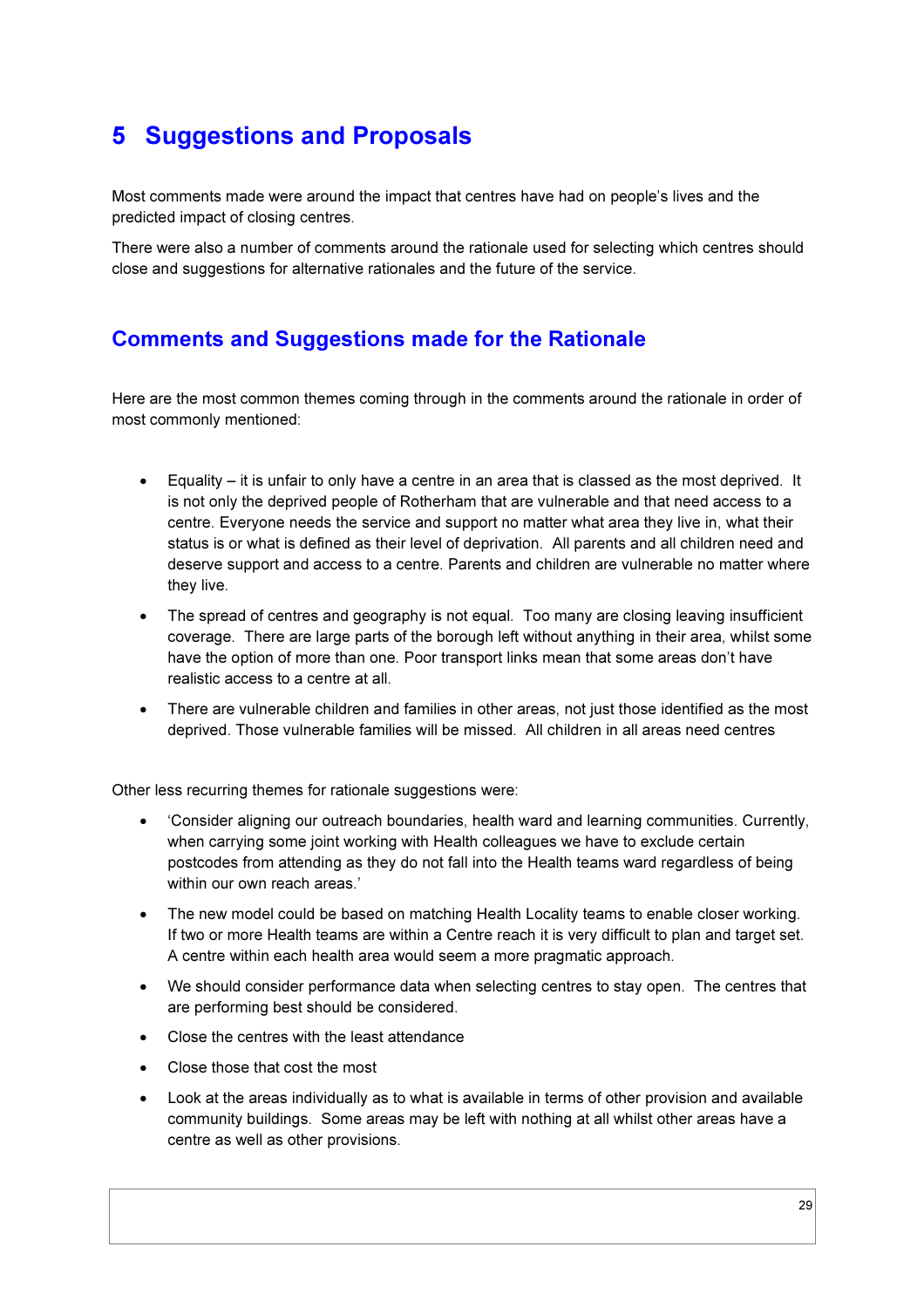### Ideas and suggestions for the future of the service

Some comments made were suggestions for keeping children's centres running or ways of saving money:

- Funding
	- o Use other funding
	- o Private providers could take them on board
	- o Schools could run them
- **Staff** 
	- $\circ$  Look at job roles and descriptions for duplication
	- o Reduce high level managers/salaries
	- o Reduce the number of councillors
	- o Reduce wages of CE/Leaders/Members including allowances
	- o Cut staff wages and bonus and reduce staff in centres
	- $\circ$  Consider small cuts to ALL centre staff hours particularly during quieter times of the days/year.
- Create revenue
	- $\circ$  Hire out rooms for parties, groups, meetings, exercise, community groups and craft
	- o Charge for some services
	- o Fundraise
	- o Allow companies to advertise at centres
	- o Create courses for adults and charge for them
	- o Hold craft sessions and re-open the café
- Building usage Use the centres as a pre-school option rather than close

There were also suggestions for running of the future service:

- Ensure these services are embedded into education and working more closely with schools (post year 7) offering a programme across all years from preventative, addressing the teenage pregnancy to personal and social education across all aspects of family life.
- Some centres are rarely used by the public 8-9am and 4-6 pm yet have to be manned and appropriately supplied by heating and lighting etc. Change the opening hours to reduce costs. You could consider alternative opening hours for day-care provision (as long as it meets the majority of service users and target group needs).
- Consider providing centres with more freedom to shop around for their supplies, maintenance and consumables rather than being tied into contacts with suppliers, as they often charge way over the odds for items and labour.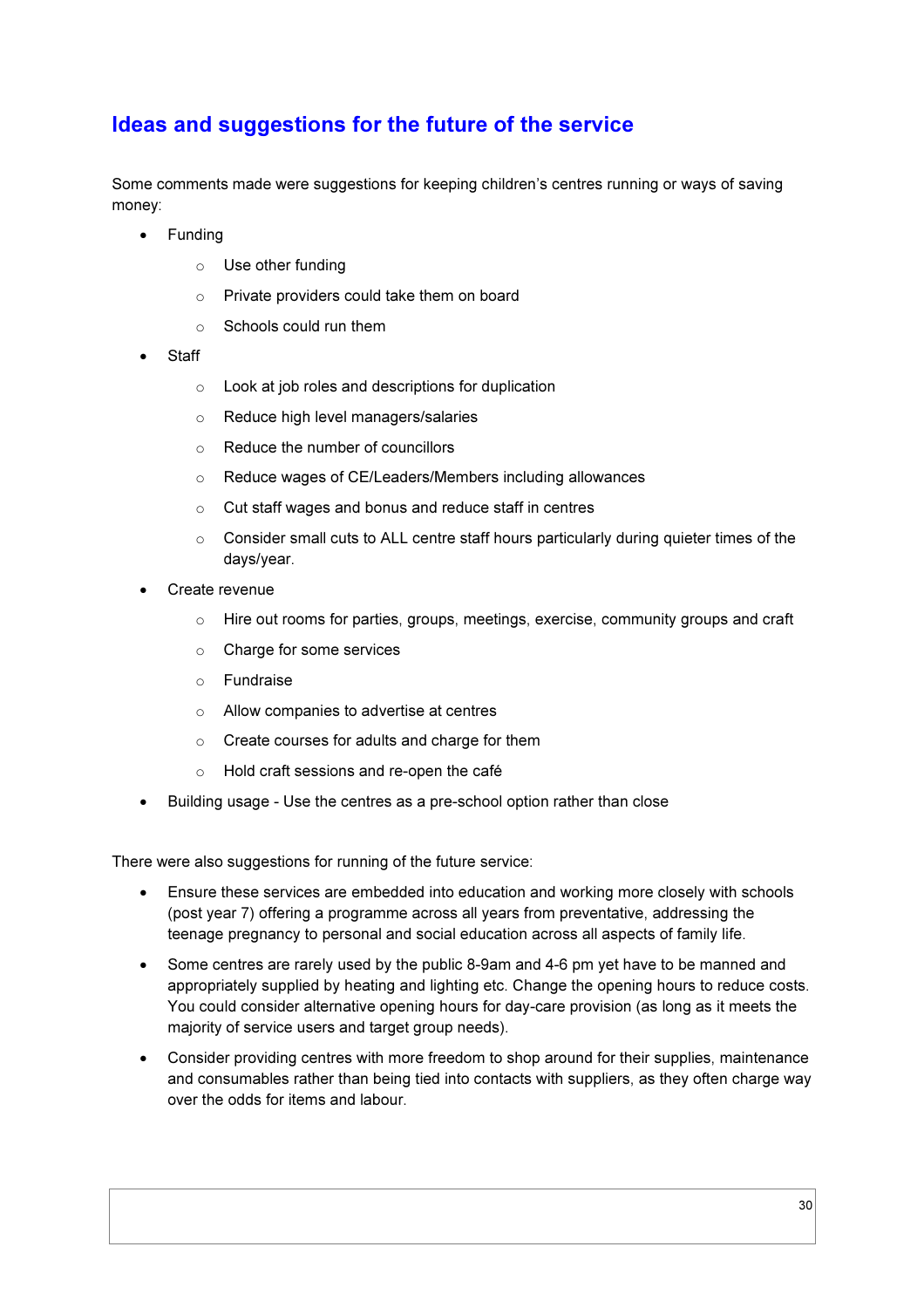## 6 Public Events

| <b>Date</b> | <b>Area of Event</b> | <b>Centres</b>                                                       | <b>Number</b><br><b>Attended</b> |
|-------------|----------------------|----------------------------------------------------------------------|----------------------------------|
| 06/02/14    | Rockingham           | Central, Kimberworth, Park View, Rockingham,                         | 110                              |
|             |                      | Thorpe Hesley                                                        |                                  |
| 17/02/14    | Clifton              | Coleridge                                                            | 24                               |
| 12/03/14    | Rawmarsh             | Rawmarsh, Thrybergh/Dalton, Silver Birch, Marcliff                   | 40                               |
| 20/03/14    | Wath                 | Brookfield, Wath Victoria, Cortonwood                                | 122                              |
| 25/03/14    | Ferham               | Central, Kimberworth, Park View, Rockingham,<br><b>Thorpe Hesley</b> | 19                               |
| 27/03/14    | Clifton              | Valley, Arnold                                                       | 22                               |
| 31/03/14    | Thurcroft            | Aughton Early Years, Meadows, Sue Walker,<br>Ryton Brook, Thurcroft  | 45                               |
| 02/04/14    | Flanderwell          | Rawmarsh, Thrybergh/Dalton, Silver Birch, Marcliff                   | 20                               |
| 03/04/14    | Wales                | Aughton Early Years, Meadows, Sue Walker,<br>Ryton Brook, Thurcroft  | 62                               |
| 07/04/14    | Dinnington           | Maltby, Dinnington                                                   | 41                               |
| 08/04/14    | Aston                | Aughton Early Years, Meadows, Sue Walker,<br>Ryton Brook, Thurcroft  | 90                               |
| 09/04/14    | Maltby               | Maltby, Dinnington                                                   | 10                               |
| 22/04/14    | Catcliffe            |                                                                      | 8                                |
| 28/04/14    | Rockingham           | Central, Kimberworth, Park View, Rockingham,<br>Thorpe Hesley        | 6                                |

We held 14 events and had approximately 619 attendees.

### Themes

The themes at the public events were the same as the ones being submitted via the consultation response form. A few additional areas that were questioned were:

- Expressions of interest people were asking how to express an interest in the centres
- Staffing questions about the structure and applying for jobs etc.
- Privatisation what will the LA responsibility be, how will we safeguard, what support will we put in place?
- How will the service work?
- Volunteers the impact of having volunteers, training costs, availability etc.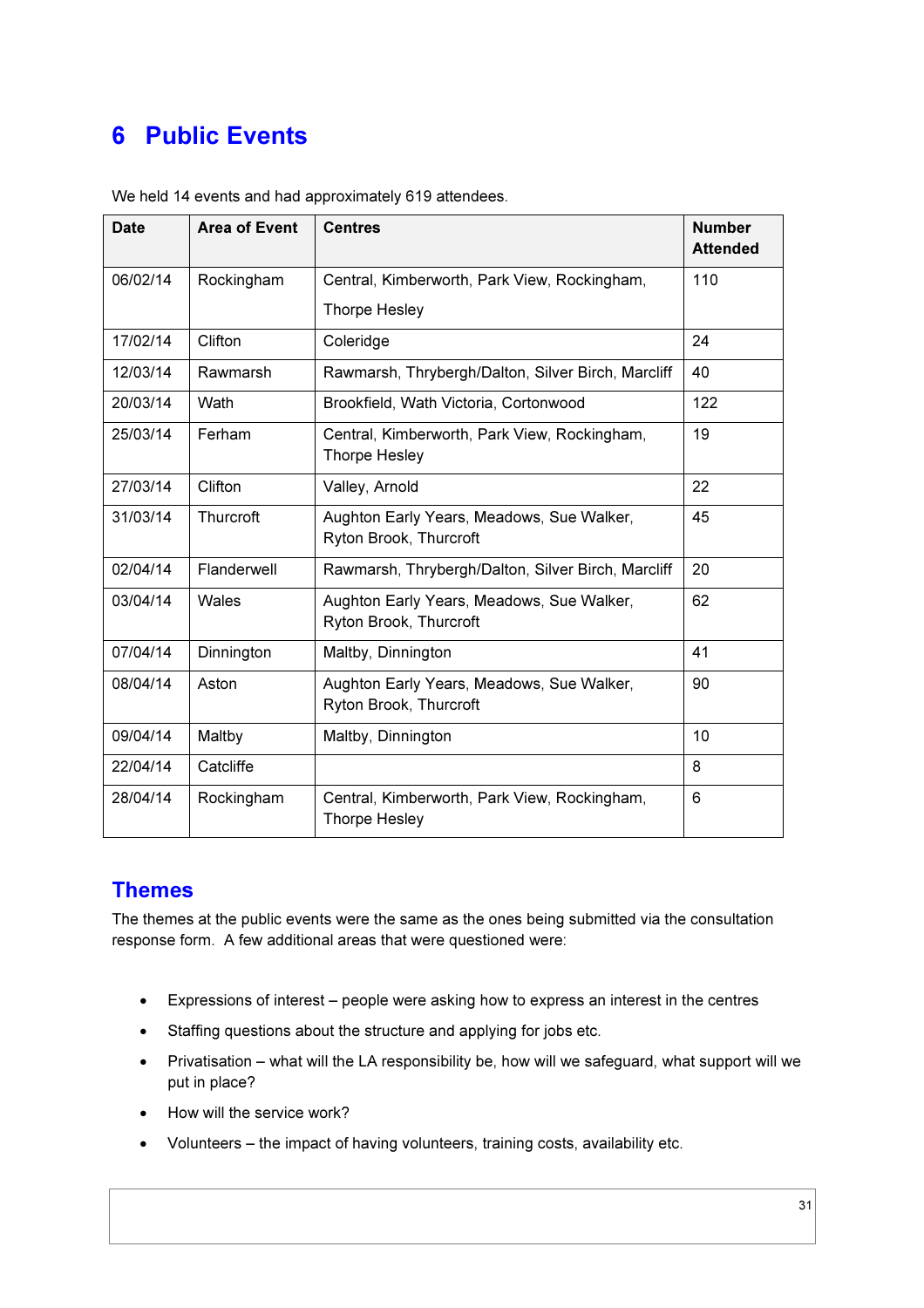### Rationale Suggestions and Questions

Many of the questions asked, issues raised and suggestions made at the public events were around the rationale used for selecting children's centres to remain open.

These have been grouped in to themes. Each theme is then summarised in to one suggestion for looking at an alternative rationale.

#### Spread of centres / geography

- Why can't you make sure the 7 remaining CC's are spread evenly across the borough?
- Have you looked at distribution and geography?
- Within 5 km of Rotherham town centre, there are 6 staying open. In 10k of our area there is just 1. Baring in mind you are keeping 7 open, would it not be sensible to place a children's centre in each area assembly area?
- All of the centres in Rotherham town centre are staying open. Why is that?
- Can you explain the rationale around the cluster of 7 for those being left open?

**Suggestion:** to look at spreading the centres across the whole of the borough by area/geography rather than keeping several together in one area. This way, everyone will be in reach of a centre.

#### Numbers / changing numbers of people in an area

- Your rationale is based on 400 children under the age of 5 in an area. What happens over the next few years as those figures change? It could be a different area that has more children under the age of 5,
- The numbers will change as people have children all of the time.
- The figures that were quoted in the slides, how recent are these figures? There is new housing being built in Thurcroft, so these numbers may not be accurate.
- This may not be up-to-date. Not only families with young children are registered with a GP.
- What is the date when the figure was 352 for Dinnington? There have been lots of new houses built with new families moving in, 352 could now be miles out.
- The rationale chosen is flawed, this area needs a provision, housing developments are proposed which would increase numbers, therefore this centre is critical.
- In relation to Thurcroft, there are lots of developments, more than 500 homes, and we are cutting services, the number of facilities will not be enough.

Suggestion: to look at more up to date data on the population in each area as many have grown due to new housing developments. To also look at housing developments that are in progress and the potential numbers of families that will be living in each area.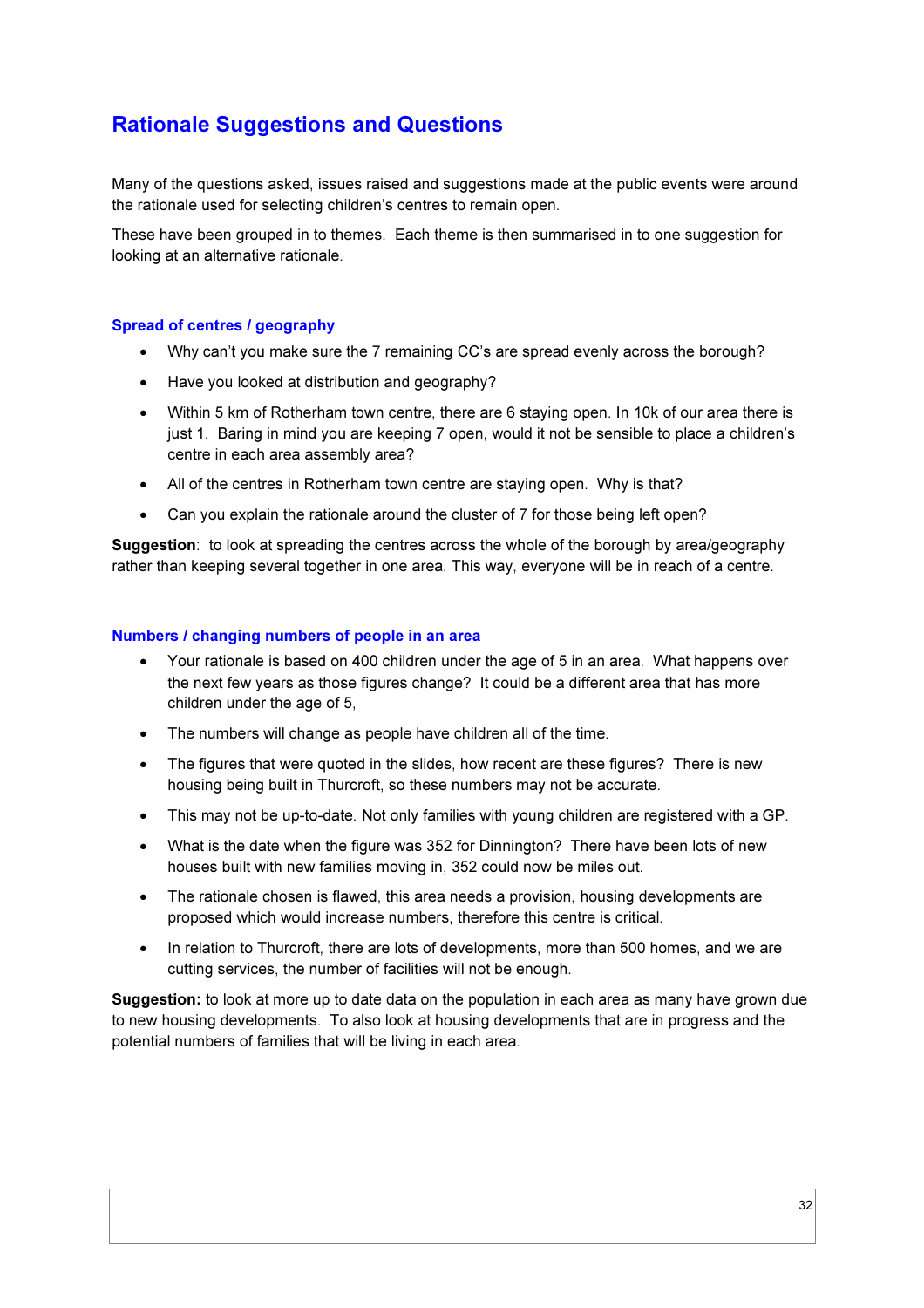#### What is vulnerable and why?

- Having read all the literature you will be targeting those in greatest need, what are the criteria? Who are these people?
- Not everyone in Wath is deprived but not everyone works. Why did you use this rationale and not others? Why is this area not considered a vulnerable area? The rationale you have used does not take all factors into consideration.
- What makes one person disadvantaged as opposed to another (linking to the index rationale on the slides)? I am registered blind and would not have been able to get out without help. I would feel isolated. I need a familiar easily accessible area to give me the confidence to get out (Silver Birch CC).
- You need to add disabled parents and children to the rationale used to define 'vulnerable'.
- Why is the rationale only around deprivation, we both work, however this is my lifeline
- It feels that some parts of the borough are getting more than others. Deprivation is not just the only factor. There are challenges for families living across the borough and not just deprivation.

Suggestion: to look at other criteria such as the needs and challenges for all families, not just those who are deemed as being deprived. Also to include parents with disabilities and children with disabilities in each area

#### Centre Usage

- Why not use the Children Centres numbers to see where there is a highest need? I am concerned that the deprivation index was from 2008 and 2001 census which was nearly 13 years old. It's got 38 indicators. Why have we not factored in the usage of centres? Information used is 13 years old
- In relation to the rationale used and those staying open, are these all well used? Has this been looked at? Is the list going to change?
- The rationale used has been around the vulnerable and deprived areas. Has there been any consideration at looking at actual attendance at children centres rather than reach figures?
- Have you looked at the current usage of the facilities at each CC?
- Have you done audits on the amount of usage at each centre and who is using them e.g. children with difficult needs or financially struggling parents and linking into social services? Workers are supporting families with these needs even if not in that 30% area. If I didn't have a link worker and get access, then maybe some of the issues I experienced wouldn't have been addressed. Workers have good connections with the families. Is there an audit on the needs of the community not just the level of deprivation?

Suggestion: to look at the usage at each centre to see which centres are used the most. Also, to look at those people using the centres, what are they made up of? E.g. disabled children, CIN, special needs, financially struggling parents, parents with needs?

#### People using centres not in their own area

• Is it correct that there will be vulnerable children who attend a children centre outside of their area? If this is the case then those vulnerable children would be affected by the closure of a children's centre that they access?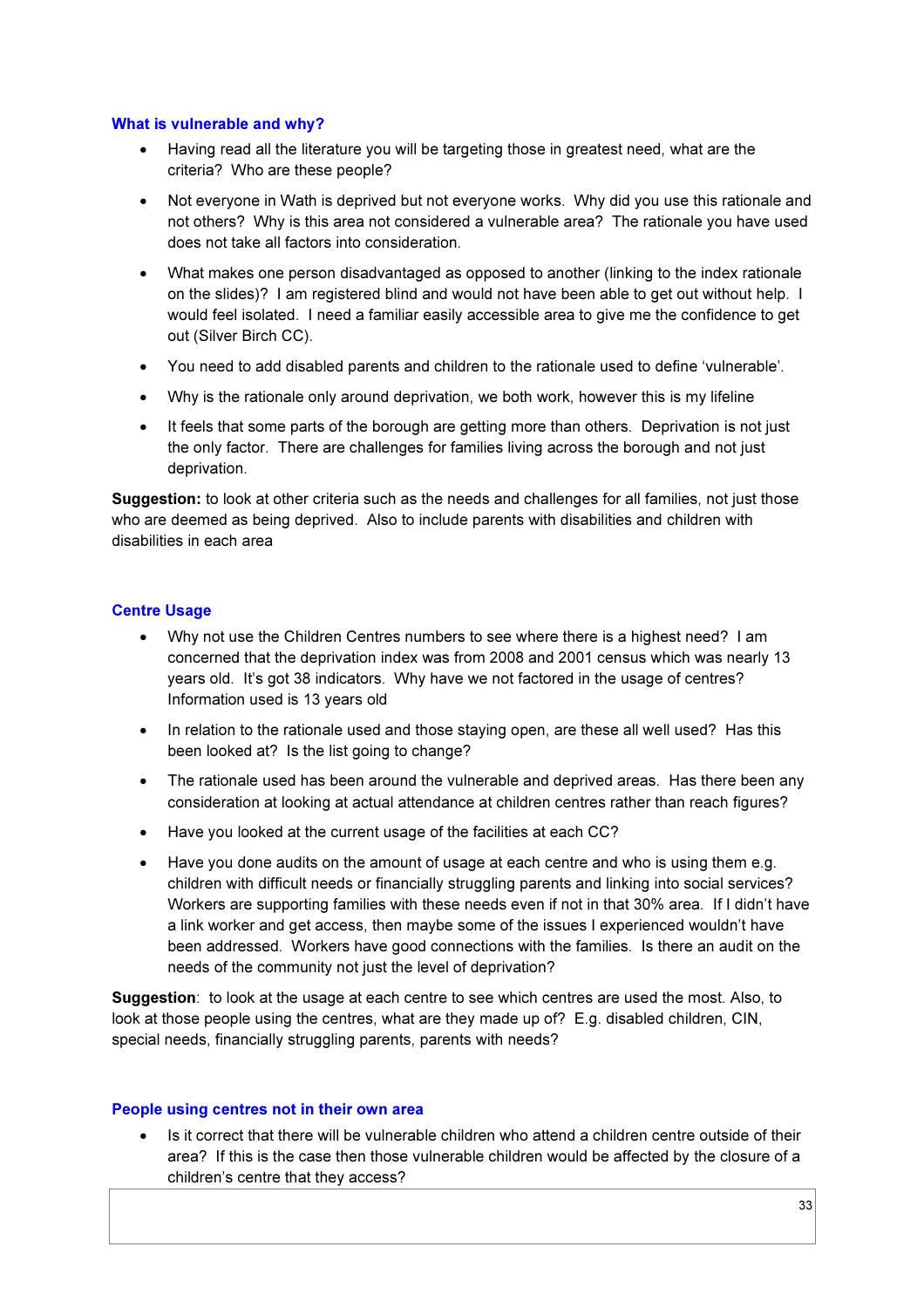- What if 500+ 'vulnerable' children live in an area (rationale to keep the children centre open) but only a small number access the children centre? I.e. if parents are working, they may access another children centre.
- Do you take into consideration people who come to Thurcroft Children Centre but this is not their actual local centre?
- I live in Maltby but prefer to travel to Thurcroft to access their services, is this included in the figures?
- When determining the areas and children's centres to close, have you found out which CC people access, it may not be the one closest to them?

Suggestion: to look at usage in terms of how many people use a centre that is not in their area as this will affect the number of vulnerable people using each centre.

### **Performance**

- Surely you want to provide the best quality service so why close Wath and Cortonwood? These are both the best centres, as proved by Ofsted Inspections, but you are closing them and keeping the lower performing centres open. Rationale should consider performance of centres when proposing to close
- Have you considered looking at the effectiveness of the indicators of the centres as a form of evaluation?

Suggestion: to look at performance levels at each centre and consider keeping open the best performing centres?

#### Cost of a Centre

- All you've done is draw up figures to get what centres the members want. The most expensive ones to run will be left over
- You would only need to close the 8 most expensive centres to save the money you have to save. Therefore, you are closing 5 unnecessarily.
- It is unclear where the savings are being made with regards to Thurcroft. It is a small building attached to the Infant school.
- Could we request that another rationale to be looked at is the costs of running the building? This could be another option.

Suggestion: to look at the running cost of each building with the possibility of keeping open the ones that cost the least to run, resulting in more centres remaining open. Look at the savings made by closing each one so that you know which centres will save the most money to meet the target.

#### Percentage of vulnerable in each area rather than number

• Therefore, Wath and Cortonwood have been penalised for being smaller areas. Percentage wise, ours are at 70% of children living in a disadvantaged area as a posed to 37% which is the percentage rate of others that may be kept open. Our children are disadvantaged.

Suggestion: to look at the percentage of vulnerable children in an area as opposed to the number. Some of the smaller areas have a majority of children vulnerable, but because they don't meet the 400 number, they are not meeting the criteria used in the current proposals.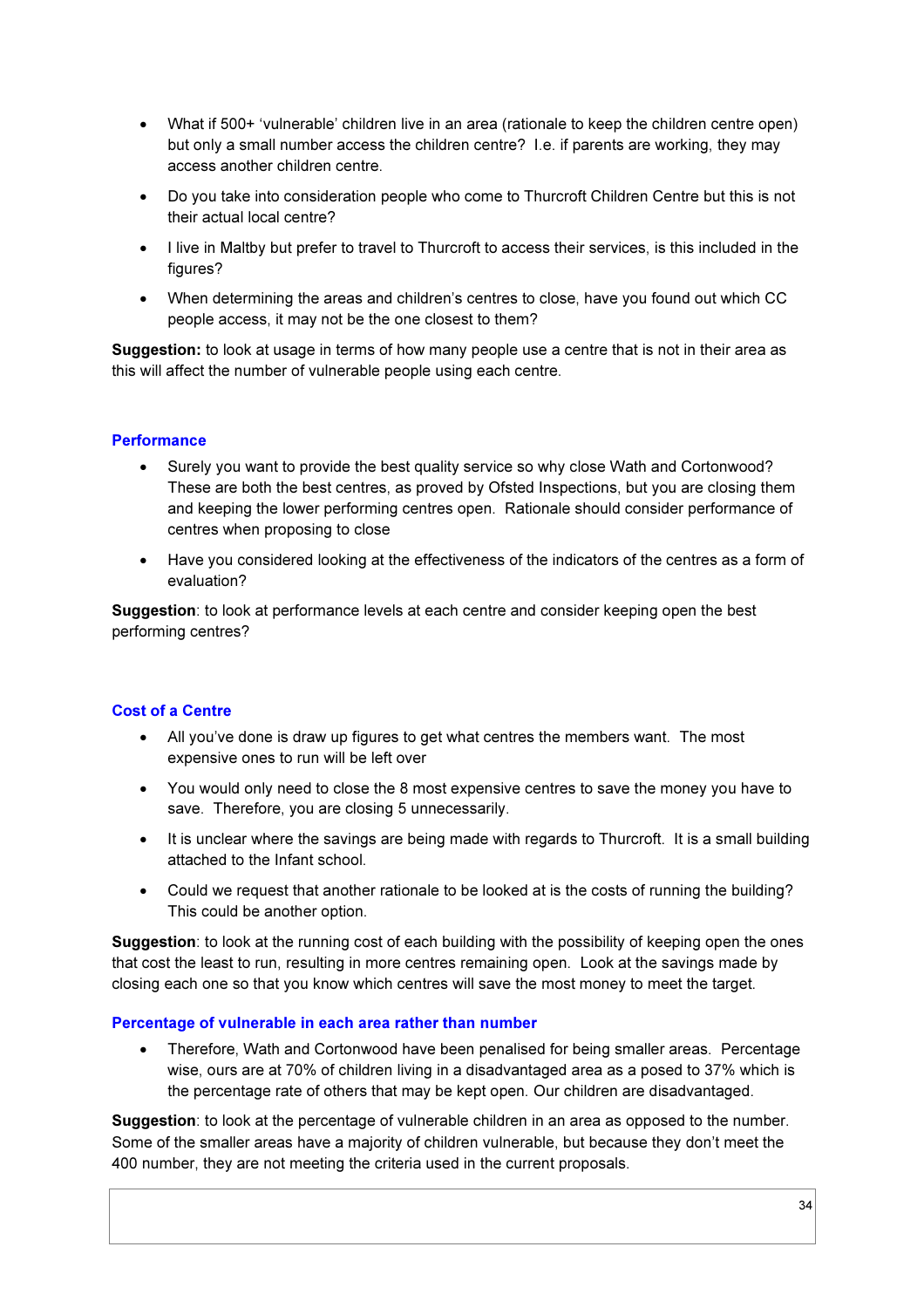### Clustering of smaller areas

- Overall some of the reach areas are larger and based on numbers so would need to be clustered.
- If Anston and Dinnington are added together it takes the numbers over 400, surely there is an option to join centres in this area?
- Could Dinnington stay open to cover Anston and Thurcroft? If only Maltby was open the catchment would be more than 1000.
- If Thurcroft, Ryton and Dinnington all close, it feels as if you have forgotten about us. Just bring all 3 together as alternative

Suggestion: to cluster some of the smaller areas to make them in to one, this would meet the criteria and avoid large parts of the borough being without a centre at all.

### Facilities in an area

• Have you been around and looked at the facilities throughout the borough when doing your rationale? You've picked inaccessible villages. Some of the closing CC's are the most deprived areas in the borough. They were put there for a reason and you are closing them.

Suggestion: Look at those areas with the most facilities available for closing centres. Keep centres open in the areas that do not have alternative provisions or buildings available as they will be left with no options.

### Suggestions and Ideas

Other suggestions made at the public events were:

- Wath and Cortonwood are running on nil balance. They are actually making money by delivering childcare. This money could be used to support other centres.
- Why can't you reduce something at each centre instead of closing some?
- We have looked at the Town Centre CC's and the parents there are quite happy to move to other CC's. This (Wath) is a much smaller tighter nit community where people feel comfortable in their own area. People here will not go to other areas. Why not keep ours open and close central ones where people are happy to move?
- I used to work in the health service. Wath has one of the highest in the country for heart disease. We need the health education in this area. Closing CC's is closing the education from the start of those lives and the future of heart health in Wath. This impacts health too not just social care. This should be taken in to consideration.
- Could Thurcroft look at options such as 'Big Local' and 'Lottery Funding' to keep open their children centre?
- What if Thurcroft could raise 3⁄4 of the money required to keep open their children centre, would the local authority consider putting in the further monies required to keep it open?
- What if all centres including the ones proposed to remain open, were asked to look for some private funding and partnership working – would this not leave funding to keep more centres open?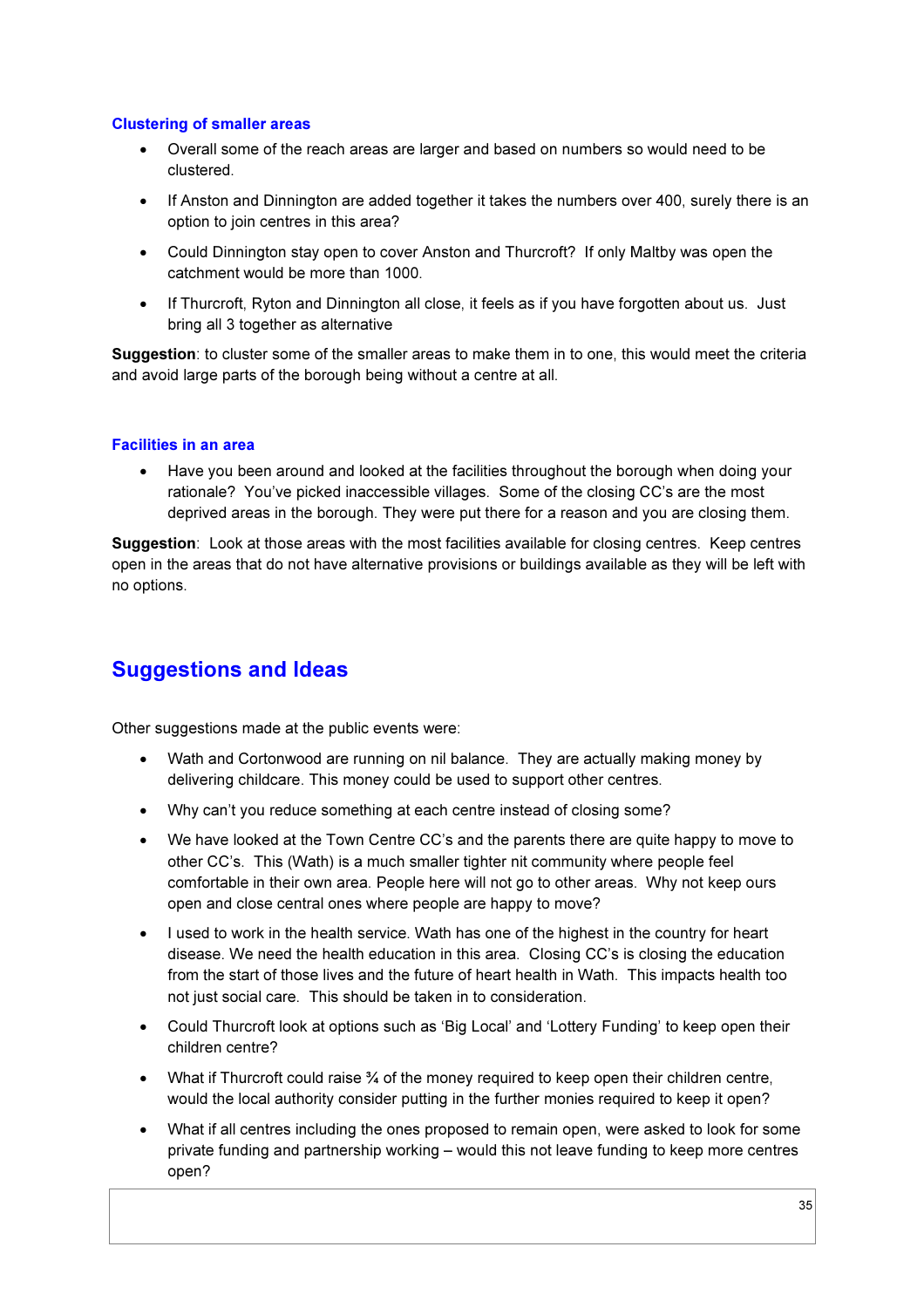- Could half of the building be sold to help fund the remainder of the centres?
- Sheffield uses a community co-operative model, is this an option?
- How are we going to work with our partners in terms of boundaries as we reduce children's service provision? How do we work more effectively with health teams as health teams criteria for involvement is different to ours? A broad agreement needed.
- Could we pay for the children's centres, I would be prepared, how much could that bring in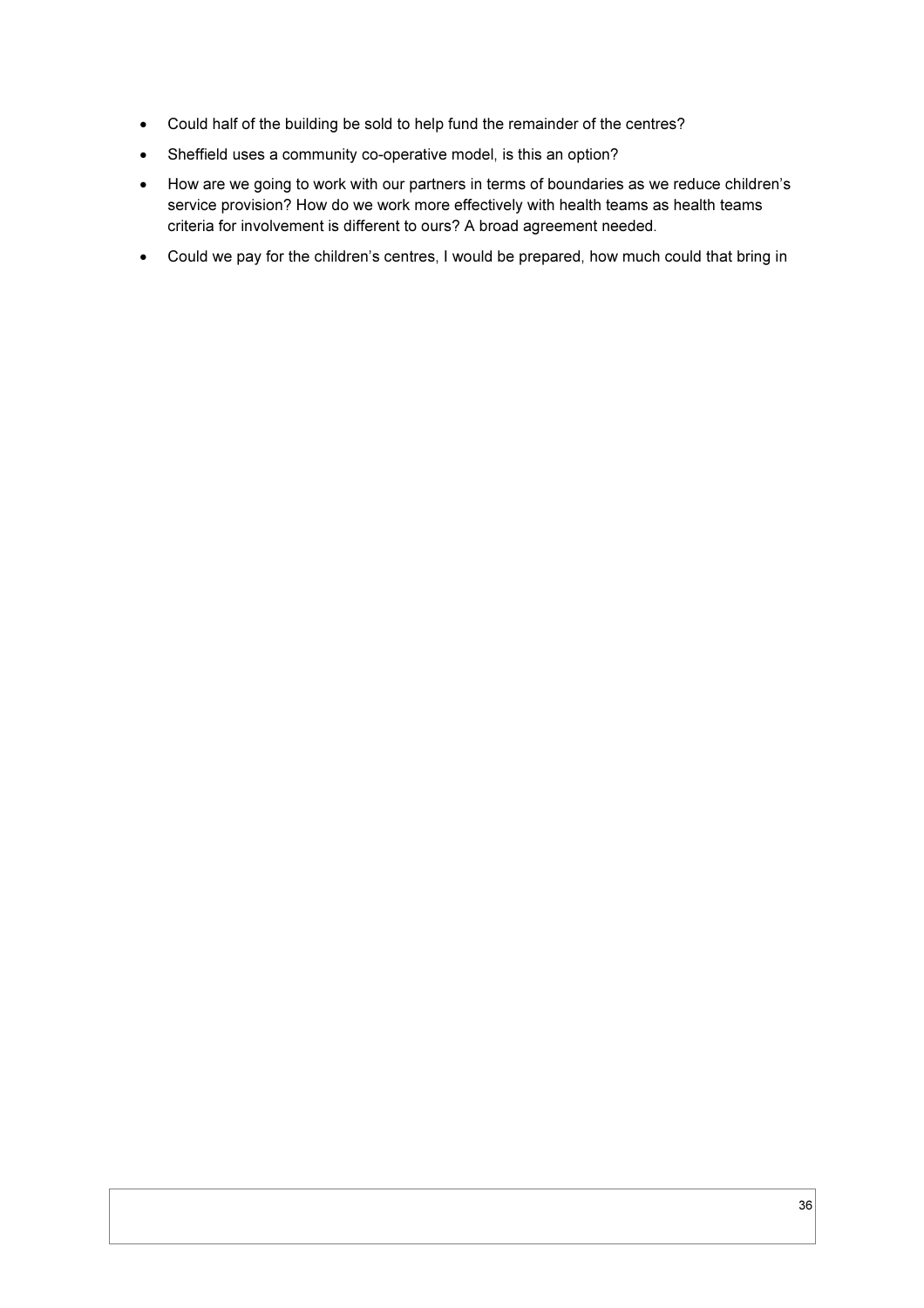## 7 Other Contacts

We have also had a number of other contacts via email and letter.

### Email enquiries to the Children's Centre Consultation mailbox

We have had emails from:

- o 17 Parents/grandparents/carers
- o 1 resident
- o 2 former workers
- o 3 not stated

All emails are against the closure of the Centres, sharing views and experiences. The themes coming from these emails mirror the ones coming from the consultation response forms. The main themes are:

- Staff current staff are knowledgeable, experienced, professional, welcoming, dedicated, friendly, and have built bonds and relationships with children and parents. All of this will be lost if we change staff or close centres.
- Community and Social impact the centres are a base for the community, bringing people together, encouraging people to socialise with others in their area. They bring people out of isolation and allow them to meet other parents and children.
- Support The support received from centres on a number of issues and circumstances is invaluable. These centres have provided a lifeline for some parents.
- Advice and Information again, invaluable. Where will people go for this if their local centre closes? Also the 'drop in' service allows people to gain access to advice and information at any time.
- **Location and travelling** people will struggle to travel, they don't all have transport and public transport can be difficult and unreliable. The location of a centre is very important to parents as they need something close to home and convenient.
- Childcare people are concerned with having to change childcare or having to use a private provider. The childcare service provided by children's centres is valued. They promote healthy eating in children with healthy, varied meals. Parents employment will be effected by not having local, affordable, effective childcare.
- Environment the environment in children's centres is good, nurturing, caring, safe, secure and welcoming. The buildings are purpose built and have very good facilities including outdoors. There are concerns about what buildings will be available and suitable.
- Long term benefits children's centres support child development, their transition to school and help with early intervention. The future costs will be impacted by reducing the level of service provided in those early years.
- Health people have experienced help with issues such as mental health, diagnosis for children's conditions, PND for parents etc. The centres work together with health and other agencies to improve outcomes for children and families.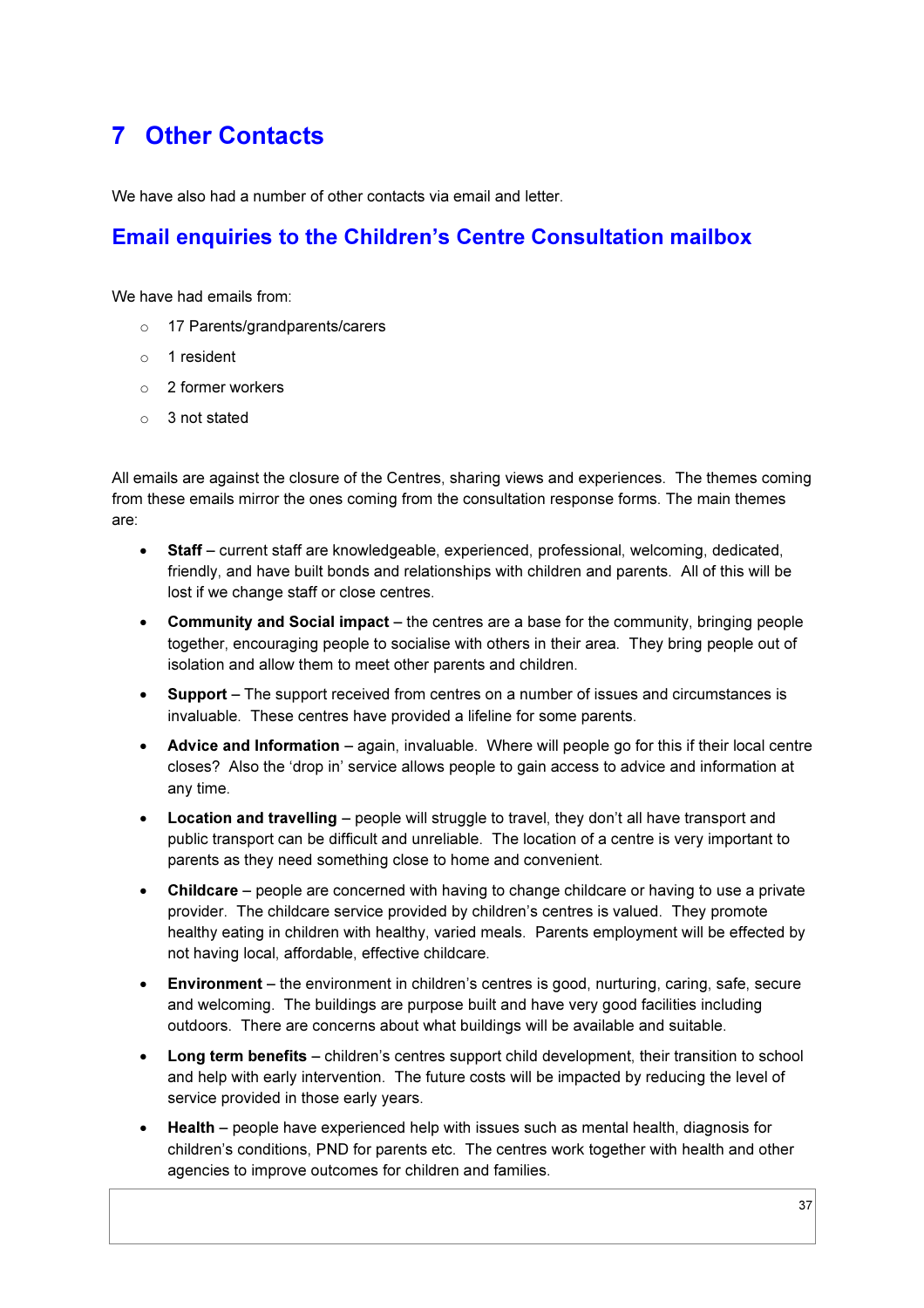### Emails/Letters from Groups/Representatives

Other contacts have been received from groups, representatives, councillors, centres and schools.

There have been emails, letters and reports on the impact that the centres have on people, the predicted impact of closing children's centres, why centres should remain open and challenges against the rationale.

In brief, we have had the following contacts:

- o Thrybergh Parish Council regarding the risk that the proposed closure of the local centre will have
- o NHS CCG sharing the views of the GP Clinical Lead for Children's Services and that the impact the closures will have
- o Cllr Jacquie Falvey backed up by Cllr and Governer Jane Havenhand challenging the rationale with reasons not to close the Dinnington centre
- o Wath Learning Community Cooperative Trust about Wath and Cortonwood Centres, suggesting clustering of the 2 centres.
- o Brampton Bierlow Parish Council questioning the rationale and suggesting clustering of centres in Wath and Brampton amounting to large numbers of disadvantaged
- o Our Futures Group (Dinnington Disadvantaged Community Programme) full report received about Dinnington with statistics included and why Dinnington should not close.
- o Head teacher at Wales High the value the CC's provide to the community, to working parents as well as the vulnerable.
- $\circ$  Church Action on Poverty (Dinnington) about Dinnington area and why the children's centre should remain
- $\circ$  Councillor for Maltby/Dinnington suggestion for Maltby to cover the Silver Birches children's centre at Sunnyside and to try to retain one centre covering the Dinnington and Anston areas
- $\circ$  Anston Parish Council against the closure
- $\circ$  Children's Centre Head at Rawmarsh views about closures from a Head's perspective including things that should be considered for the future model
- $\circ$  A Children's Centre Coordinator about the effectiveness of centres and their potential
- o Wath CC a presentation from Wath Victoria about what they do and reasons to stay open
- o Maltby CC suggestions around rationale from Maltby Children's Centre Acting Head
- $\circ$  Portage about their links to CC's and the impact it will have on the Portage service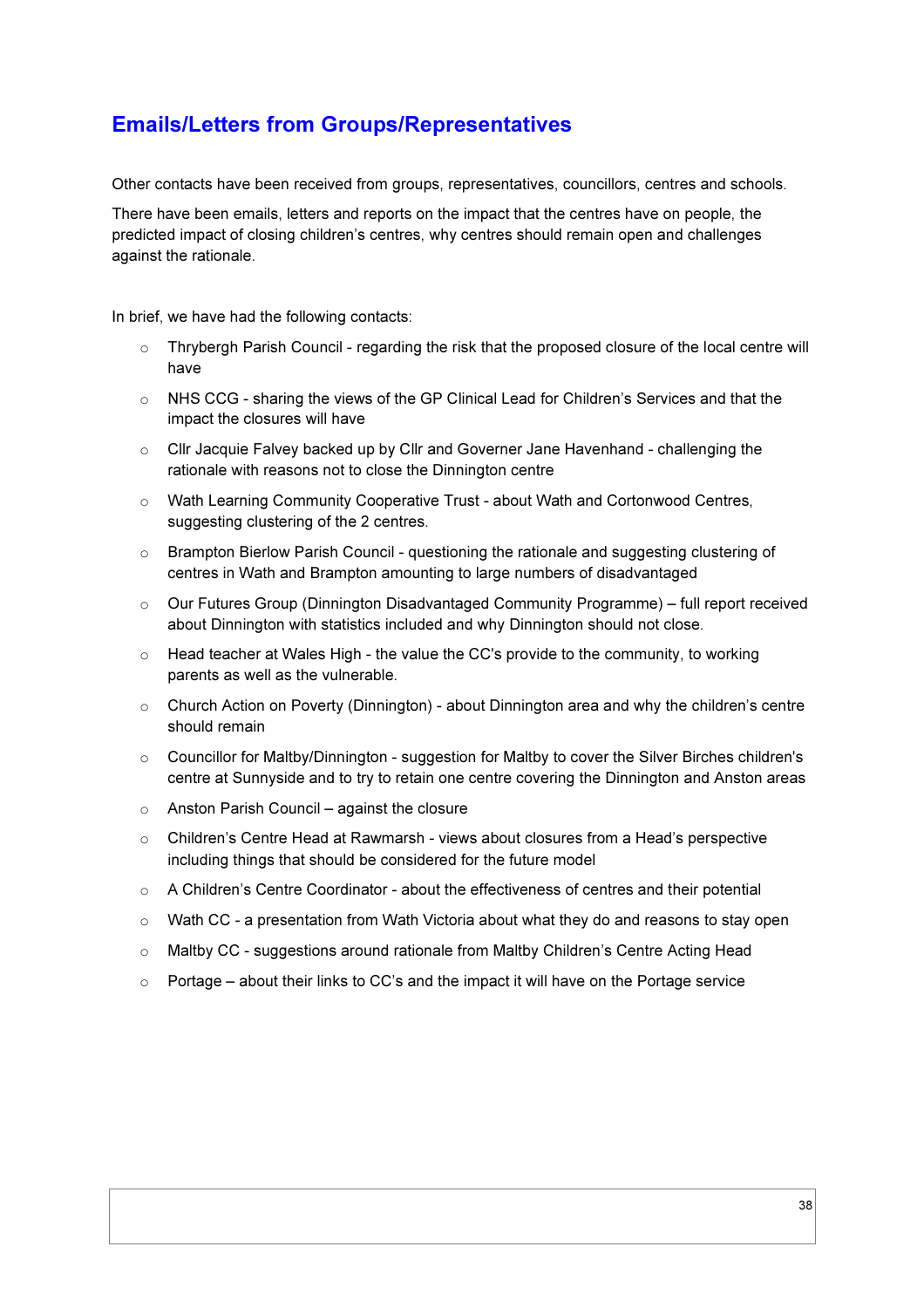## 8 Petitions

We have received petitions against closures including:

1123 signed petition from Rawmarsh

172 signed petition from Arnold

27 signed petition from Thrybergh/Dalton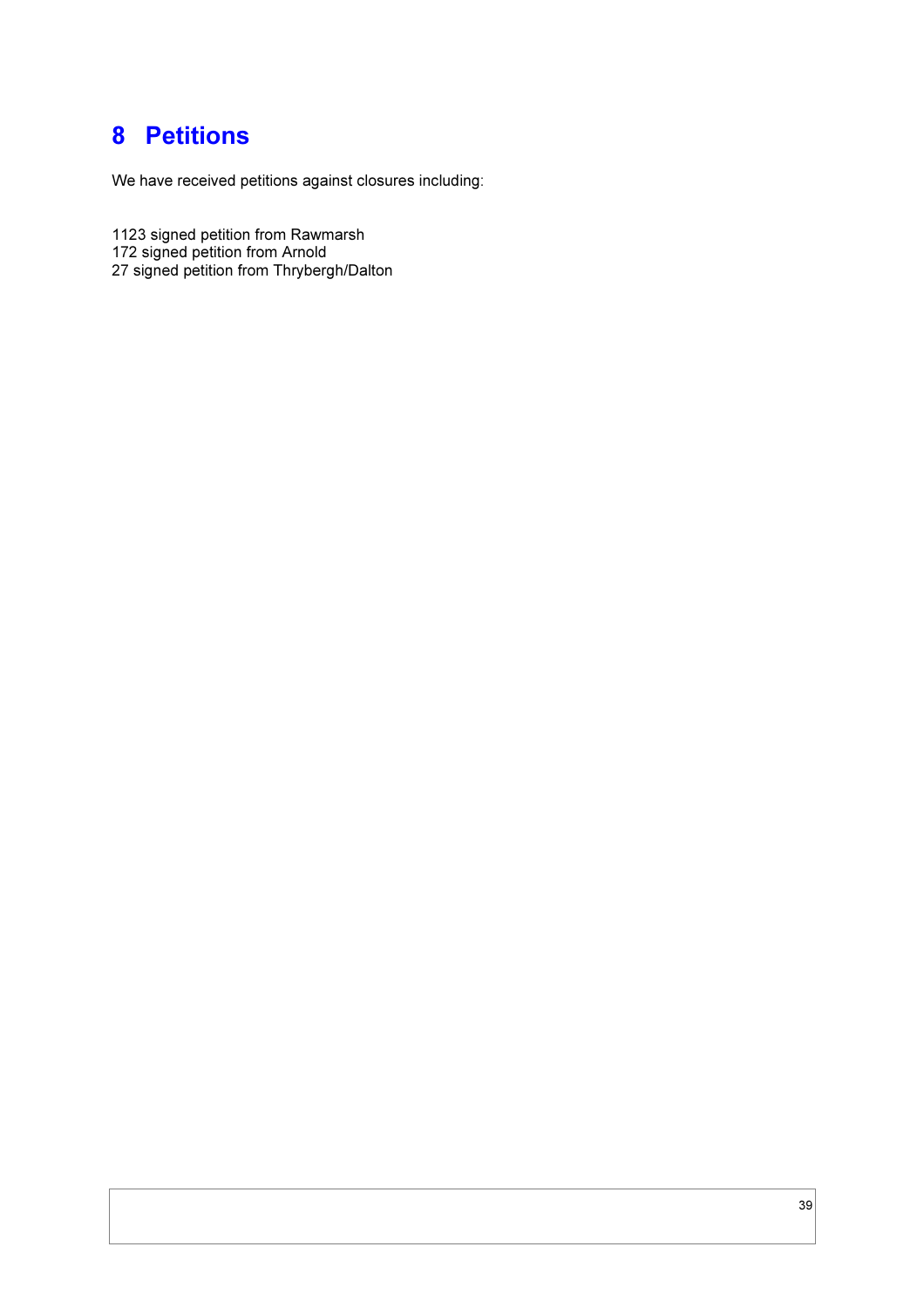## 9 Expressions of Interest

We have had 30 contacts via emails and letters expressing an interest in the centres.

From the survey, we have had 101 contacts left from people saying they would be willing to take on a children's centre building that is proposed to close or take on the day care provision at a building proposed to close.

Further work can be done on these expressions if required, following the result of the consultation.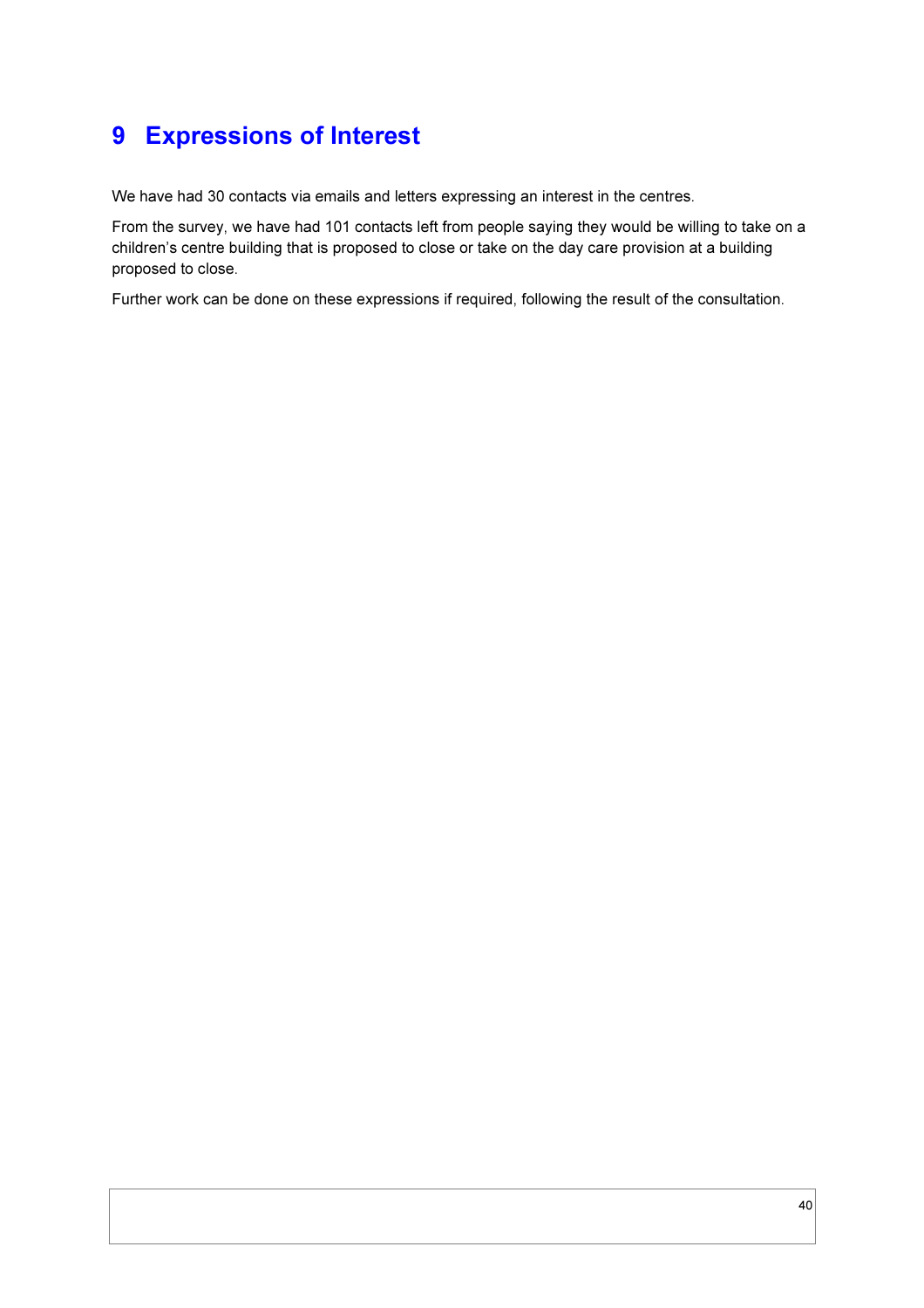## 10 Equalities Data

We asked respondents if they would like to answer some equal opportunities questions. 81% said yes, but some people did not answer all questions. The results are expressed as a % of those who responded to each question.

A majority of respondents were female aged 25-34 years. 9% of respondents were disabled or had a limiting long term illness/condition. 9% were carers. 90% were white British followed by 2.8% Asian or Asian/British Pakistani. 53% were Christian followed by 38.4% with no religion or belief.

| <b>Number</b> | %    | <b>Response</b> |
|---------------|------|-----------------|
| 1419          | 81%  | Yes             |
| 327           | 19%  | No              |
| 1746          | 100% |                 |

#### Would you like to answer some equal opportunities questions?

#### What is your gender?

| <b>Number</b> | %   | <b>Response</b> |
|---------------|-----|-----------------|
| 122           | 9%  | Male            |
| 1293          | 91% | Female          |
| 1415          |     |                 |

#### Is your gender identity the same as the sex you were assigned at birth?

| <b>Number</b> | $\%$ | <b>Response</b> |
|---------------|------|-----------------|
| 1366          | 98%  | Yes             |
| 24            | 2%   | No.             |
| 1390          |      |                 |

#### What is your age?

| <b>Number</b> | %   | <b>Response</b> |
|---------------|-----|-----------------|
| 200           | 14% | Under 25        |
| 676           | 49% | 25 to 34        |
| 364           | 26% | 35 to 44        |
| 84            | 6%  | 45 to 54        |
| 49            | 4%  | 55 to 64        |
| 15            | 1%  | 65 or older     |
| 1388          |     |                 |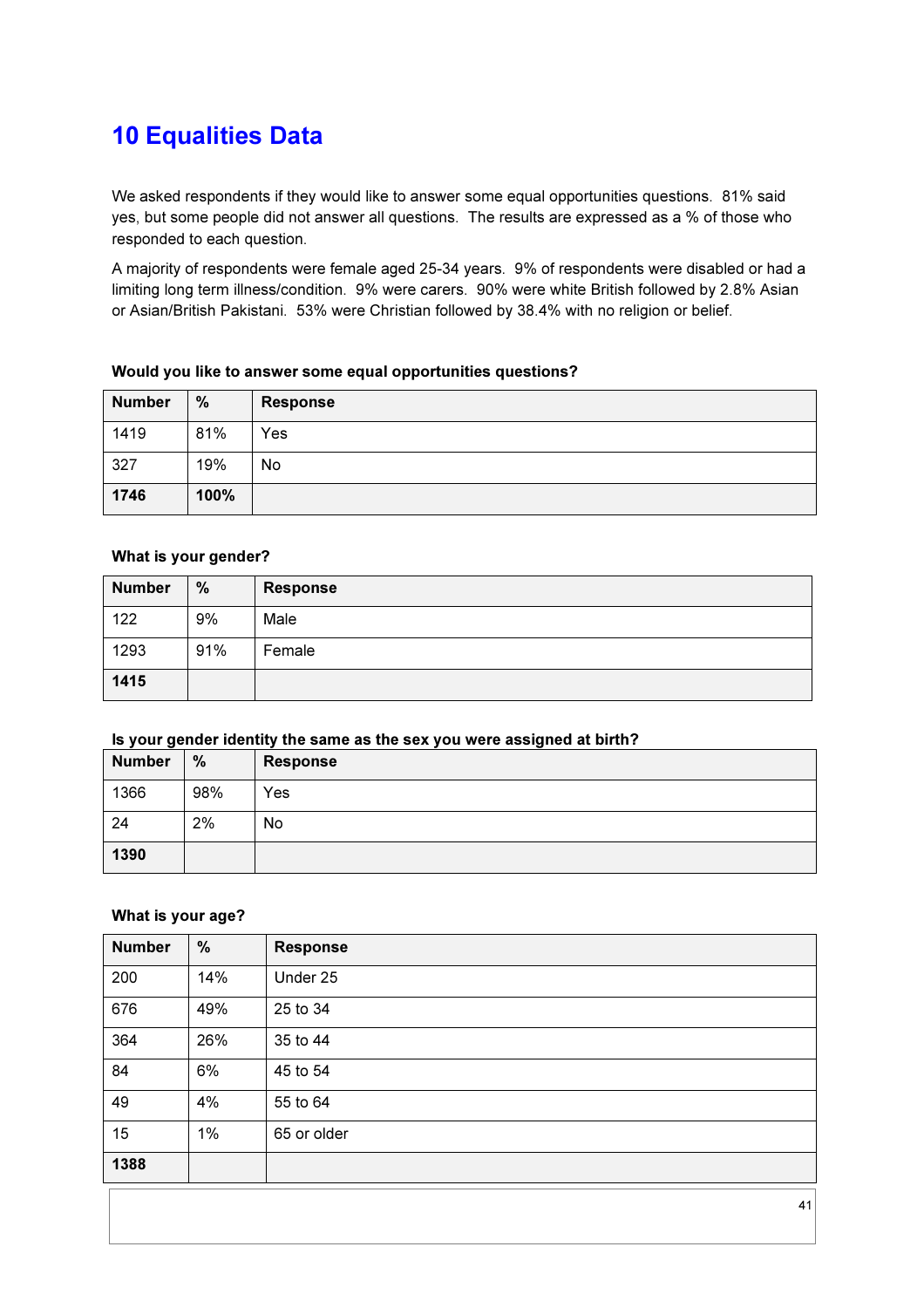### Are you disabled or do you have a long term limiting illness or condition?

| <b>Number</b> | %   | <b>Response</b> |
|---------------|-----|-----------------|
| 120           | 9%  | Yes             |
| 1290          | 91% | No              |
| 1410          |     |                 |

### Please give further details below if you wish:

| <b>Number</b>  | <b>Type if stated</b>                                                                                                                                                                                                                                           |
|----------------|-----------------------------------------------------------------------------------------------------------------------------------------------------------------------------------------------------------------------------------------------------------------|
| 10             | Learning disability/difficulty (such as Down's syndrome or dyslexia) or cognitive<br>impairment (such as autism spectrum disorder)                                                                                                                              |
| 25             | Long-standing illness or health condition (such as cancer, HIV, diabetes, chronic heart<br>disease, or epilepsy)                                                                                                                                                |
| 42             | Mental health condition (such as depression or schizophrenia)                                                                                                                                                                                                   |
| 4              | Mental health condition (such as depression or schizophrenia), Other                                                                                                                                                                                            |
| 4              | Mental health condition (such as depression or schizophrenia), Long-standing illness or<br>health condition (such as cancer, HIV, diabetes, chronic heart disease, or epilepsy)                                                                                 |
| 13             | Physical or mobility impairment (such as difficulty using your arms or mobility issues<br>which mean using a wheelchair or crutches)                                                                                                                            |
| 3              | Physical or mobility impairment (such as difficulty using your arms or mobility issues<br>which mean using a wheelchair or crutches), Long-standing illness or health condition<br>(such as cancer, HIV, diabetes, chronic heart disease, or epilepsy)          |
| 2              | Physical or mobility impairment (such as difficulty using your arms or mobility issues<br>which mean using a wheelchair or crutches), Mental health condition (such as<br>depression or schizophrenia)                                                          |
| 11             | Sensory impairment (such as being blind of deaf or visual/hearing impaired)                                                                                                                                                                                     |
| $\overline{2}$ | Sensory impairment (such as being blind of deaf or visual/hearing impaired), Mental<br>health condition (such as depression or schizophrenia)                                                                                                                   |
| 1              | Sensory impairment (such as being blind of deaf or visual/hearing impaired), Mental<br>health condition (such as depression or schizophrenia), Long-standing illness or health<br>condition (such as cancer, HIV, diabetes, chronic heart disease, or epilepsy) |
| 0              | Other?                                                                                                                                                                                                                                                          |
| 117            |                                                                                                                                                                                                                                                                 |

### Are you a carer?

| <b>Number</b> | %   | <b>Response</b> |
|---------------|-----|-----------------|
| 131           | 9%  | Yes             |
| 1288          | 91% | No              |
| 1419          |     |                 |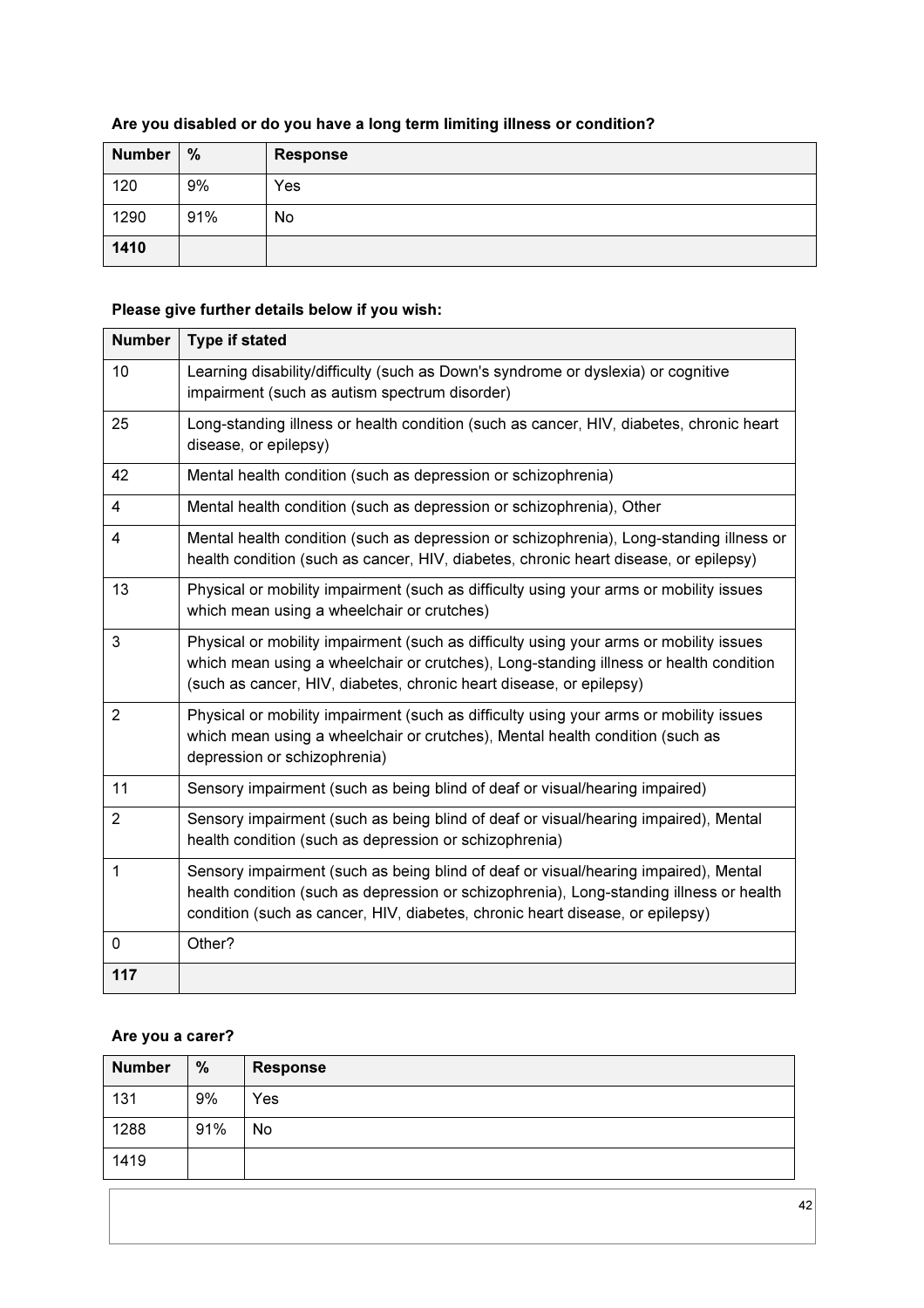| How do you describe your ethnic origin? |  |
|-----------------------------------------|--|
|-----------------------------------------|--|

| <b>Group</b>                  | <b>Number</b>  | $\frac{0}{0}$ | <b>Subgroup</b>                         |
|-------------------------------|----------------|---------------|-----------------------------------------|
| White                         | 1250           | 90.1%         | <b>British</b>                          |
|                               | 6              | 0.4%          | <b>Irish</b>                            |
|                               | 27             | 1.9%          | Any other White background              |
| Asian or Asian British        | $\overline{7}$ | 0.5%          | Indian                                  |
|                               | 39             | 2.8%          | Pakistani                               |
|                               | 1              | 0.1%          | Bangladeshi                             |
|                               | $\mathbf 0$    | 0.0%          | Kashmiri                                |
|                               | $\overline{4}$ | 0.3%          | Any other Asian background              |
| Multiple Heritage             | $\overline{2}$ | 0.1%          | White and Asian                         |
|                               | 1              | 0.1%          | White and Black African                 |
|                               | 3              | 0.2%          | White and Black Caribbean               |
|                               | 8              | 0.6%          | Any other Mixed background              |
| <b>Black or Black British</b> | $\mathbf 0$    | 0.0%          | Caribbean                               |
|                               | 15             | 1.1%          | African                                 |
|                               | 3              | 0.2%          | Any other black background              |
| Gypsy or Traveller            | 0              | 0.0%          | Gypsy/Roma                              |
|                               | 0              | 0.0%          | <b>Irish Traveller</b>                  |
|                               | 0              | 0.0%          | Any other Gypsy or traveller background |
| Chinese, Yemeni, Arab         | 3              | 0.2%          | Chinese                                 |
|                               | 0              | 0.0%          | Yemeni                                  |
|                               | 0              | 0.0%          | Arab                                    |
| <b>Other Ethnic Group</b>     | 6              | 0.4%          | Any other ethnic group                  |
|                               | 12             | 0.9%          | Not Stated                              |
| <b>Total</b>                  | 1387           |               |                                         |

### What is your religion or belief (if any)?

| <b>Number</b> | %      | <b>Response</b>        |
|---------------|--------|------------------------|
| 630           | 53.03% | Christianity           |
| 457           | 38.47% | No religion or belief  |
| 78            | 6.57%  | Other (please specify) |
| 14            | 1.18%  | Islam                  |
| 3             | 0.25%  | <b>Hinduism</b>        |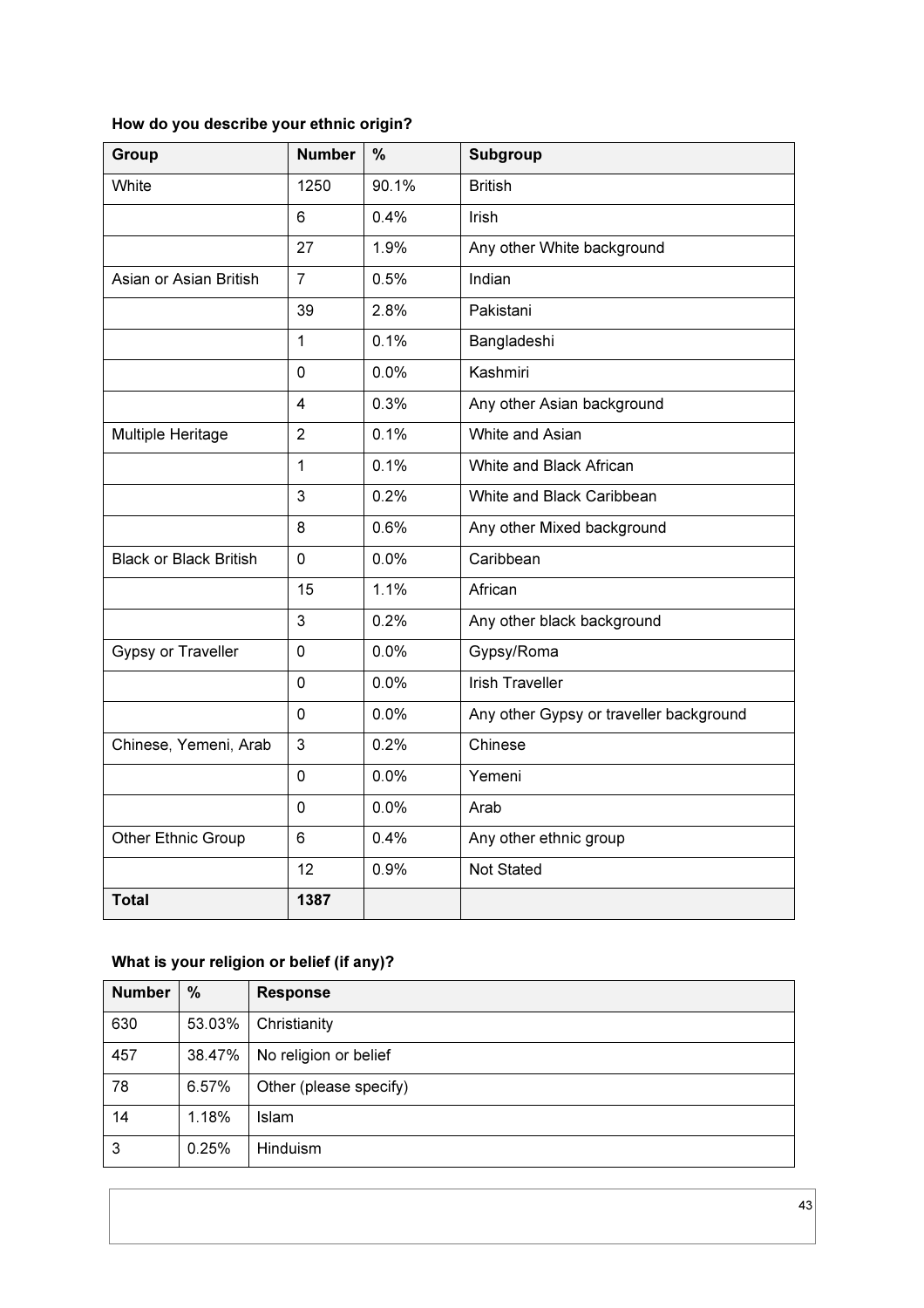| 3    | 0.25%    | Humanism        |
|------|----------|-----------------|
| 2    | 0.17%    | <b>Buddhism</b> |
|      | 0.08%    | Sikhism         |
| 0    | $0.00\%$ | Judaism         |
| 1188 | 100%     |                 |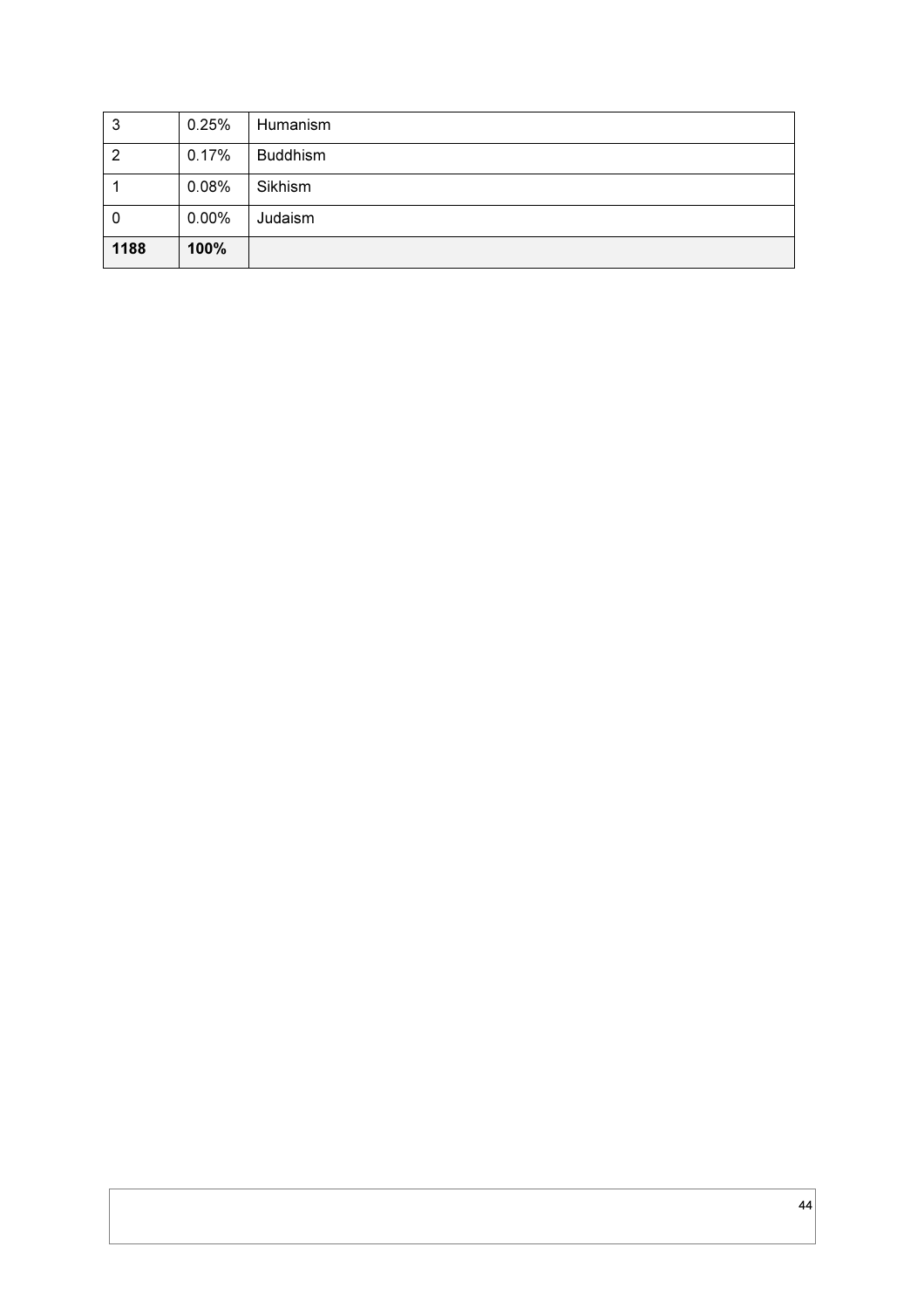## 11 Final Word - What does the consultation tell us?

A majority of people responding to this consultation were parents, carers or childminders of children under the age of 5, who will be directly impacted by the closure of any children's centres should they go ahead. We also received responses from professionals, community groups, members and people from local communities.

People do not want centres to close. Those who agreed with the chosen centres were mostly users of centres proposed to remain open. However, this does not necessarily mean that they agree with children's centre closures. They are answering yes to the question because they agree that their centre should remain open.

People do not agree with replacing the centres with outreach but they would agree with outreach as an alternative, if there is nothing else and if it is run correctly.

People disagree with our rationale because vulnerable people live in all areas of the borough. Everyone needs a centre not just those in deprived areas. It is seen as inequality. People are often unable to travel or the transport is simply not there or not realistic. Geography should be taken in to consideration to make the remaining children's centres accessible to all. Without a local centre, many people will not access services at all.

Families value the centres. The centres have a very positive impact on children, families and the community. People like a familiar, fit for purpose, regular building with regular staff whom parents and children can build relationships with. It's about having a place to go, somewhere to socialise that is familiar, safe, secure and comfortable. A place where they know support is available and they can drop in when they need to. A place for the community to come together.

The services most important to people are those directly for children closely followed by the adult/parental groups. Accessing multiple services, including health, in one location is effective and convenient.

Children's centres are not only about the children, they are about the health and wellbeing of parents and families; the support, the social interaction for parents; and the community togetherness.

The consensus is, do not close our children's centres. If we have to close some centres, than the rationale should be reconsidered to allow realistic access to everyone across the borough. Outreach should be put in place, in each local community without a centre and should be run by regular, familiar staff in regular, familiar, safe and secure buildings that are fit for purpose.

The information in this report is the result of all data gathered from the children's centre proposed closure public consultation. The information is provided is the views and opinions of the public and has been gathered to allow the leaders of our Early Years Services to review the proposals, assess whether there should be any alterations and to put forward their final proposals to Cabinet.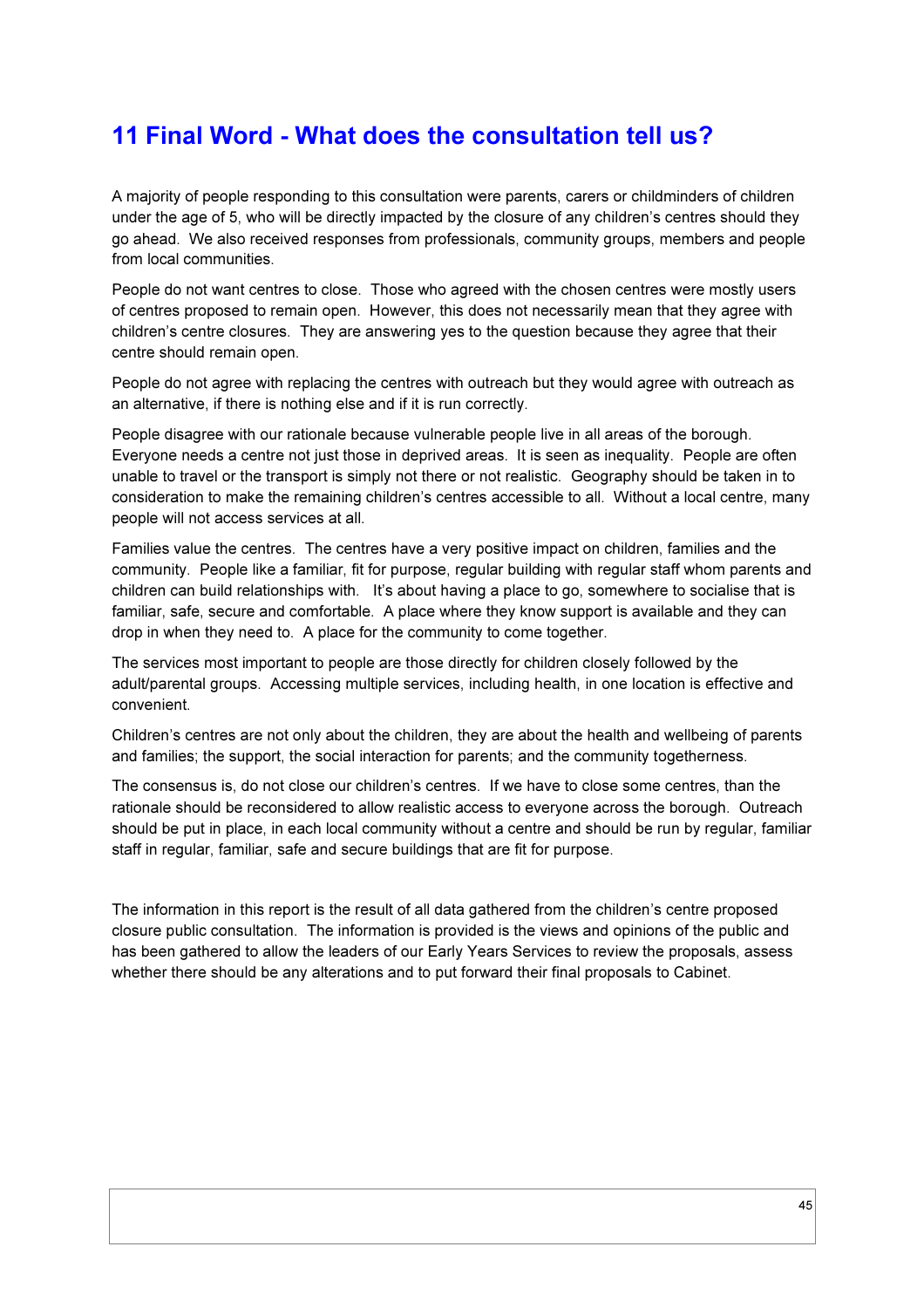## 12 The Survey

## Have Your Say on the Future of Sure Start Children's Centres in Rotherham

We are committed to keeping you involved and are keen to listen to your views.

Please complete the following questions to help us make the best decisions on the future of Sure Start children's centre services in Rotherham.

All responses must be received no later than 5pm on Wednesday  $30<sup>th</sup>$  April 2014

### Q1 Please tick all that apply

| I am a parent/carer of children aged under 5    |  |
|-------------------------------------------------|--|
| am a childminder of children aged under 5       |  |
| I will be a parent soon                         |  |
| am a professional working with children under 5 |  |
| None of these                                   |  |

### Q2 How often do you use children's centre services in Rotherham?

| Two or more times a week     |  |
|------------------------------|--|
| Once a week                  |  |
| Once a month                 |  |
| Less often than once a month |  |
| Never                        |  |

#### Q3 Which is the nearest children's centre to your home?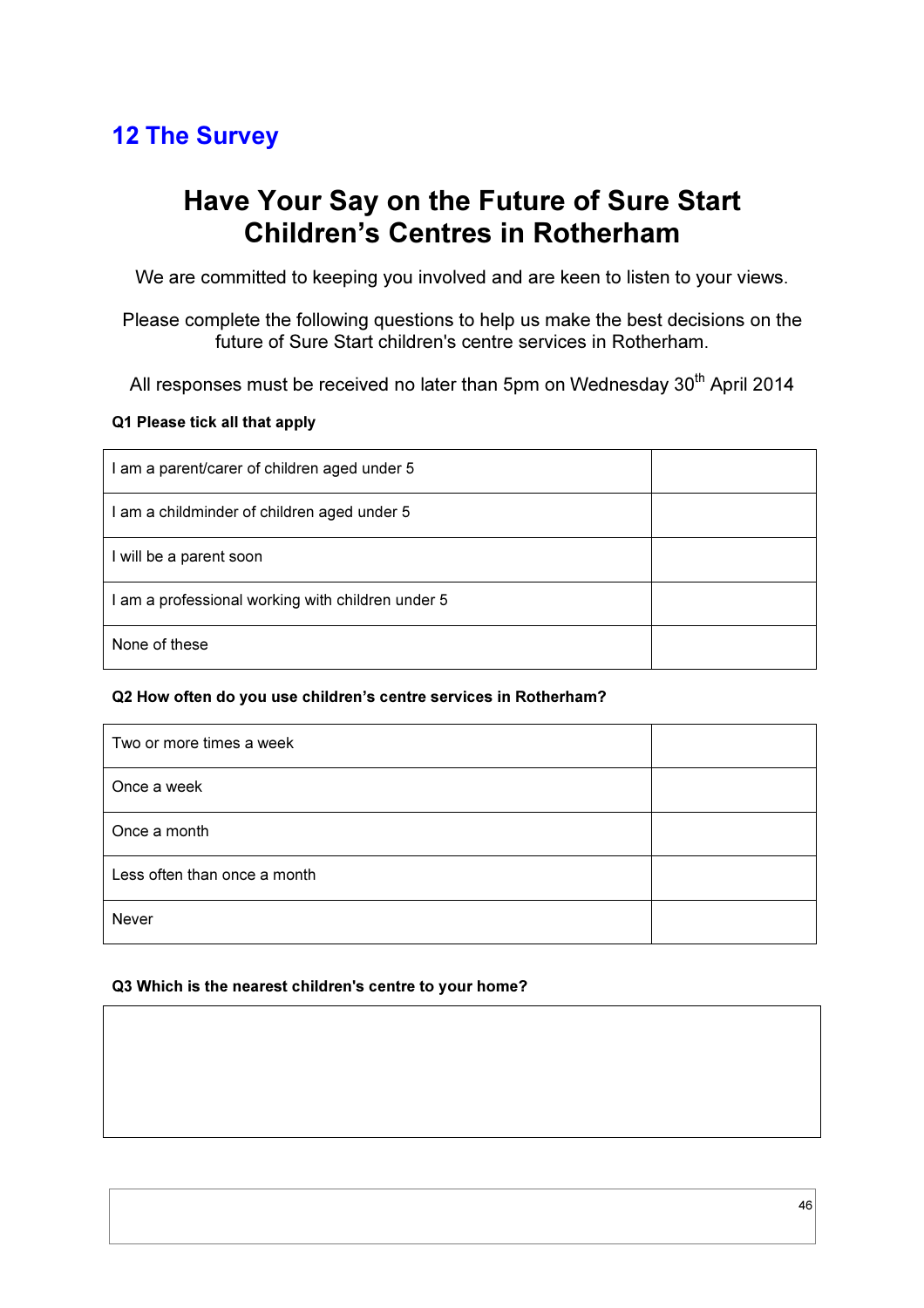### Q4 Which children's centre(s) do you use (please list)?

| n |  |
|---|--|
|   |  |

### Q5. Our approach is to cover the most vulnerable areas in Rotherham with a Children's Centre. The chosen centres are:

- Arnold Children's Centre
- Aughton Early Years Centre
- Coleridge Children's Centre
- Maltby Stepping Stones Children's Centre
- Rawmarsh Children's Centre
- Rotherham Central Children's Centre
- Swinton Brookfield Children's Centre
- Thrybergh/Dalton Children's Centre
- Valley Children's Centre

Do you agree with the chosen centres?

| Yes | <sub>N0</sub> |  |
|-----|---------------|--|
|     |               |  |

If not, please tell us why.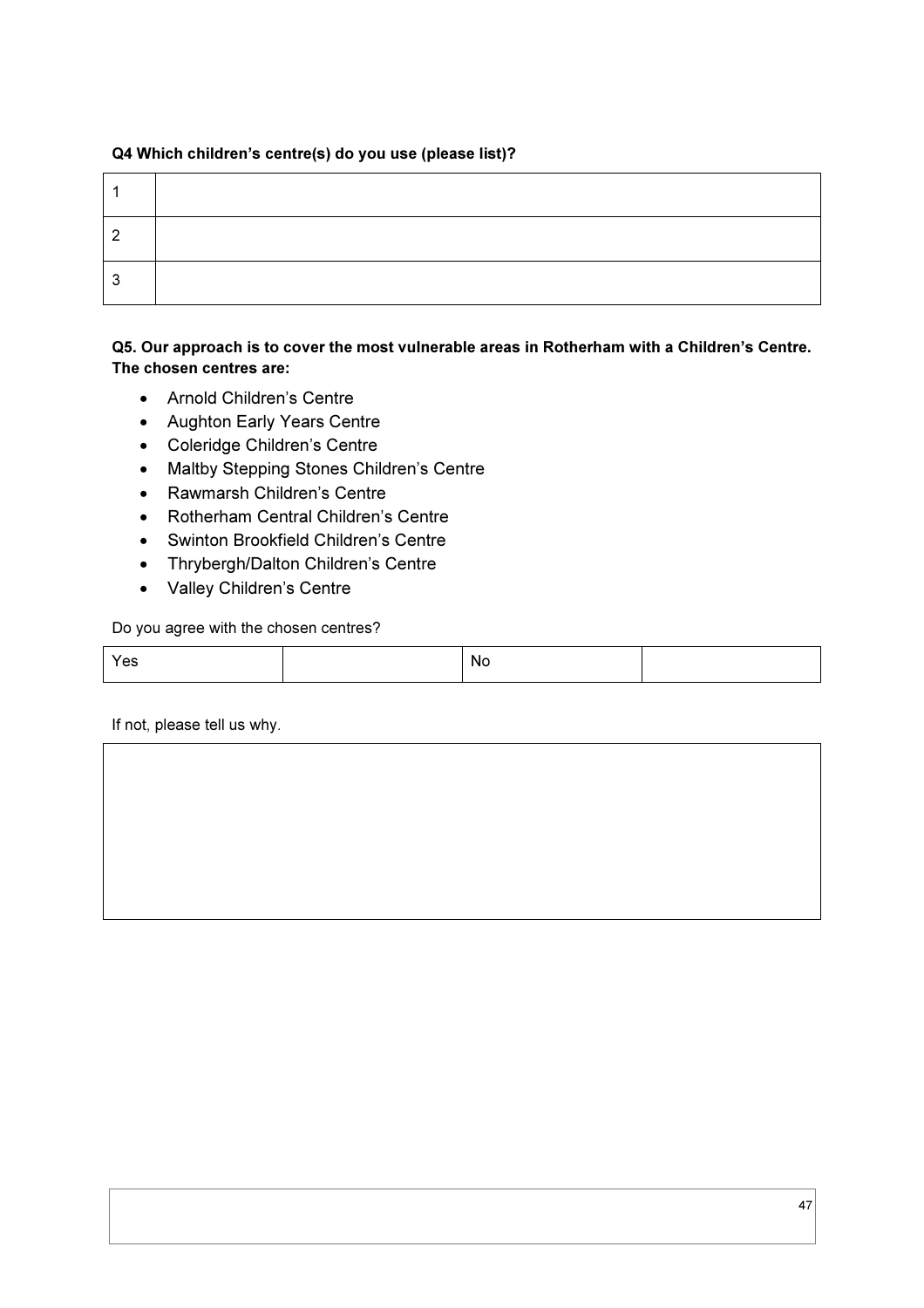#### Q6. We propose to deliver an outreach service to all areas

(by 'outreach', we mean activities being delivered in other buildings within the local communities) Do you agree with this proposal?

| 55 | -No<br>$\cdot$ $\cdot$ $\cdot$ |  |
|----|--------------------------------|--|
|----|--------------------------------|--|

If not, please tell us why.

### Q7 Which services do you think a Children's Centre should provide (please tick all that apply)?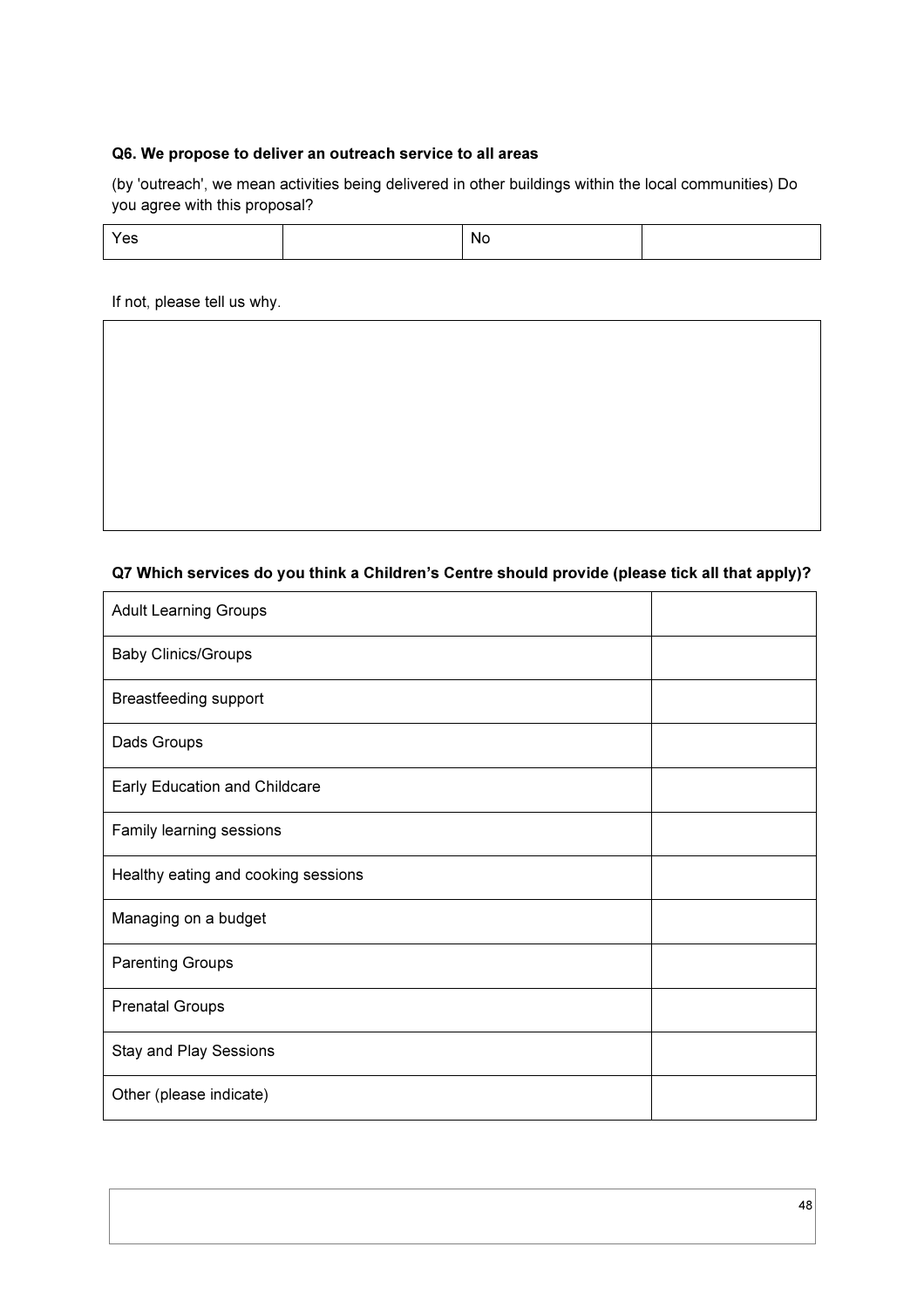### Q8 What impact (if any) will the proposed reduction in the number of children's centres have on you? (please tick all that apply)

| No impact                                                                                                                            |  |
|--------------------------------------------------------------------------------------------------------------------------------------|--|
| I will use children's centre services less often                                                                                     |  |
| I will not use children's centres at all                                                                                             |  |
| I will attend alternative (non-children's centre) activities (e.g. swimming,<br>visiting friends, attending other local groups etc.) |  |
| I will attend another children's centre instead                                                                                      |  |
| Don't know                                                                                                                           |  |
| Other (please indicate what)                                                                                                         |  |

### Q9 Would you or your organisation be willing to take on a children's centre building that is proposed to close?

| N.<br>__ |  |
|----------|--|
|----------|--|

If yes, would you be interested in working with the remaining children's centres so some children's centre activity could continue in the building you take on?

| Yes | No |  |
|-----|----|--|
|     |    |  |

### Q10 Would you or your organisation be willing to take on the daycare provision in a children's centre building that is proposed to close?

| $\lambda$<br>′es | <b>NG</b> |  |
|------------------|-----------|--|
|                  |           |  |

If yes, would you be interested in working with the remaining children's centres so some children's centre activity could continue in the building you take on?

| Yes<br><b>No</b> |
|------------------|
|------------------|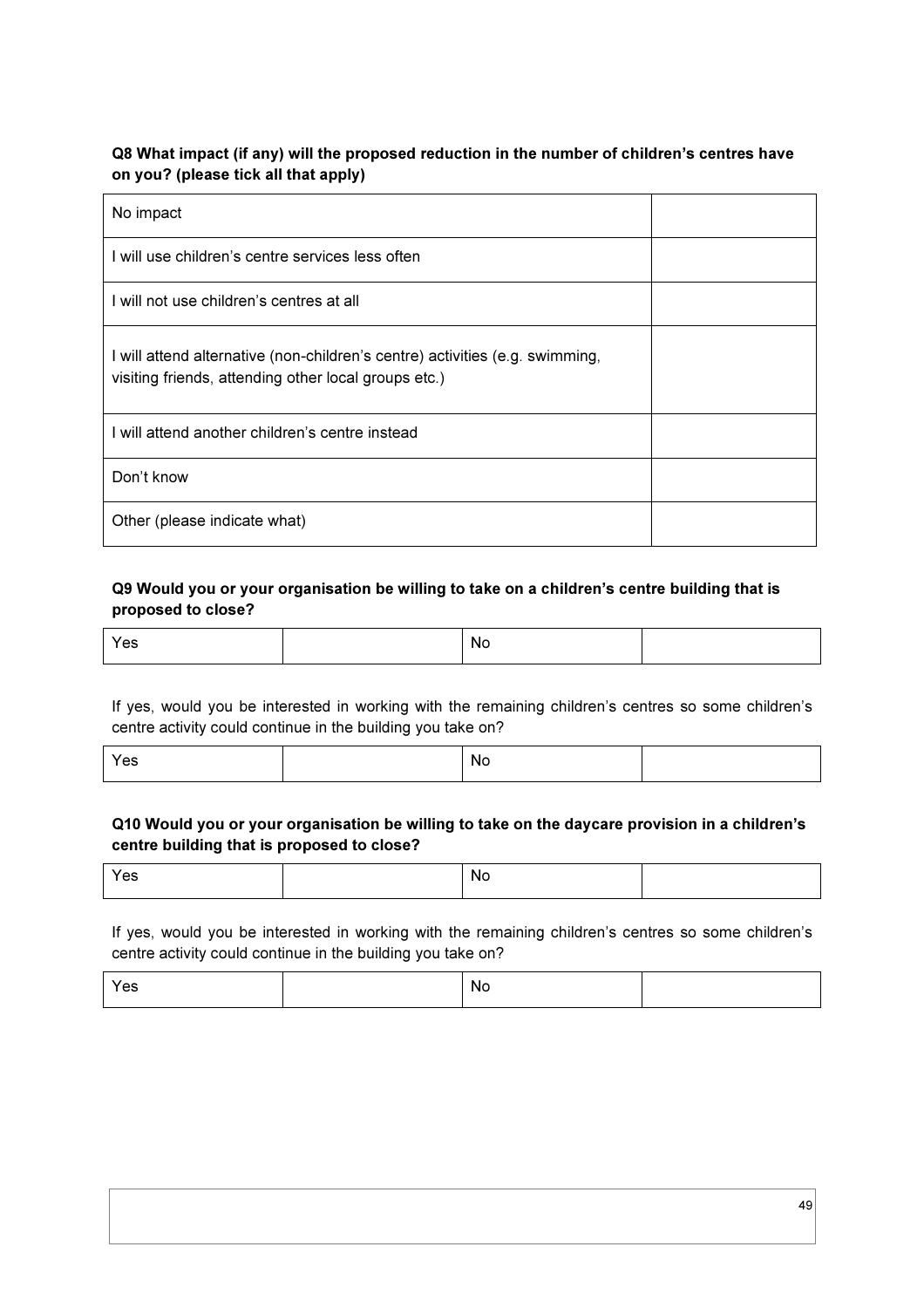### Q11 Are there any other comments you would like to make about the proposals?

Please enter your postcode in the box below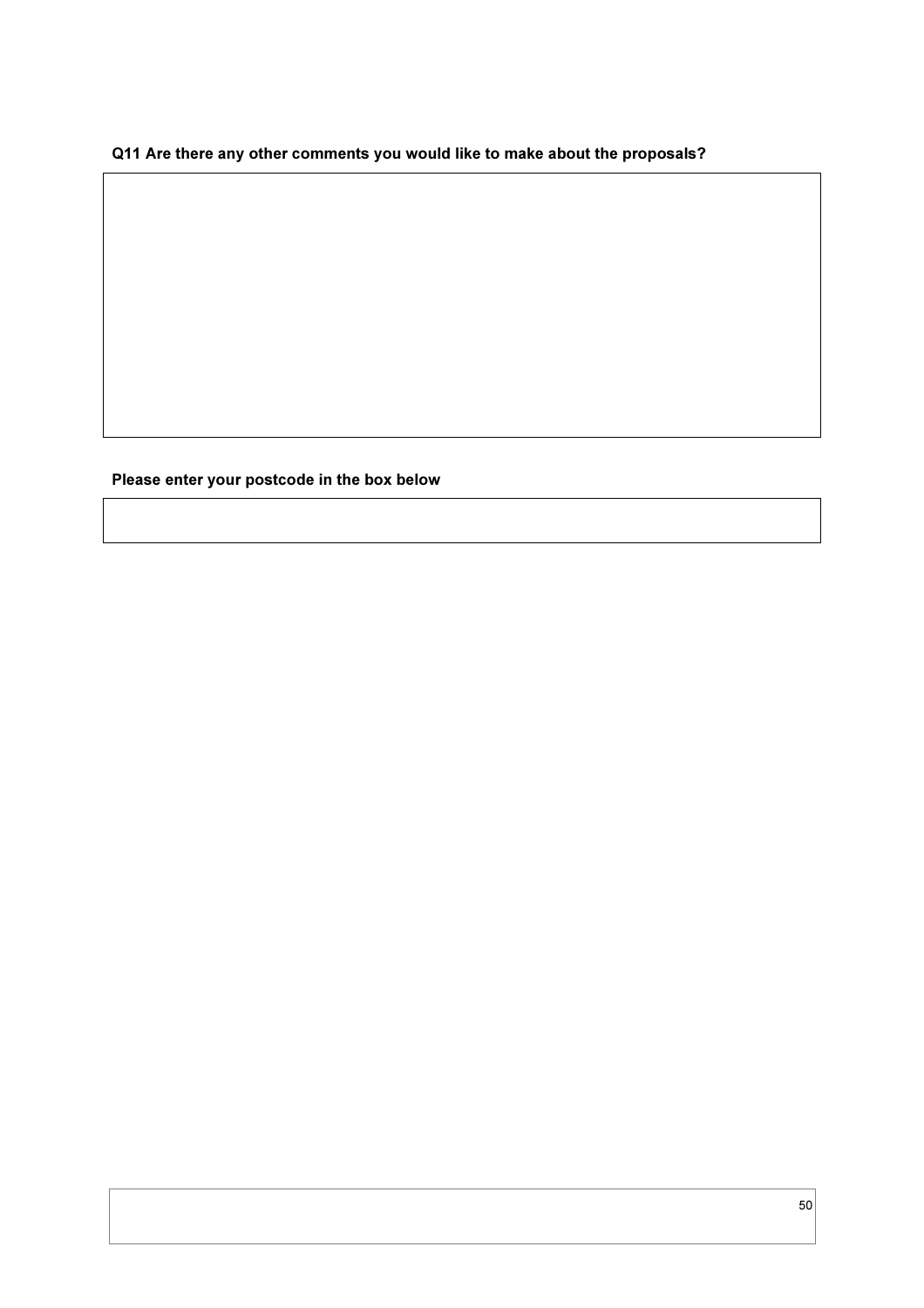### Equal Opportunities

The information you provide will be treated in the strictest confidence and will only be used to monitor take up of services and ensure that no particular individual or group of people are discriminated against in the provision of service. This monitoring information could be passed on to other services of the Council, who need to use it for the same purpose.

#### 1. What is your gender?

| Male<br>---- - | ____ |
|----------------|------|

#### 2. Is your gender identity the same as the sex you were assigned at birth?

| Yes | NG<br>. . |
|-----|-----------|

3. What is your age?

#### 4. Are you disabled or do you have a long term limiting illness or condition?

| Yes | $\Box$ No |
|-----|-----------|
|     |           |

#### Please give further details below if you wish:

 $\Box$  Physical or mobility impairment (such as difficulty using your arms or mobility issues which means using a wheelchair or crutches):

 $\square$  Sensory impairment (such as being blind or deaf or visual / hearing impairment)

 $\Box$ Mental health condition (such as depression or schizophrenia):

 $\square$  Learning disability/difficulty (such as Down's syndrome or dyslexia) or cognitive impairment (such as autistic spectrum disorder):

 $\square$  Long-standing illness or health condition (such as cancer, HIV, diabetes, chronic heart disease, or epilepsy):

 $\Box$  Other (Please Specify):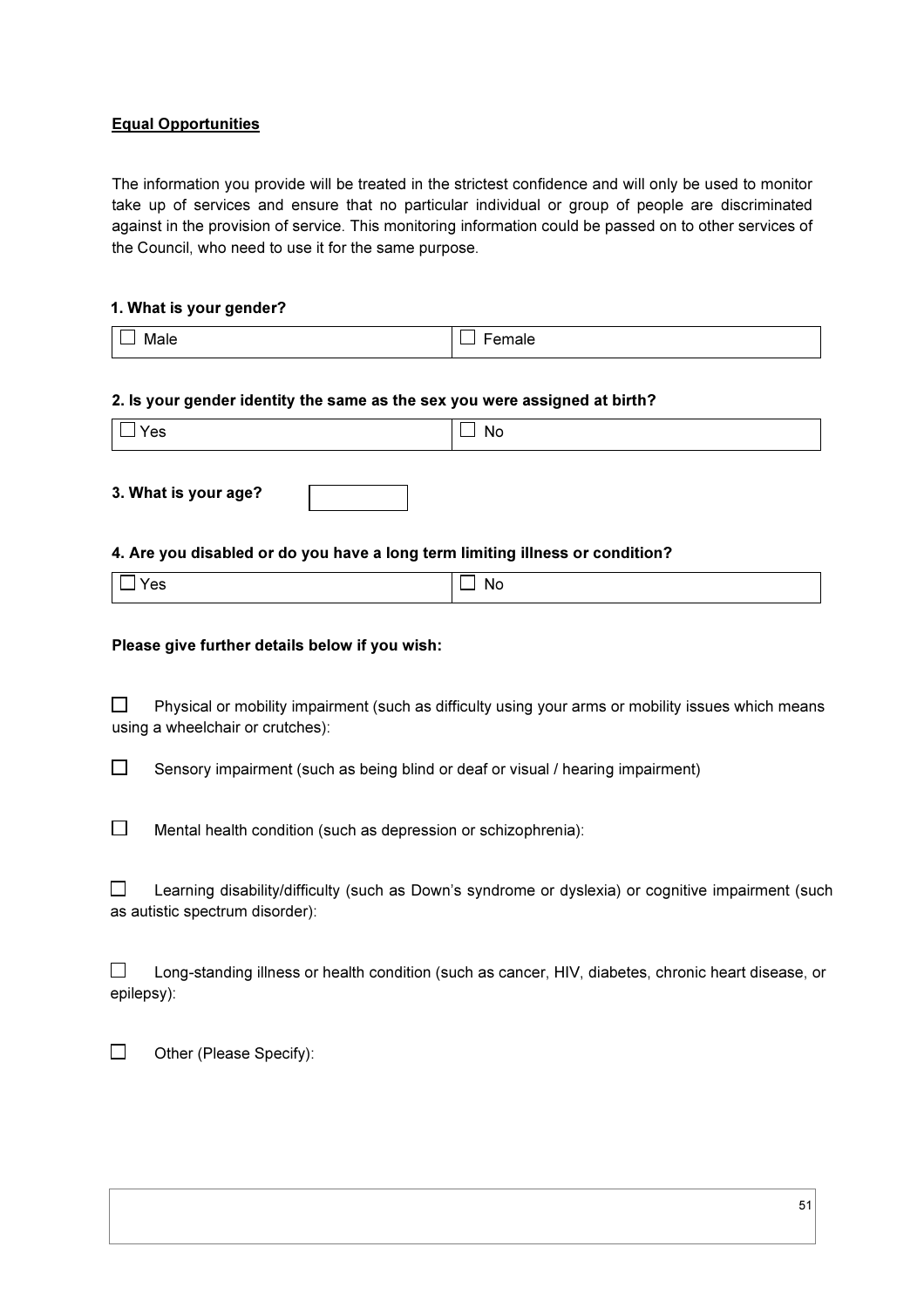#### 5. Are you a Carer?

A Carer is someone who looks after a partner, relative or friend who is an older person, has a disability or long term illness. The Carer may, or may not live in the same household.

| $\tilde{}$ | w<br>$\overline{\phantom{a}}$ |
|------------|-------------------------------|
|------------|-------------------------------|

| <b>White</b>                                    | <b>Black or Black British</b>                  |
|-------------------------------------------------|------------------------------------------------|
| $\Box$ British                                  | $\Box$ Caribbean                               |
| $\square$ Irish                                 | $\Box$ African                                 |
| Other white background - please specify:        | $\Box$ Other black background – please specify |
|                                                 |                                                |
|                                                 |                                                |
| <b>Asian or Asian British</b>                   | <b>Gypsy or Traveller</b>                      |
| $\Box$ Indian                                   | $\Box$ Gypsy/Roma                              |
| Pakistani                                       | $\Box$ Irish Traveller                         |
| Bangladeshi                                     | Other Gypsy or Traveller<br>background         |
| Kashmiri                                        | please specify:                                |
| $\Box$ Other Asian background - please specify: |                                                |
|                                                 |                                                |
|                                                 |                                                |
| <b>Multiple Heritage</b>                        | Chinese, Yemeni, Arab                          |
| $\Box$ Asian and White                          | $\Box$ Chinese                                 |
| <b>Black African and White</b>                  | $\Box$ Yemeni                                  |
| <b>Black Caribbean and White</b>                | $\Box$ Arab                                    |
| Other multiple Heritage - please specify:       |                                                |
|                                                 | $\Box$ Other Ethnic Group - please specify:    |
|                                                 |                                                |

### 6. How do you describe your ethnic origin?

### 7. What is your religion or belief (if any)?

| <b>Buddhism</b>                      | Christianity          |
|--------------------------------------|-----------------------|
| Hinduism                             | Humanism              |
| Islam                                | Judaism               |
| Sikhism                              | No religion or belief |
| Other please specify<br>$\mathbf{L}$ |                       |

### Thank you for completing this form. The information you have provided will be used to help us to improve our services to you and other people in Rotherham.